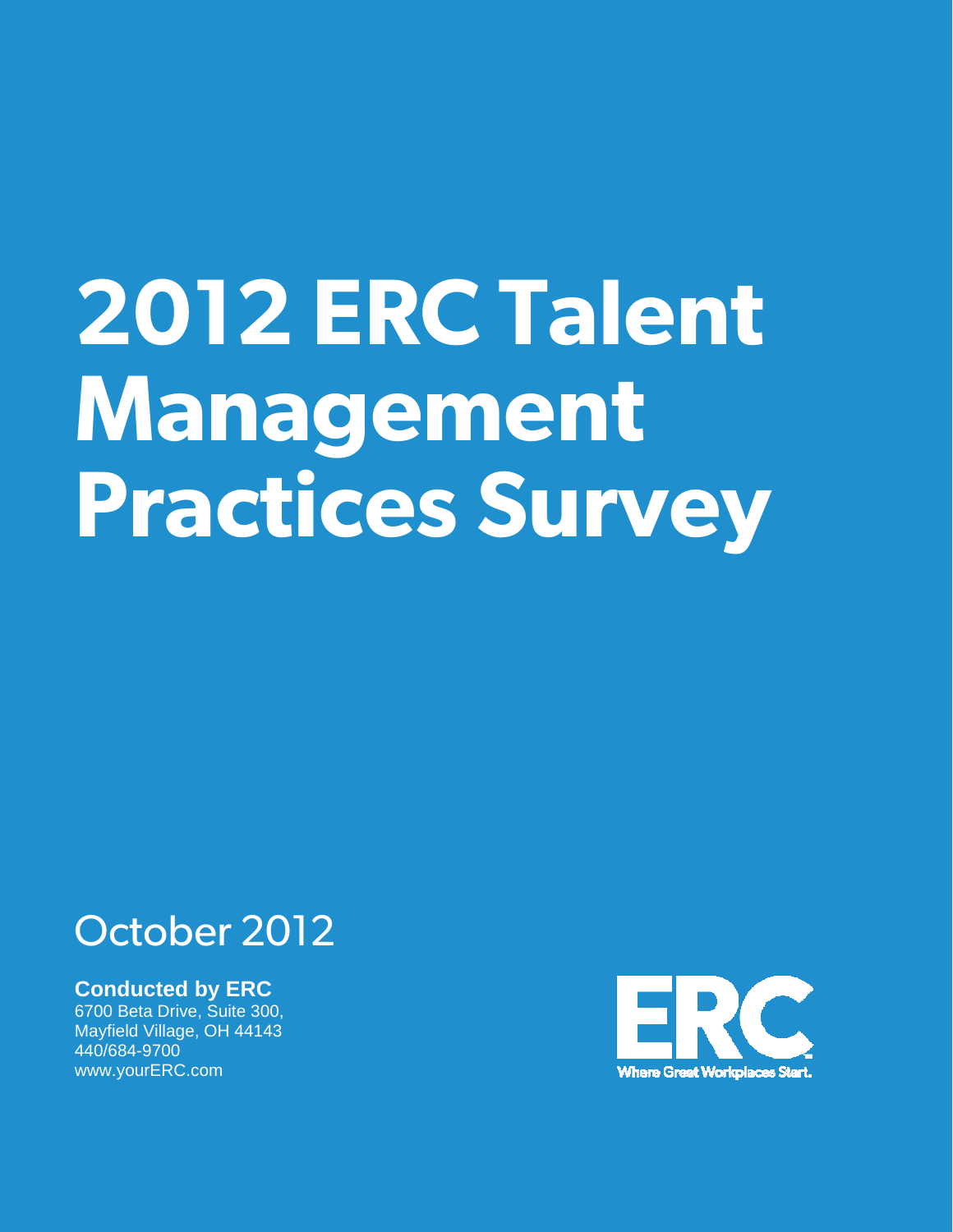

ERC is Northeast Ohio's largest organization dedicated to HR and workplace programs, practices, training and consulting. ERC membership provides employers access to an incredible amount of information, expertise, and cost savings that supports the attraction, retention, and development of great employees. We also host the nationally recognized NorthCoast 99 program and sponsor the ERC Health insurance program. For more information about ERC, please visit [www.yourERC.com.](http://www.yourerc.com/)

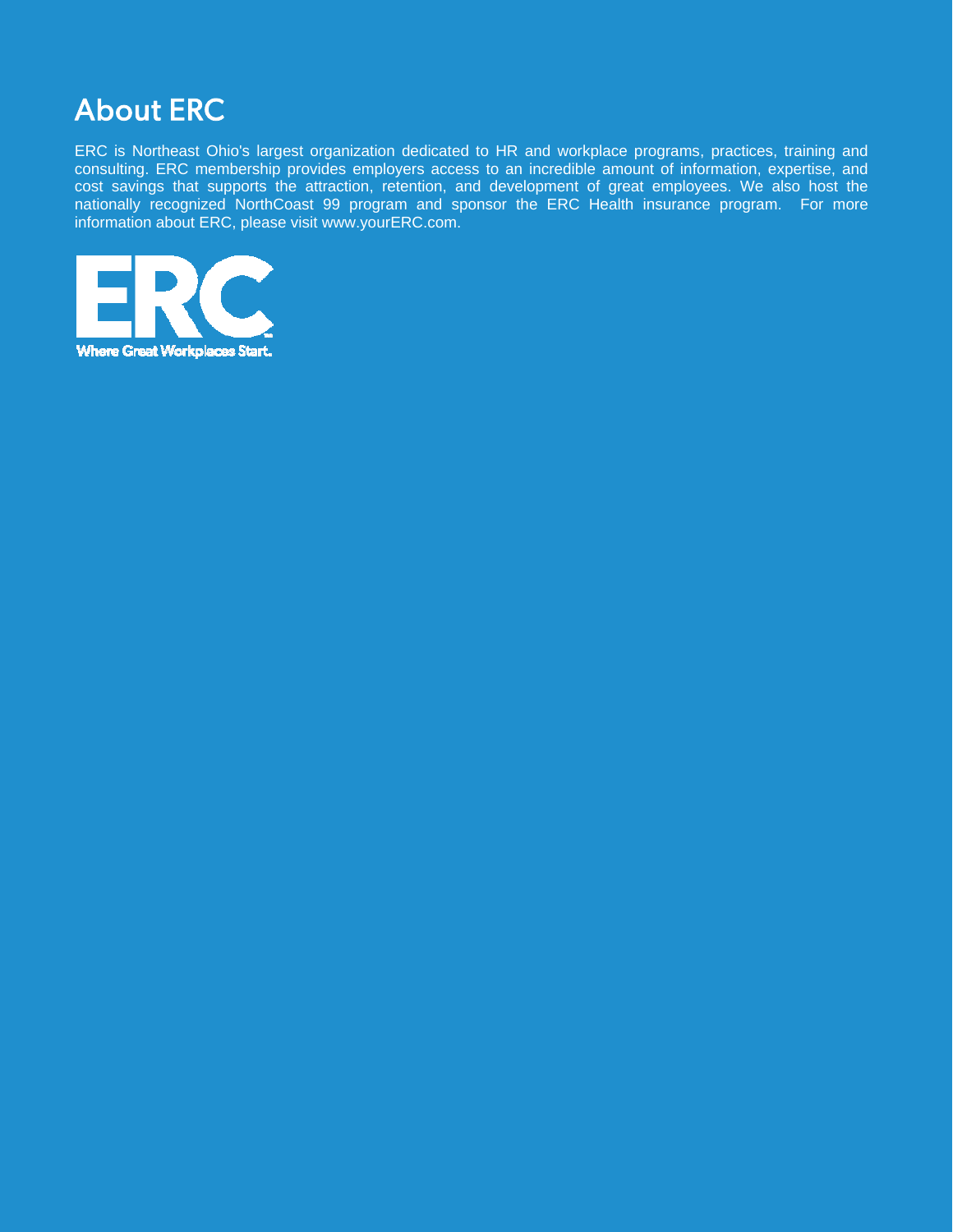# **Introduction & Methodology**

This report summarizes the results of ERC's survey of organizations in Northeast Ohio, conducted in August of 2012, on practices related to talent management. The survey reports trends in:

- Employee engagement
- Defining & retaining top/key talent
- Succession planning
- Training & development
- Reward & recognition

All ERC members were invited to participate in the survey in August via email invitation and other promotions, and participated in the survey throughout the month. The survey officially closed on September 7, 2012. In order to provide the most reliable and accurate information, data was cleaned and duplicate records were removed. Any outliers or invalid data were also eliminated, yielding a final data set of 102 participating organizations, only from Northeast Ohio. Qualitative data was coded where applicable or analyzed according to commonality or major themes, and all quantitative data was analyzed using statistical software to ensure data validity and reliability.

This report shows several frequencies and response distributions. Frequencies of data responses may not total 100% exactly in some cases due to rounding of decimals or the ability for participating organizations to select multiple response options. In some cases, breakouts are not included due to quantity of data or insufficient sample.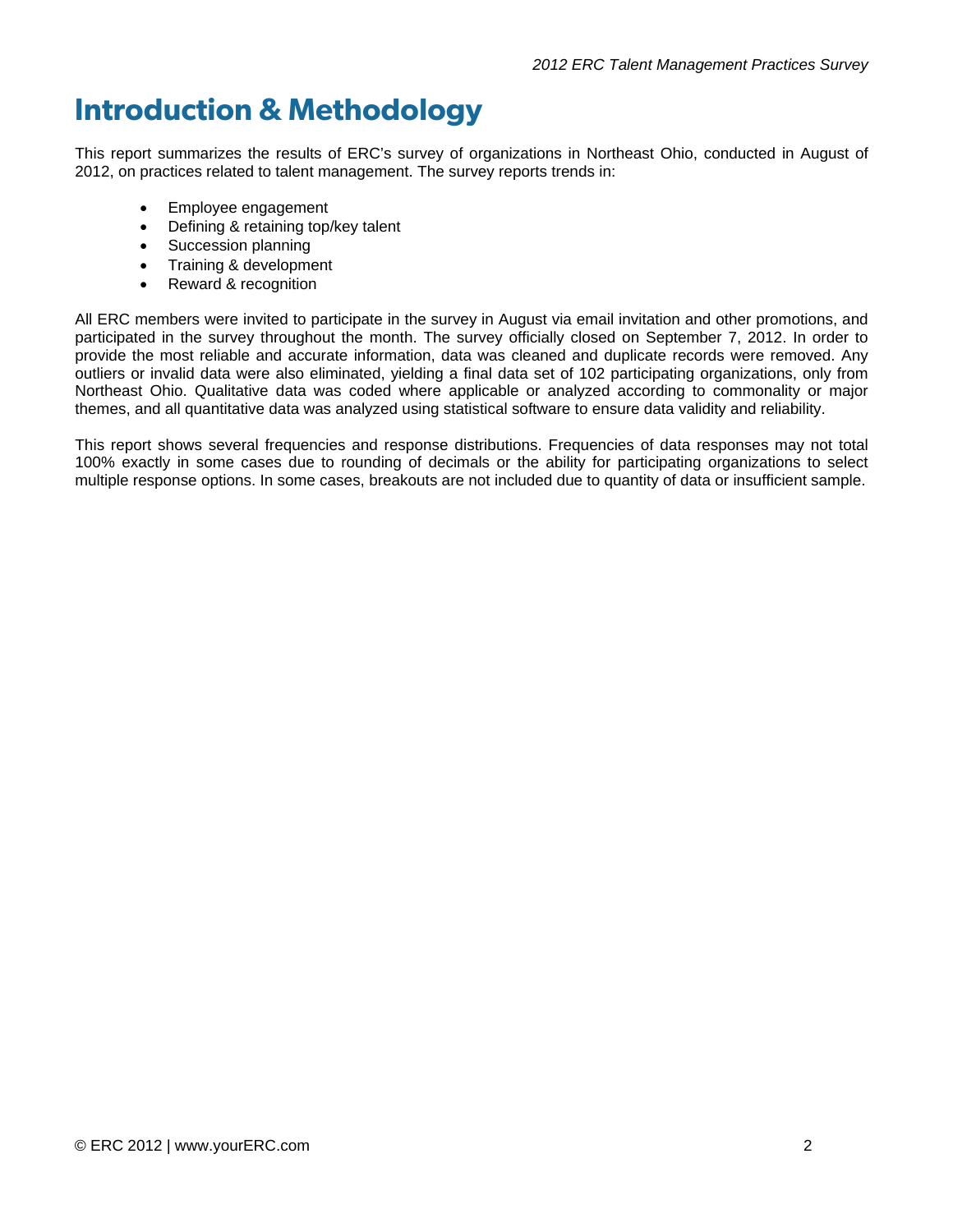# **Employee Engagement**

Nearly all respondents indicate that their organization uses some formalized method to collect employee feedback (87%). Exit interviews/surveys are by far the most common method (84%), regardless of industry or organizational size. In general, smaller organizations appear to be less likely to use any one of the methods below than their larger counterparts.



#### **Figure 1 | Which of the following methods does your organization use to collect employee feedback?**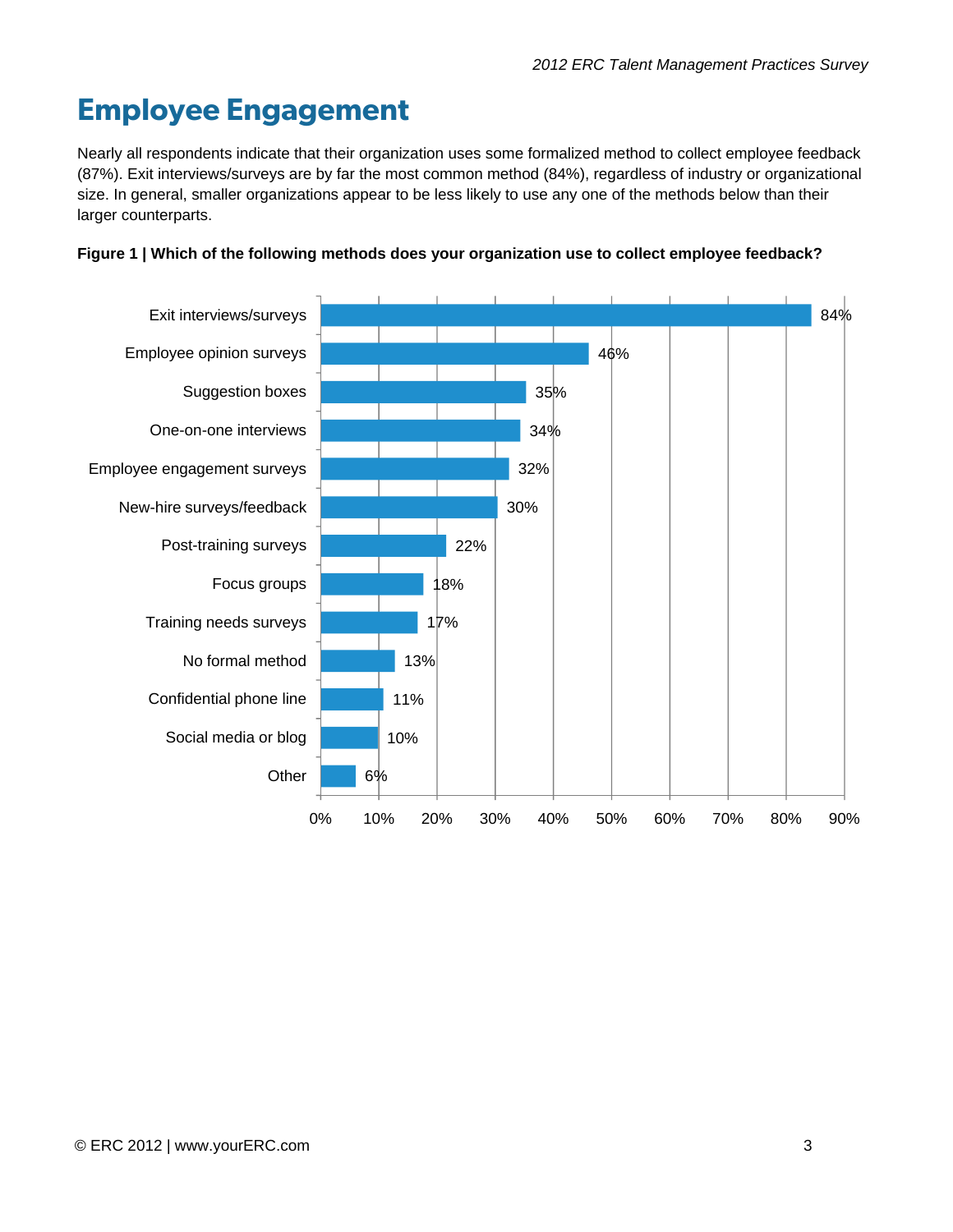The most common interval in which participants perform employee engagement or opinion surveys is once per year (29%). The distribution for all of the time intervals is fairly consistent across all breakouts.





The most common uses for the employee survey data being collected are to identify areas for improvement (68%) and share the information with the management team at the organization (67%).

**Figure 3 | How does your organization use the data collected from employee surveys?** 

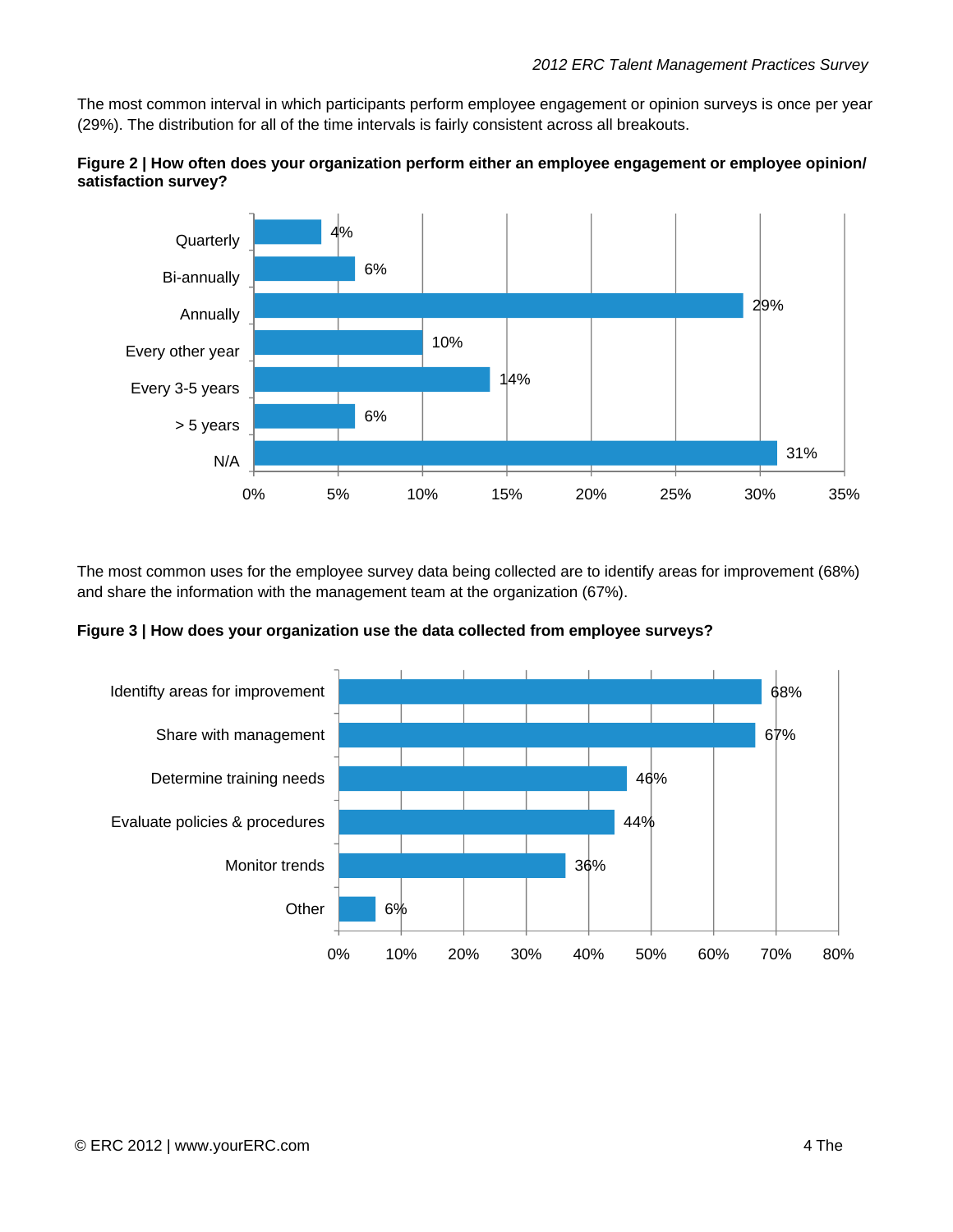# **Defining & Retaining Top/Key Talent**

Just over one-third (37%) of organizations indicate that they currently have a formal definition for top/key talent in place. This is more common at larger organizations (201 employees and up).

#### **Figure 4 | Does your organization currently have a formal definition of top/key talent in place?**



Although many organizations lack a formal definition for top/key talent (see Figure 4 above), 63% of respondents indicate that they have identified individuals as top/key talent at their organization. This is consistent across all industry breakouts.

#### **Figure 5 | Has your organization indentified top/key talent in your organization?**

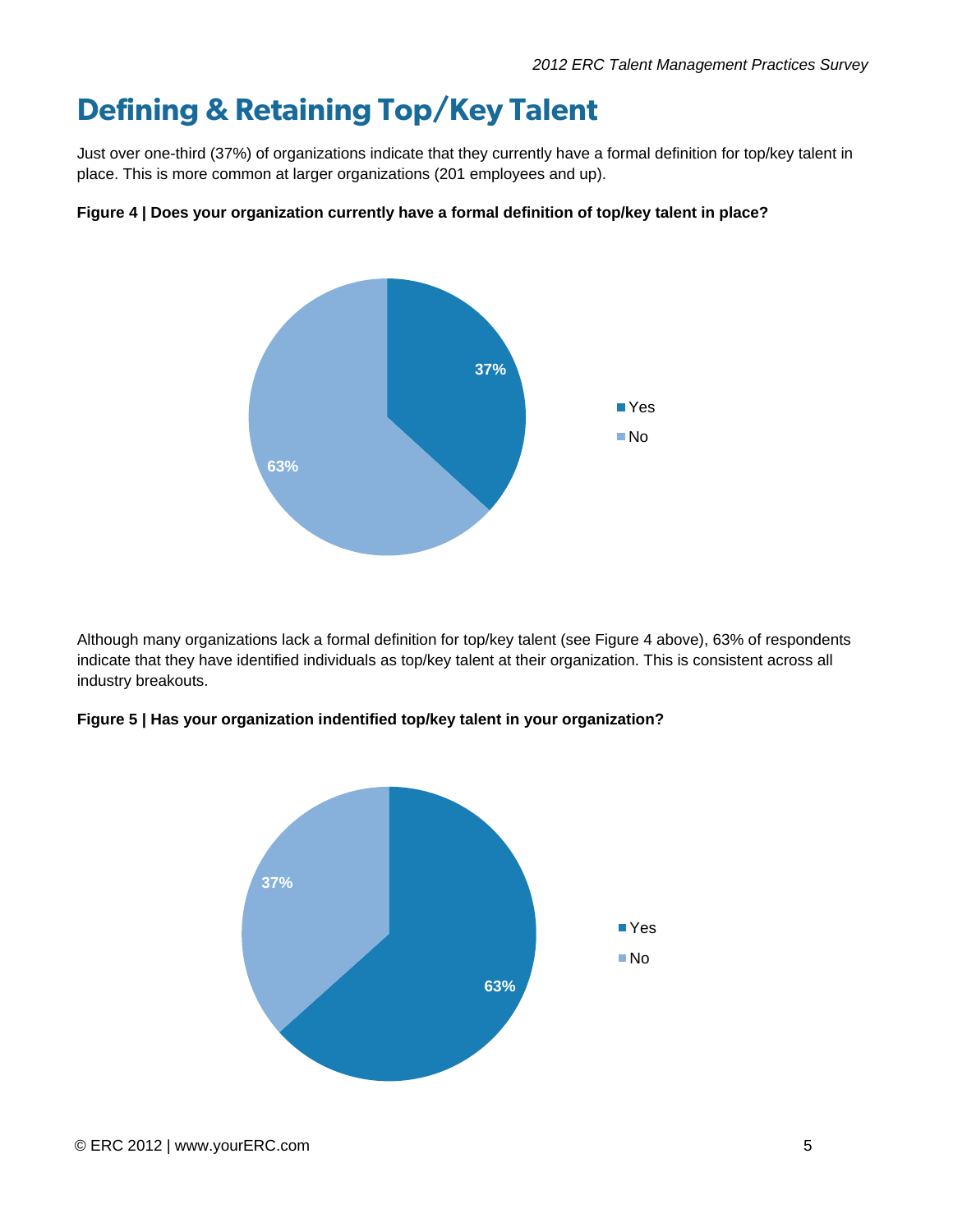Organizations use a wide variety of competencies/characteristics when identifying top/key talent. In general, manufacturers appear to be less focused on leadership and employee development skills and more focused on overall performance than non-manufacturers and non-profits. For example, the most common characteristic, leadership (37%), is reported by only 27% of manufacturers, but by 50% and 40% of non-manufacturers and nonprofits, respectively. However, overall performance is used by 42% of manufacturers- well over the 27% average.



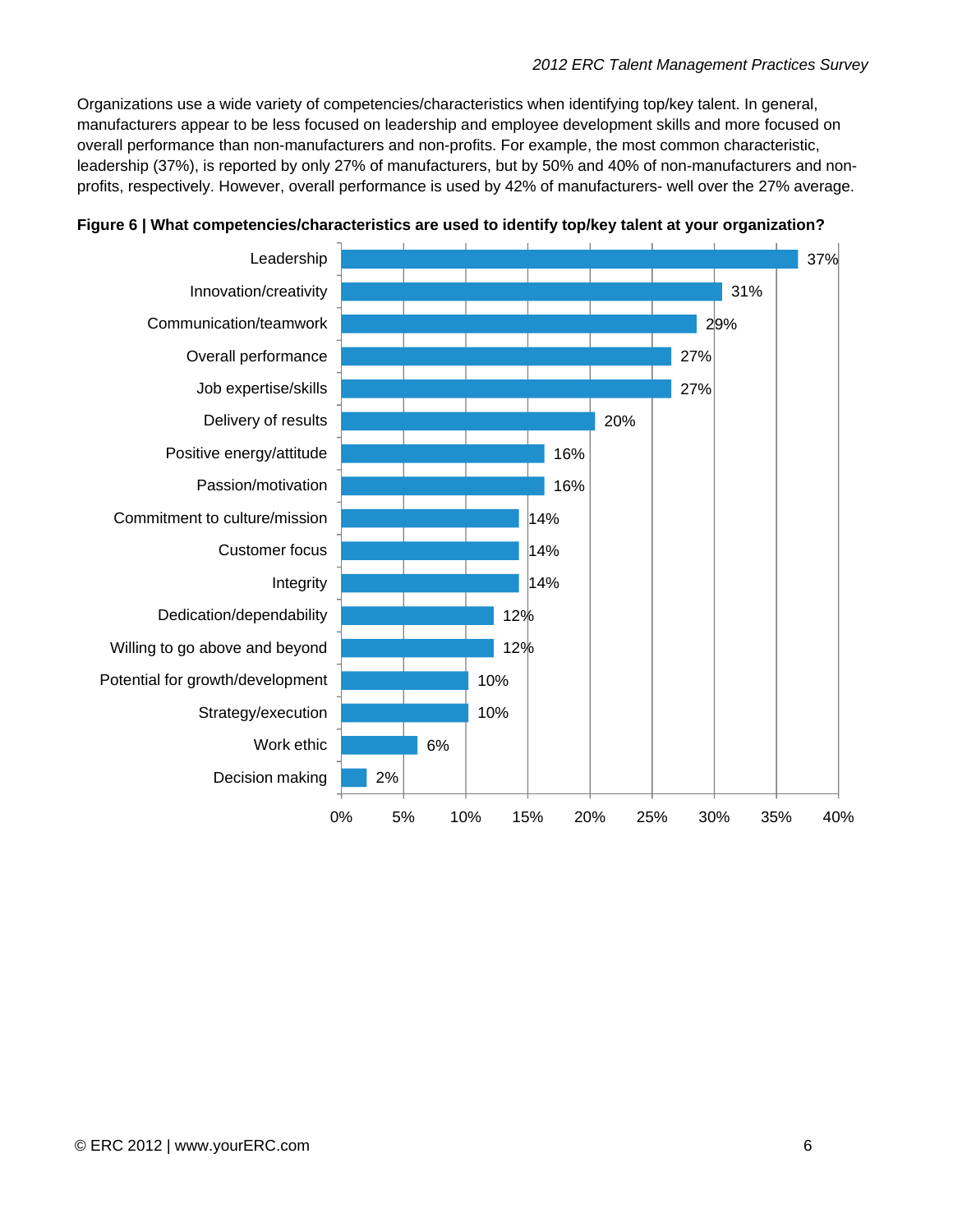Respondent opinions about the challenge of keeping top/key talent at their organization are evenly divided between agree, neutral and disagree. Only a combined 19% of organizations indicate a strong opinion, either positively or negatively, about the issue.



**Figure 7 | Please indicate how strongly you agree or disagree with the following statement:** 

Despite reporting a wide range of strategies to retain top/key talent, monetary strategies dominate. Other prominent examples include offering training/development opportunities (57%) as well as two strategies addressing the personal needs of employees, i.e. work-life balance (38%) and flex-time/telecommuting (35%). Non-manufacturing and non-profit organizations utilize this type of strategy more often than manufacturers.



**Figure 8 | Which of the following strategies does your organization utilize to retain top/key talent?**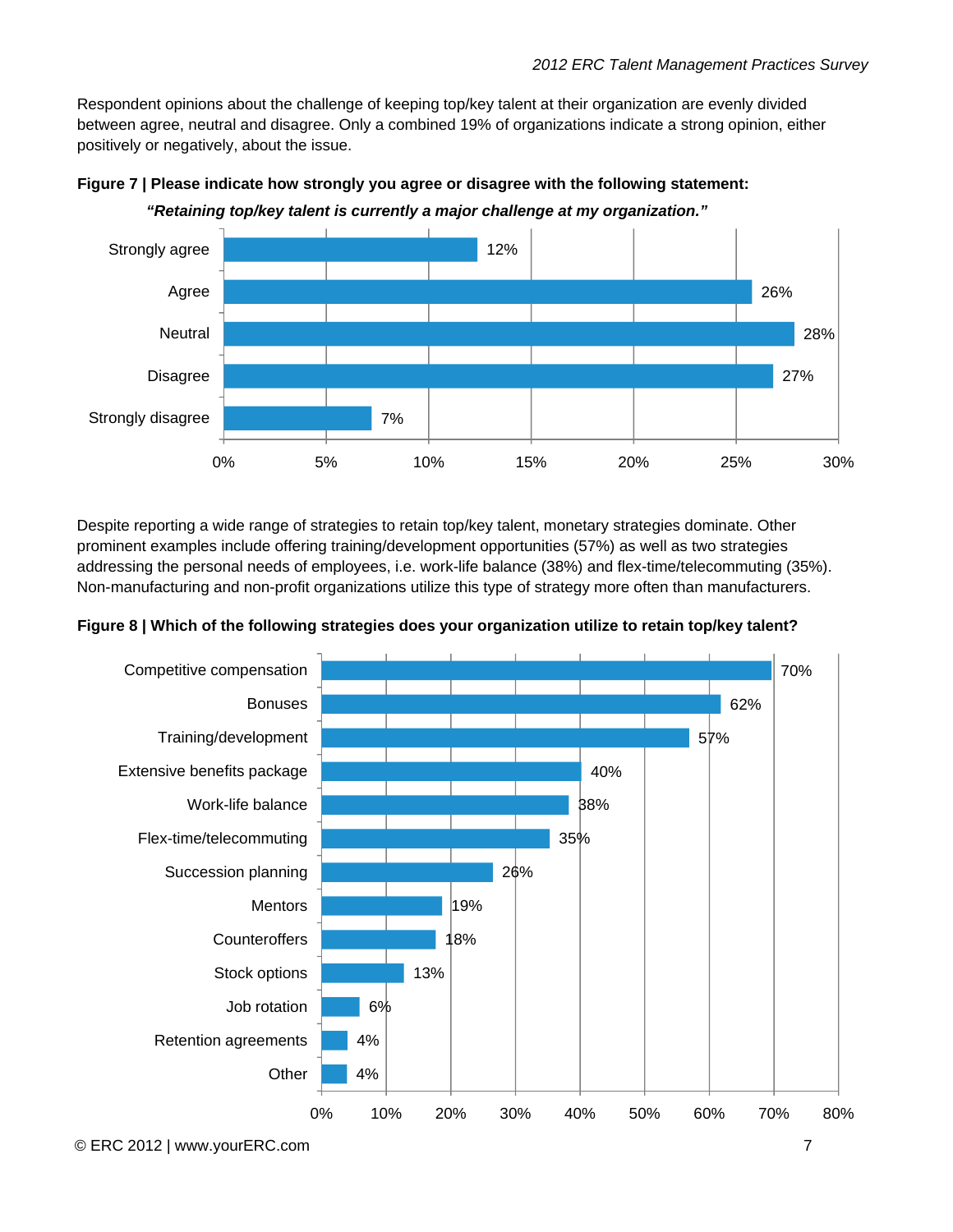# **Succession Planning**

Over half (59%) of all respondents indicate that their organization is not well prepared for the departure of top leaders. Only 16% of organizations agree or strongly agree with this statement. No major differences of opinion can be seen between industry types or organizational sizes.



**Figure 9 | Please indicate how strongly you agree or disagree with the following statement:** 

 *"My organization is well prepared for the departure of its top leaders."* 

Informal succession plans are by far the most common type among participating organizations. Formal succession plans, one where there is an actual documented plan on file at that organization, are present for executives at only 16% of organizations and for management at only 9% of organizations.



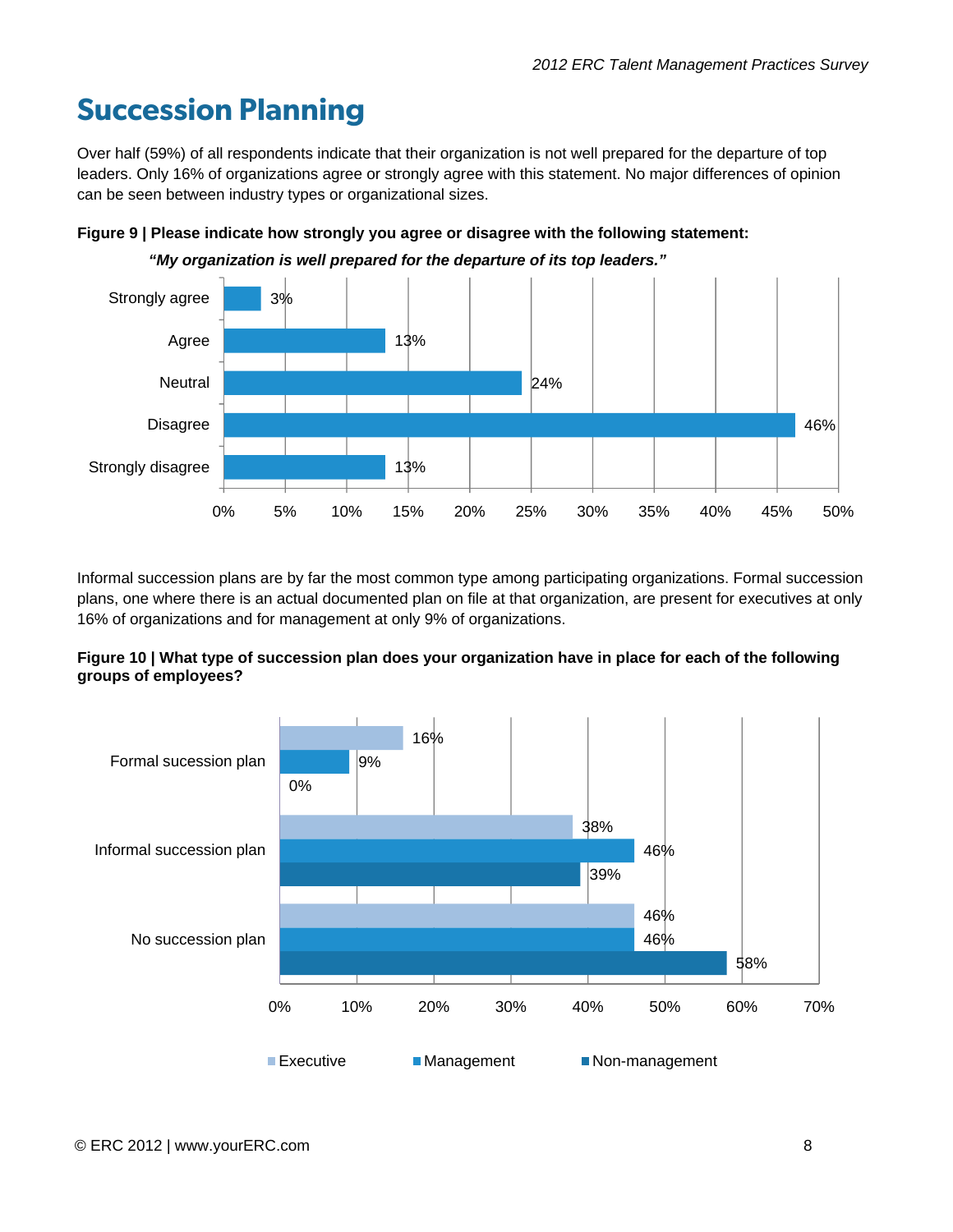Of those organizations that have a succession plan (whether formal or informal), the content consists primarily of the four features listed below with all four being included in around 30% of the plans.





# **Training & Development**

A specific amount of training each year, measured either in courses or hours, is required for executives, management and non-management employees by 11%, 16% and 17% of participating organizations, respectively. This requirement is lowest among non-profit organizations for both hours and courses.



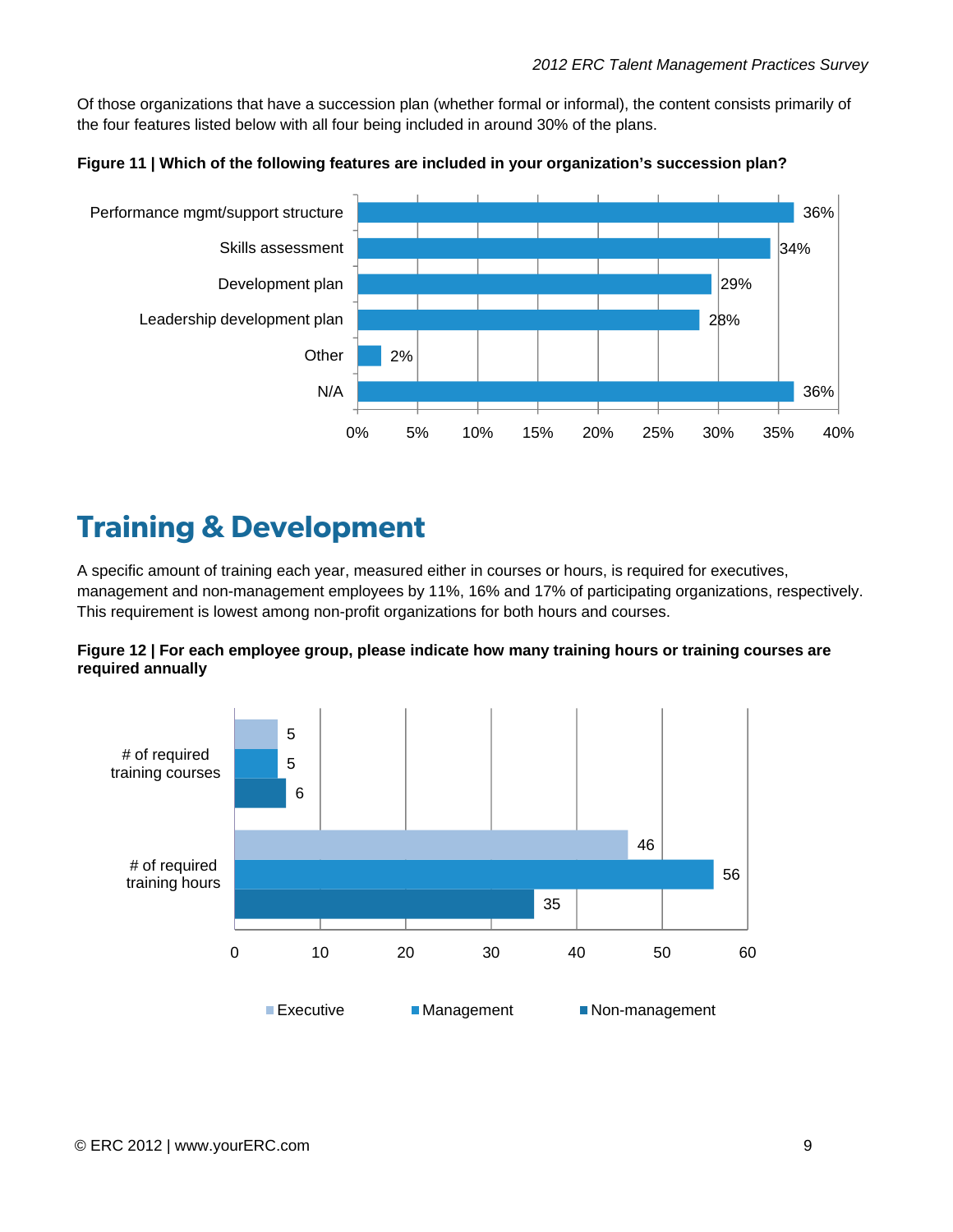The most common types of financial assistance offered to employees are those with a direct connection to skills building for their current job. Formal degree programs at the undergraduate and graduate level are still offered by about half of participating organizations. Small organizations (1-50 employees) are the least likely to offer any of the programs listed below. The gap between the financial assistance offered by these small organizations and those with more than 50 employees is even more pronounced for those programs resulting in a formal degree/diploma.



#### **Figure 13 | Does your organization provide financial assistance to employees to upgrade their skills for any of the following programs?**

The majority of annual training budgets, reported as a percent of payroll, fell below 1%. There is no clear trend in terms of the level of spending allocated to training among industry types or organizational sizes.



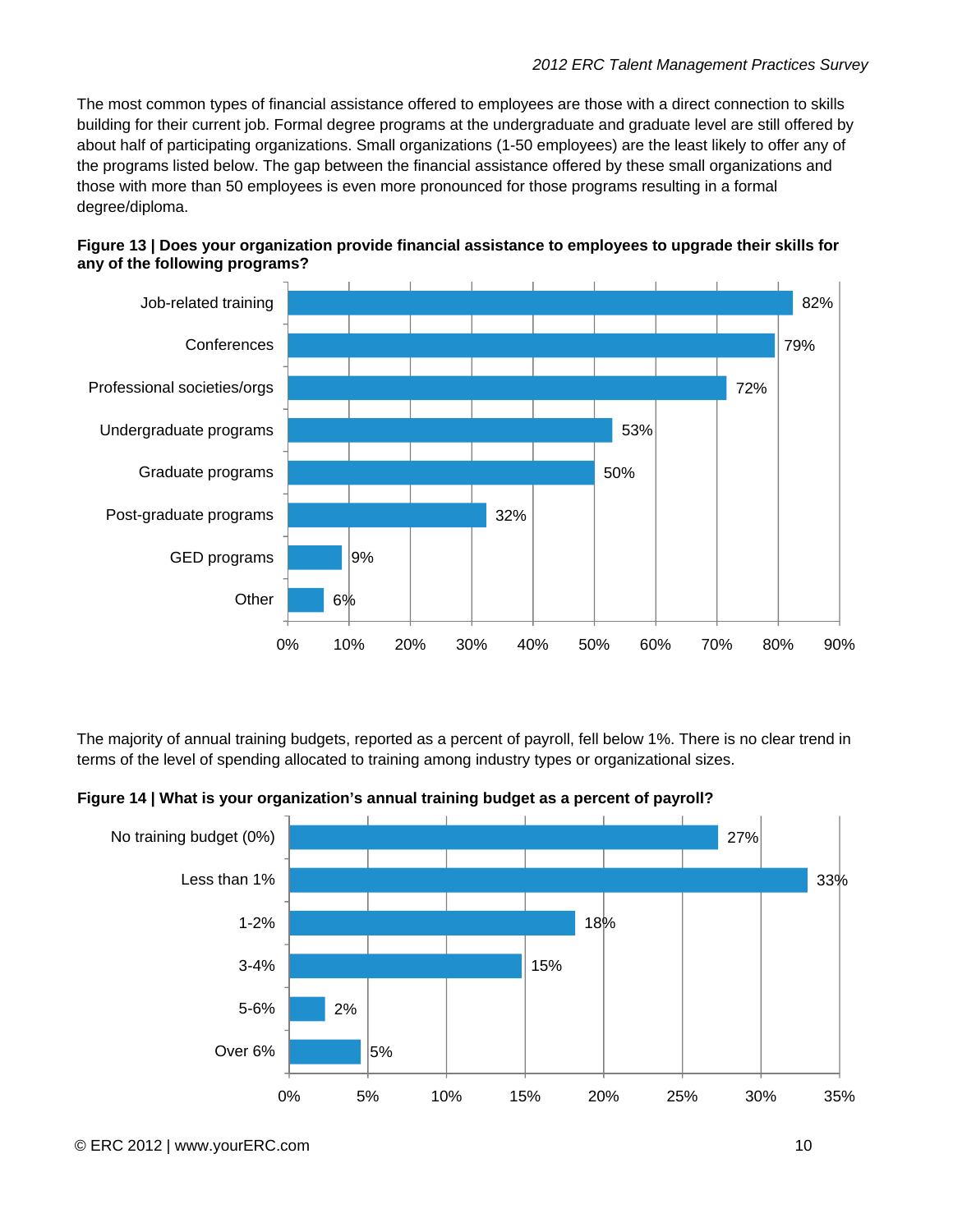The vast majority of participants indicate that their organization does not have a career development program in place for employees (80%).





New employee mentorship programs are the most common type of mentorship program reported with 21% of respondents indicating they have this in place at their organization. Most organizations (64%) have no mentorship (or similar) program.



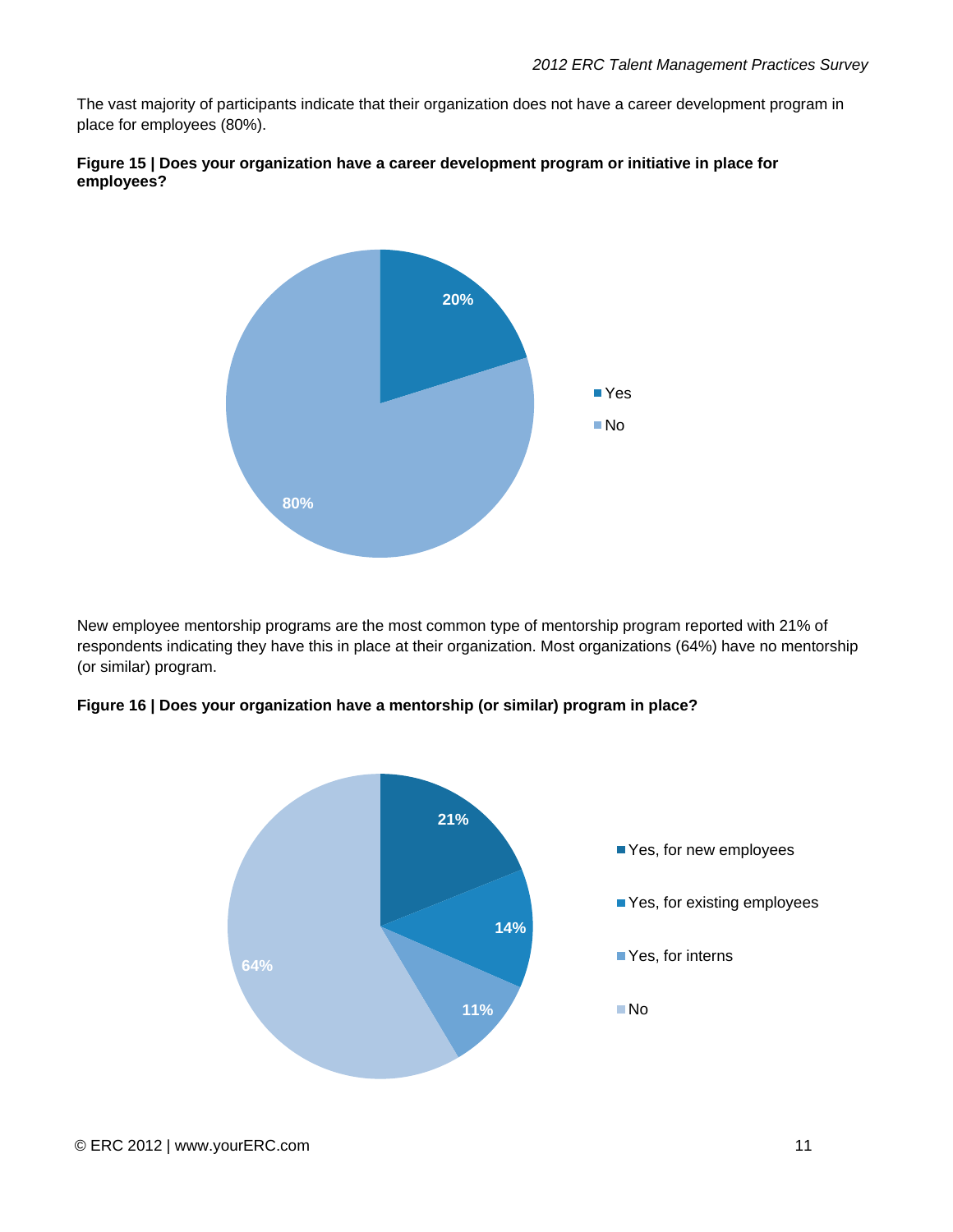# **Reward & Recognition**

Organizations report that most employees are eligible to receive both non-monetary and monetary rewards & recognition without respect to FLSA status. However, part-time employees are less likely to be eligible for rewards & recognition than their full time counterparts. The non-profits breakout does not follow this trend, as it appears that part-time employees are just as likely to be eligible for reward & recognition as the other employee groups.



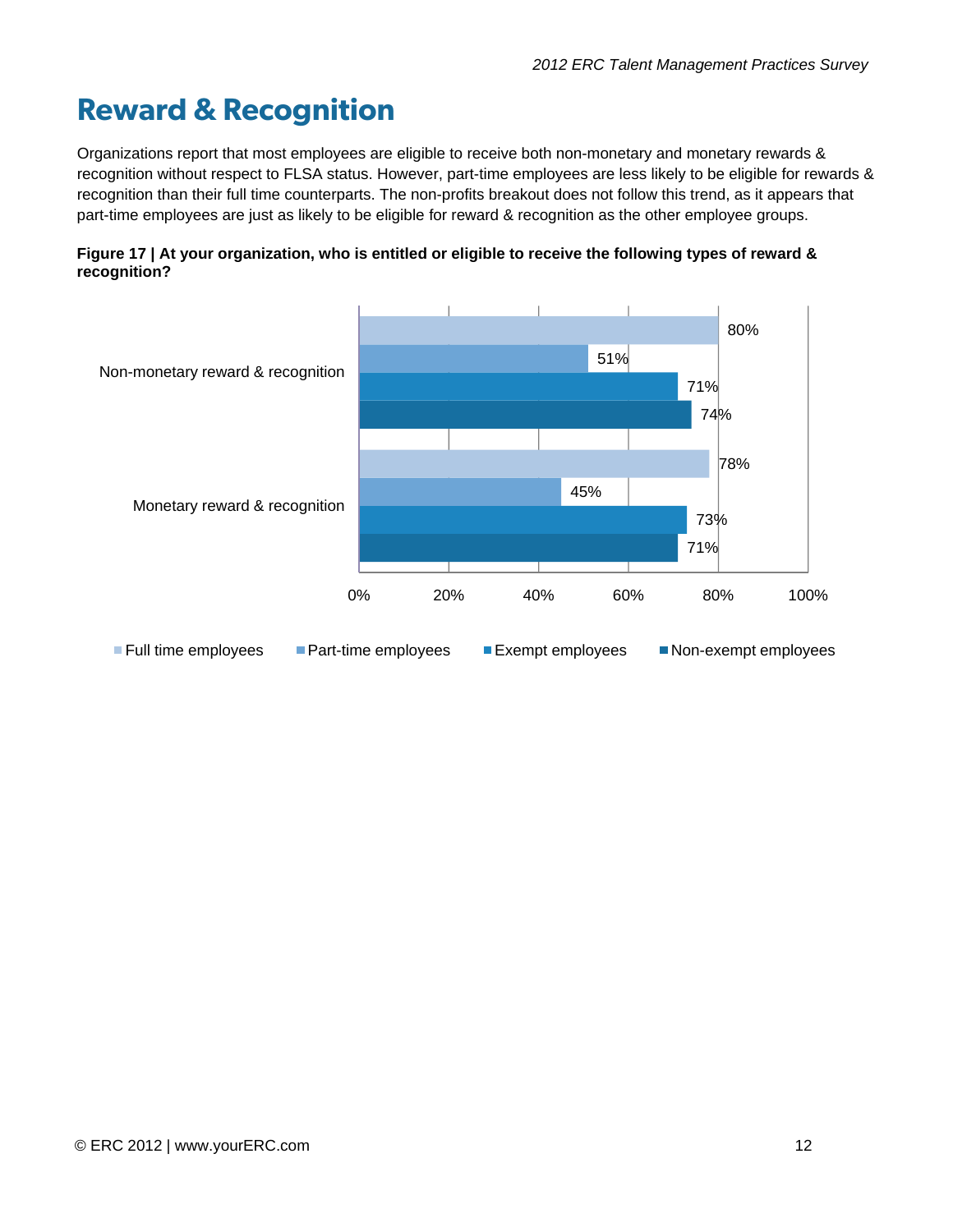The types of pay for performance options being offered by participating organizations are fairly consistent between each employee group. Merit increases and bonuses are the most common with over 50% of each employee group being indicated as eligible for these options. In general, non-profits reported lower use of pay for performance methods than manufacturers and non-manufacturers, particularly outside of these first two offerings.



**Figure 18 | Which of the following pay for performance options are offered at your organization for each employee group?**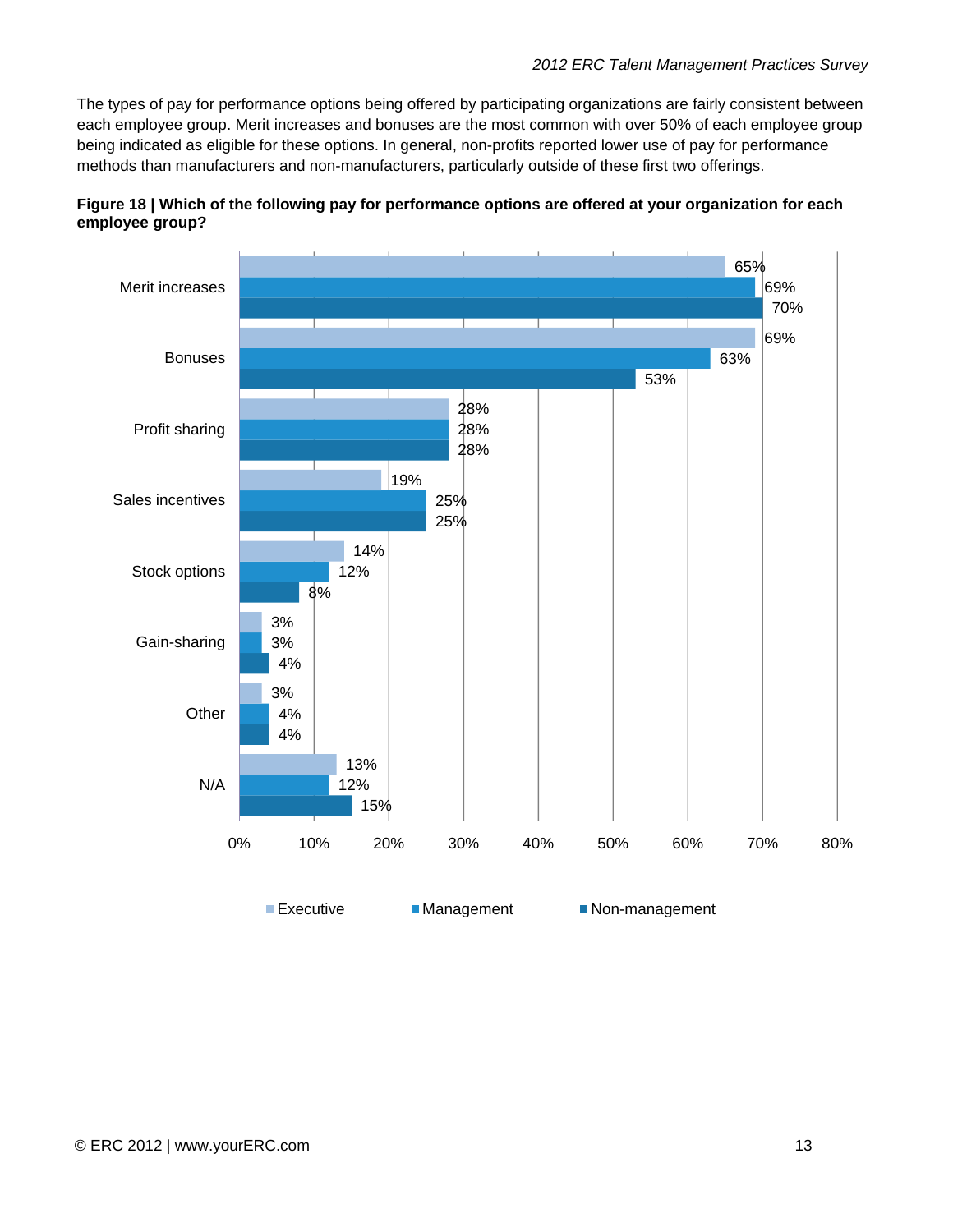Individualized reward & recognition methods in the form of personal thanks (71%) or email praise (61%) are the most common types of low-cost programs reported by participating organizations. Larger organizations (over 200 employees) tend to offer a wider variety of these programs than smaller organizations.



**Figure 19 | Does your organization use any of the following low-cost reward & recognition methods?**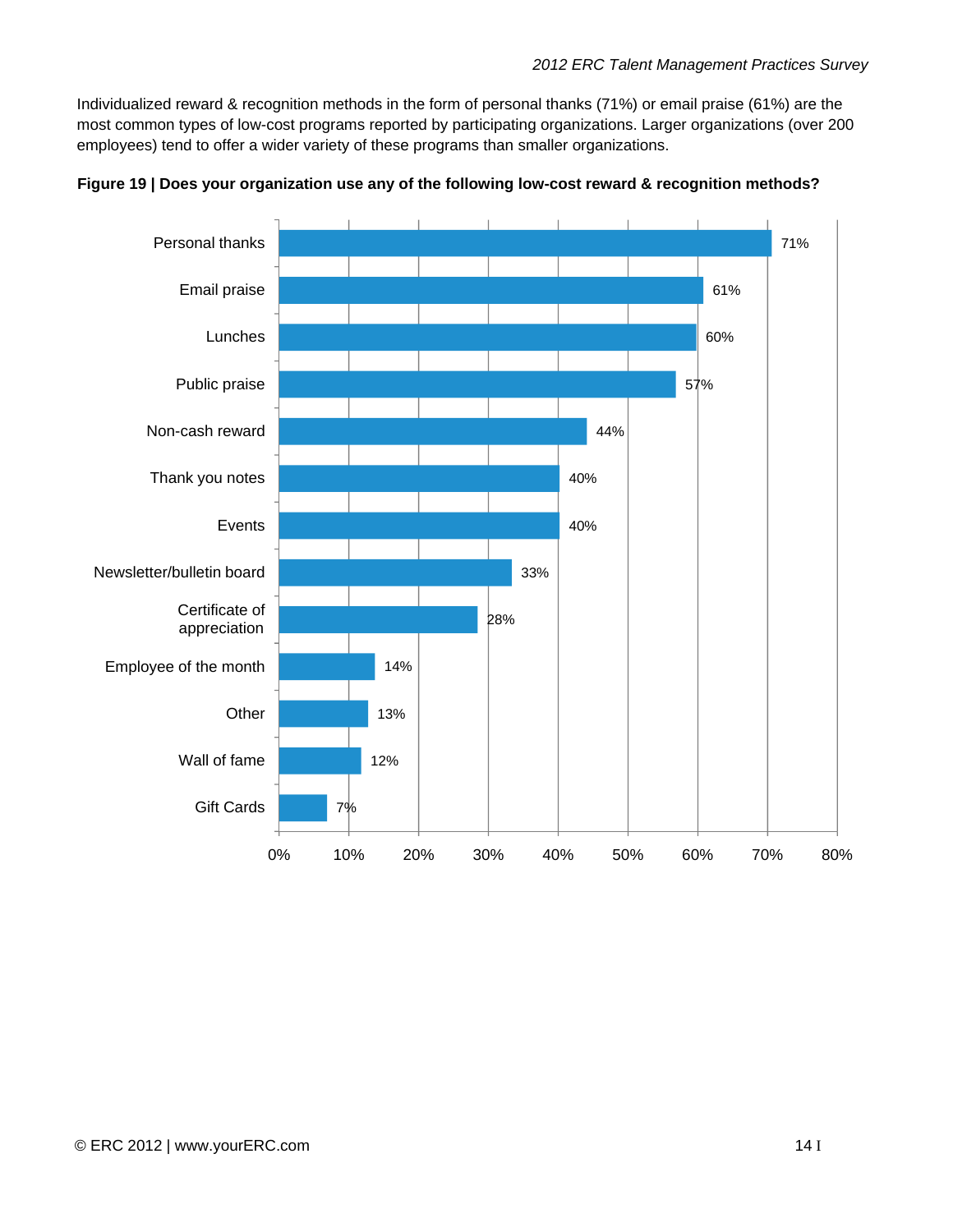The most common alternative forms of reward & recognition being utilized by participating organizations center around increasing employee involvement in making decisions or brainstorming new ideas. Overall, manufacturers tend to have lower usage of nearly all of the alternative methods listed below than non-manufacturers and nonprofits.



#### **Figure 20 | Does your organization use any of the following alternative methods of reward & recognition?**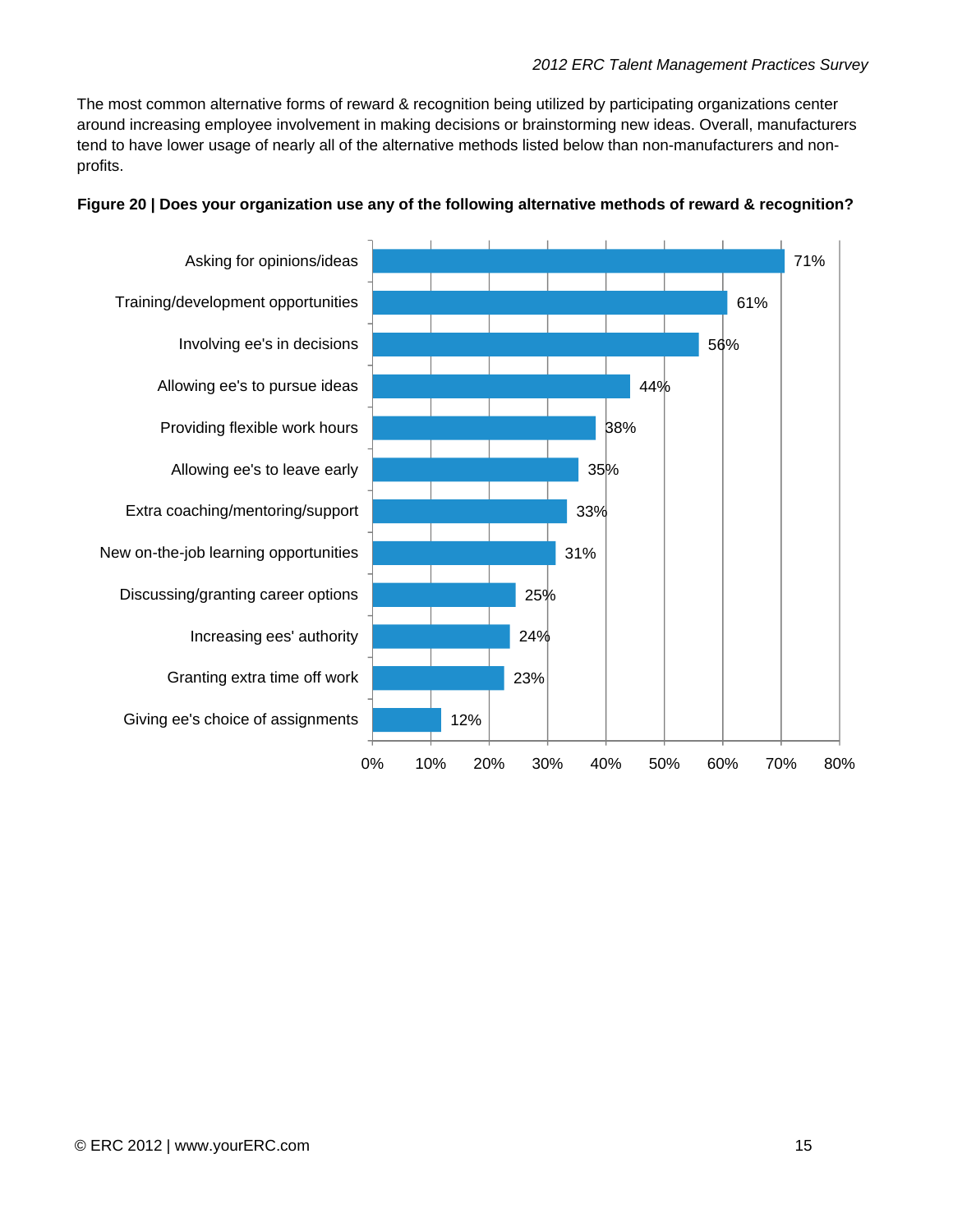# **Respondent Demographics**

One-hundred and two (102) organizations in Northeast Ohio participated in this survey; a breakdown of the industries and sizes they represent is provided below.

**Figure 21 | Respondent demographics by industry & organizational size** 

|                            | Percent    |
|----------------------------|------------|
| <b>All Organizations</b>   |            |
| <b>Industry</b>            |            |
| Manufacturing              | 46%        |
| Non-Manufacturing          | 39%        |
| Non-Profit                 | 15%        |
| <b>Organizational Size</b> |            |
| $1 - 50$                   | 23%        |
| 51-200                     | 45%        |
| 201-500                    | <b>23%</b> |
| Over 500                   | 10%        |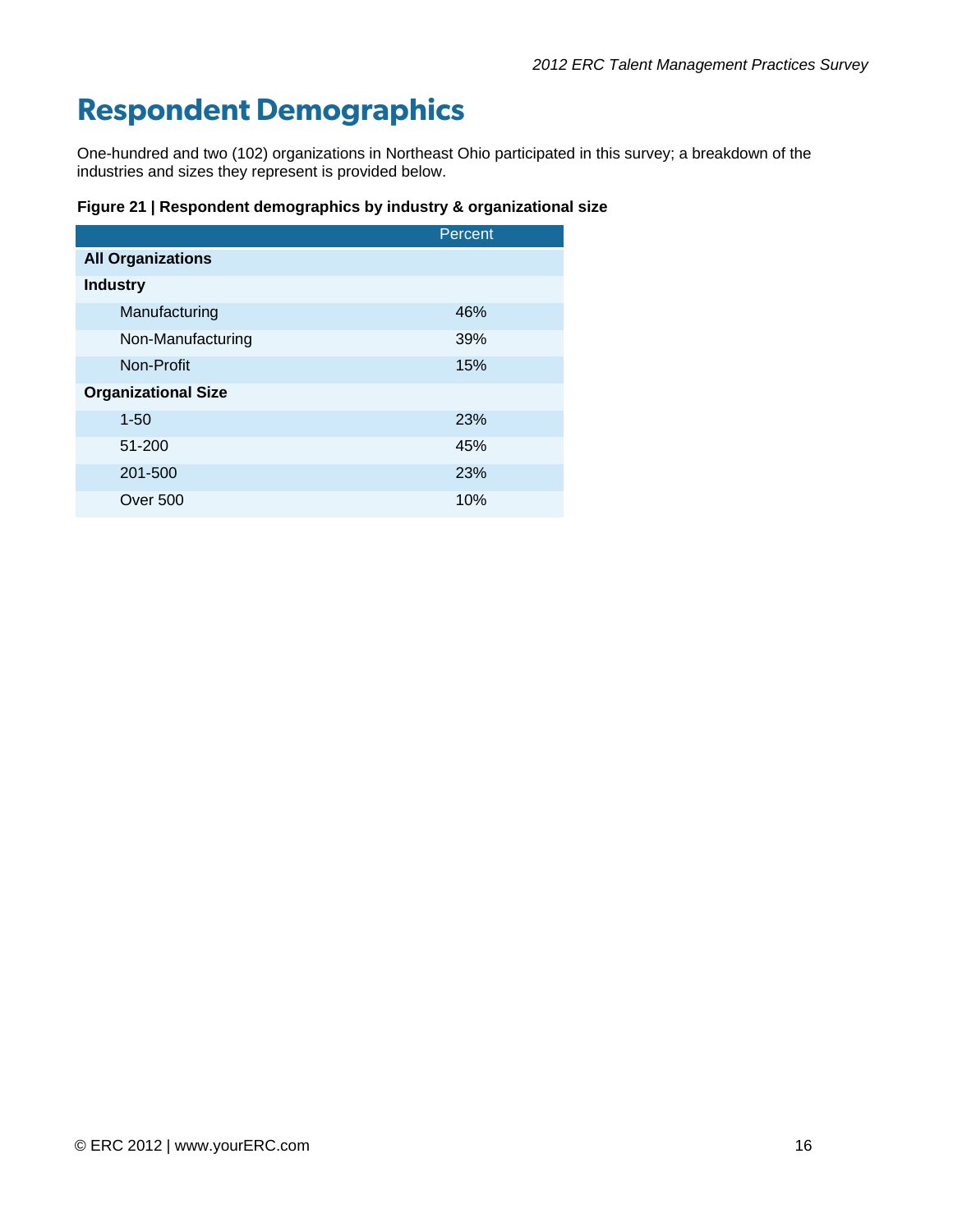# **Appendix A: Industry Type & Organizational Size Breakouts**

**Figure 1a | Which of the following methods does your organization use to collect employee feedback?** 

#### **Exit interviews/surveys**

|                            | <b>Yes</b> | <b>No</b> |
|----------------------------|------------|-----------|
| <b>All Organizations</b>   | 84%        | 16%       |
| <b>Industry</b>            |            |           |
| Manufacturing              | 89%        | 11%       |
| Non-Manufacturing          | 83%        | 18%       |
| Non-Profit                 | 73%        | 27%       |
| <b>Organizational Size</b> |            |           |
| $1 - 50$                   | 70%        | 30%       |
| 51-200                     | 87%        | 13%       |
| 201-500                    | 91%        | 9%        |
| Over 500                   | 90%        | 10%       |

**Employee opinion/satisfaction surveys** *(measures employees' overall level of happiness/satisfaction)* 

|                            | <b>Yes</b> | <b>No</b> |
|----------------------------|------------|-----------|
| <b>All Organizations</b>   | 46%        | 54%       |
| <b>Industry</b>            |            |           |
| Manufacturing              | 47%        | 53%       |
| Non-Manufacturing          | 45%        | 55%       |
| Non-Profit                 | 47%        | 53%       |
| <b>Organizational Size</b> |            |           |
| $1 - 50$                   | 17%        | 83%       |
| 51-200                     | 40%        | 60%       |
| 201-500                    | 74%        | 26%       |
| Over 500                   | 70%        | 30%       |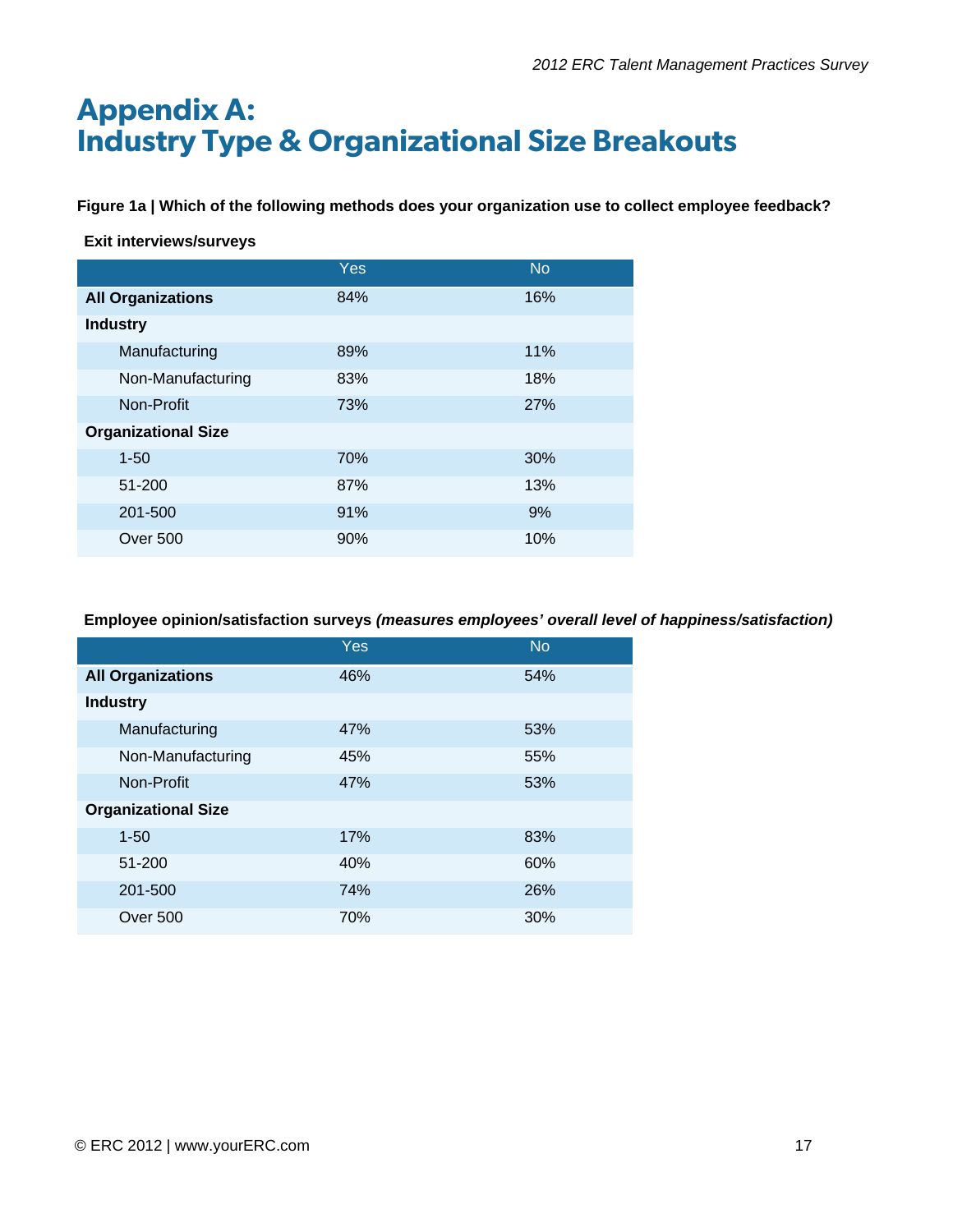## **Suggestion boxes**

|                            | Yes | <b>No</b> |
|----------------------------|-----|-----------|
| <b>All Organizations</b>   | 35% | 65%       |
| <b>Industry</b>            |     |           |
| Manufacturing              | 43% | 57%       |
| Non-Manufacturing          | 33% | 68%       |
| Non-Profit                 | 20% | 80%       |
| <b>Organizational Size</b> |     |           |
| $1 - 50$                   | 30% | 70%       |
| 51-200                     | 31% | 69%       |
| 201-500                    | 43% | 57%       |
| <b>Over 500</b>            | 40% | 60%       |

#### **One-on-one interviews**

|                            | Yes        | <b>No</b> |
|----------------------------|------------|-----------|
| <b>All Organizations</b>   | 34%        | 66%       |
| <b>Industry</b>            |            |           |
| Manufacturing              | 32%        | 68%       |
| Non-Manufacturing          | 38%        | 63%       |
| Non-Profit                 | 33%        | 67%       |
| <b>Organizational Size</b> |            |           |
| $1 - 50$                   | 48%        | 52%       |
| 51-200                     | <b>27%</b> | 73%       |
| 201-500                    | 35%        | 65%       |
| Over 500                   | 40%        | 60%       |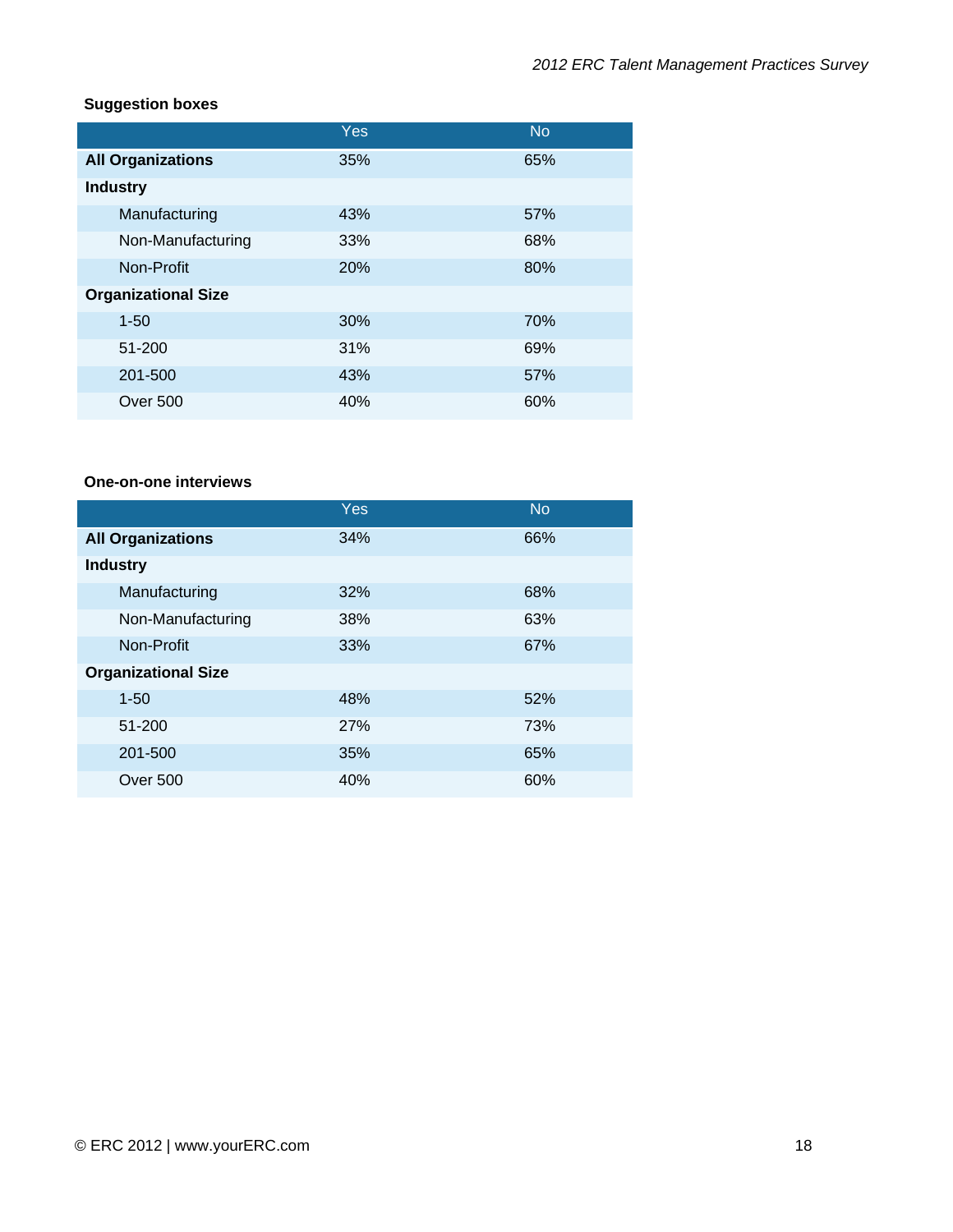## **Employee engagement surveys** *(measures employees' level of motivation/engagement in the workplace)*

|                            | Yes | <b>No</b> |
|----------------------------|-----|-----------|
| <b>All Organizations</b>   | 32% | 68%       |
| <b>Industry</b>            |     |           |
| Manufacturing              | 34% | 66%       |
| Non-Manufacturing          | 25% | 75%       |
| Non-Profit                 | 47% | 53%       |
| <b>Organizational Size</b> |     |           |
| $1 - 50$                   | 4%  | 96%       |
| 51-200                     | 31% | 69%       |
| 201-500                    | 48% | 52%       |
| Over 500                   | 60% | 40%       |

#### **New-hire surveys/feedback**

|                            | Yes | <b>No</b> |
|----------------------------|-----|-----------|
| <b>All Organizations</b>   | 30% | 70%       |
| <b>Industry</b>            |     |           |
| Manufacturing              | 28% | 72%       |
| Non-Manufacturing          | 30% | 70%       |
| Non-Profit                 | 40% | 60%       |
| <b>Organizational Size</b> |     |           |
| $1 - 50$                   | 17% | 83%       |
| 51-200                     | 27% | 73%       |
| 201-500                    | 39% | 61%       |
| <b>Over 500</b>            | 50% | 50%       |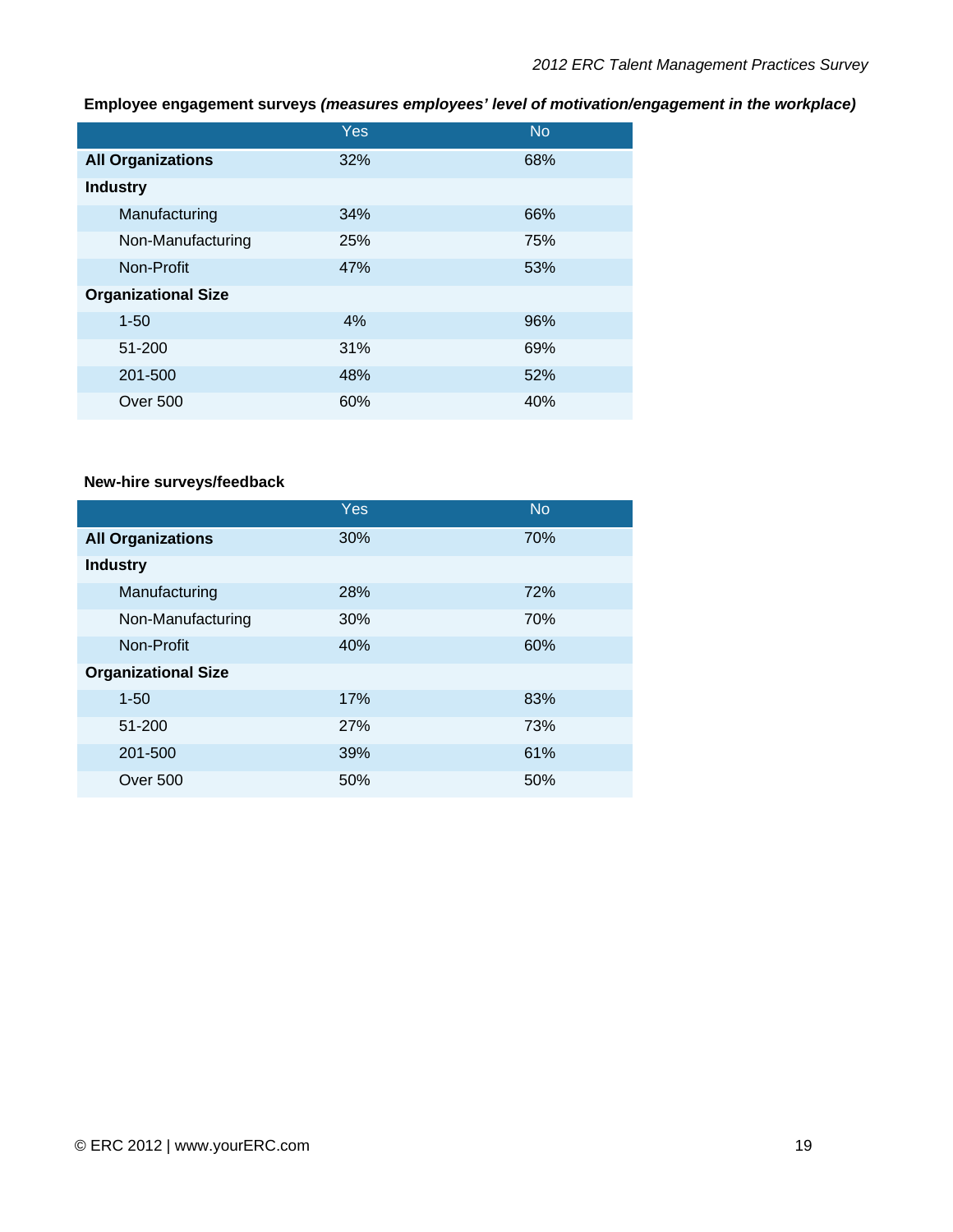## **Post-training surveys/evaluations**

|                            | <b>Yes</b> | <b>No</b> |
|----------------------------|------------|-----------|
| <b>All Organizations</b>   | 22%        | 78%       |
| <b>Industry</b>            |            |           |
| Manufacturing              | 21%        | 79%       |
| Non-Manufacturing          | 28%        | 73%       |
| Non-Profit                 | 7%         | 93%       |
| <b>Organizational Size</b> |            |           |
| $1 - 50$                   | 9%         | 91%       |
| 51-200                     | 13%        | 87%       |
| 201-500                    | 39%        | 61%       |
| Over 500                   | 50%        | 50%       |

## **Focus groups**

|                            | Yes   | <b>No</b> |
|----------------------------|-------|-----------|
| <b>All Organizations</b>   | 18%   | 82%       |
| <b>Industry</b>            |       |           |
| Manufacturing              | 19%   | 81%       |
| Non-Manufacturing          | 15%   | 85%       |
| Non-Profit                 | 20%   | 80%       |
| <b>Organizational Size</b> |       |           |
| $1 - 50$                   | $0\%$ | 100%      |
| 51-200                     | 13%   | 87%       |
| 201-500                    | 35%   | 65%       |
| Over 500                   | 40%   | 60%       |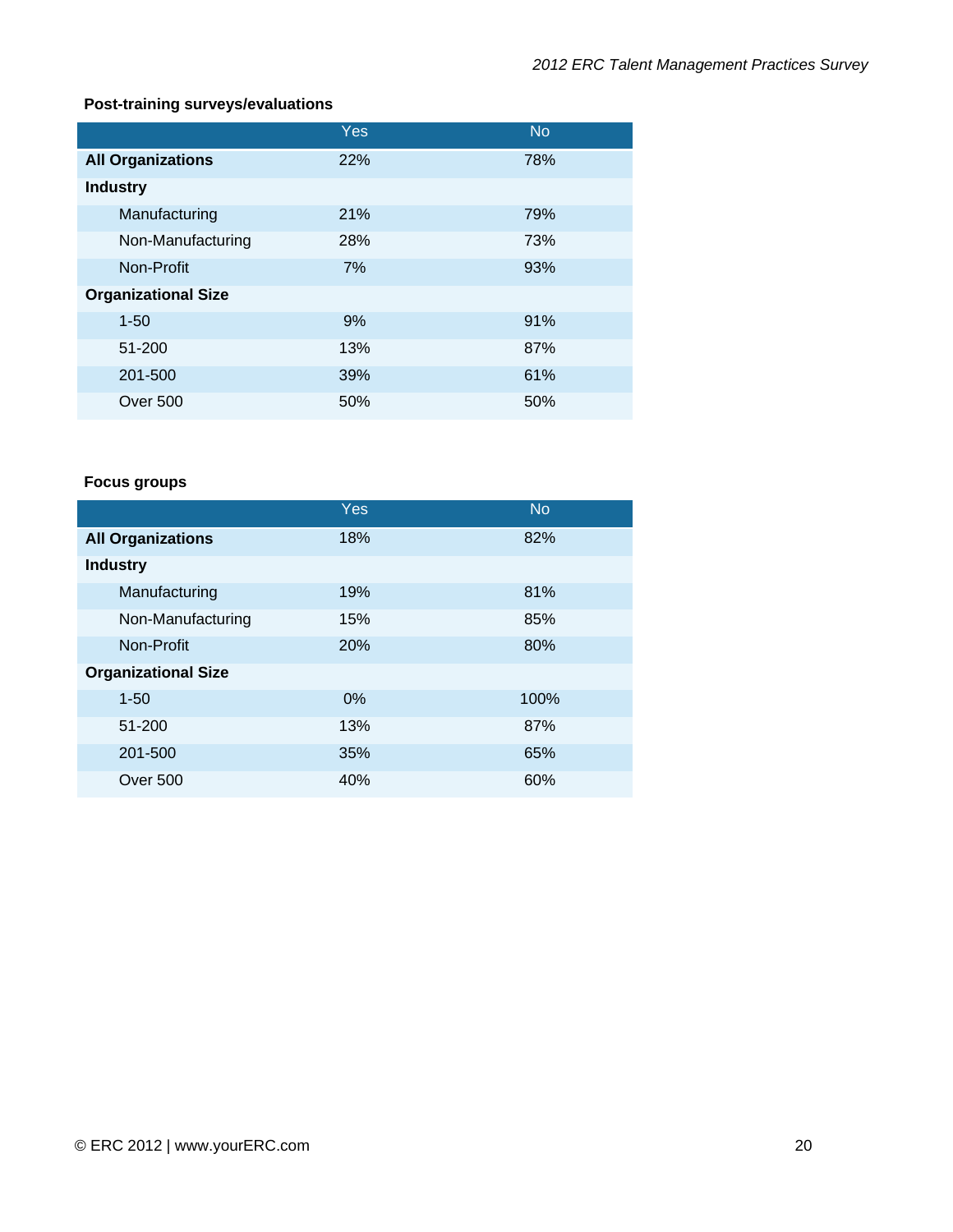#### **Training needs surveys**

|                            | Yes | <b>No</b> |
|----------------------------|-----|-----------|
| <b>All Organizations</b>   | 17% | 83%       |
| <b>Industry</b>            |     |           |
| Manufacturing              | 13% | 87%       |
| Non-Manufacturing          | 25% | 75%       |
| Non-Profit                 | 7%  | 93%       |
| <b>Organizational Size</b> |     |           |
| $1 - 50$                   | 13% | 87%       |
| 51-200                     | 9%  | 91%       |
| 201-500                    | 26% | 74%       |
| <b>Over 500</b>            | 40% | 60%       |

# **No formal method for collecting employee feedback**

|                            | Yes   | <b>No</b> |
|----------------------------|-------|-----------|
| <b>All Organizations</b>   | 13%   | 87%       |
| <b>Industry</b>            |       |           |
| Manufacturing              | 6%    | 94%       |
| Non-Manufacturing          | 15%   | 85%       |
| Non-Profit                 | 27%   | 73%       |
| <b>Organizational Size</b> |       |           |
| $1 - 50$                   | 26%   | 74%       |
| 51-200                     | 13%   | 87%       |
| 201-500                    | 4%    | 96%       |
| <b>Over 500</b>            | $0\%$ | 100%      |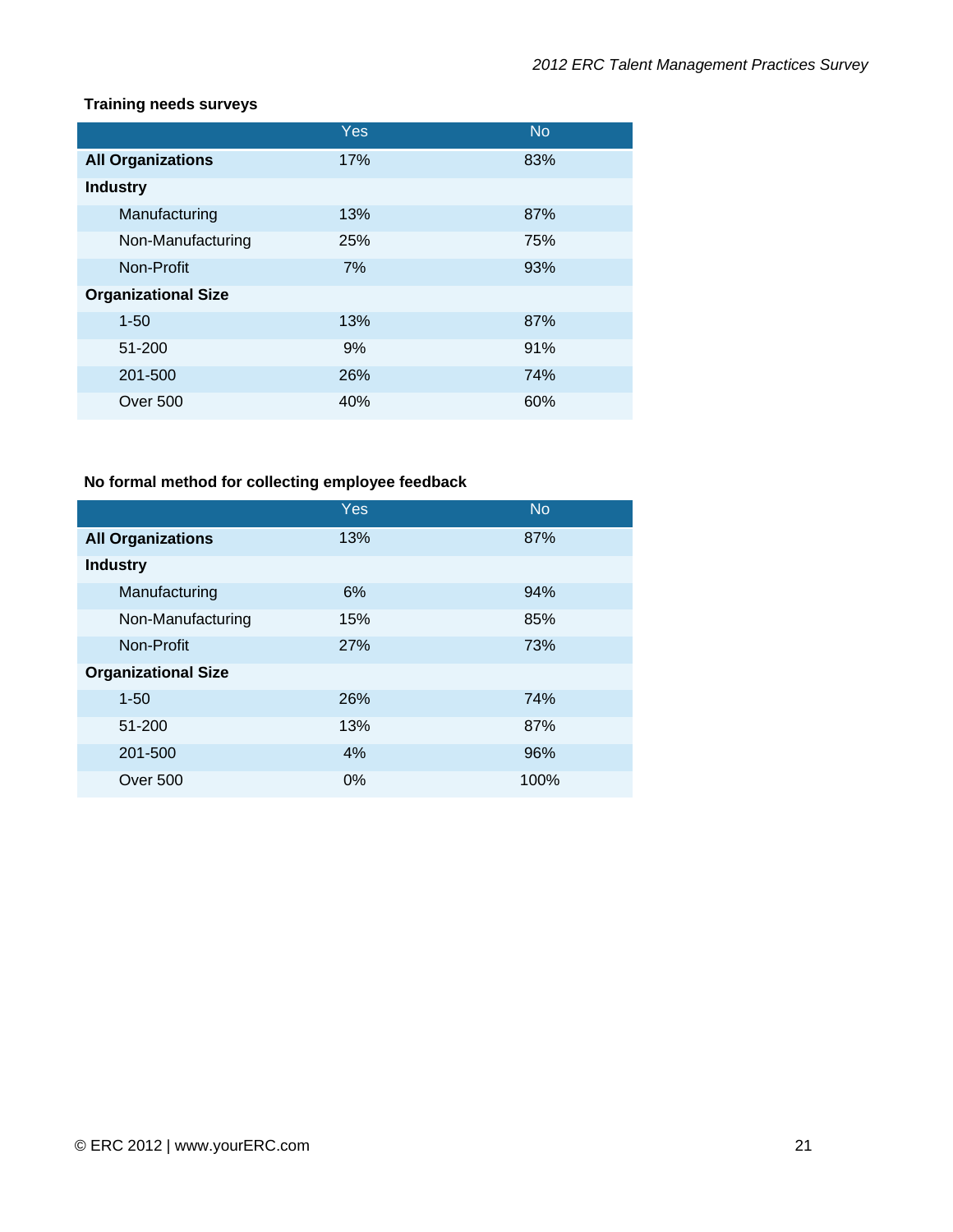#### **Confidential phone line**

|                            | Yes        | <b>No</b> |
|----------------------------|------------|-----------|
| <b>All Organizations</b>   | 11%        | 89%       |
| <b>Industry</b>            |            |           |
| Manufacturing              | 9%         | 91%       |
| Non-Manufacturing          | 10%        | 90%       |
| Non-Profit                 | <b>20%</b> | 80%       |
| <b>Organizational Size</b> |            |           |
| $1 - 50$                   | 4%         | 96%       |
| 51-200                     | 7%         | 93%       |
| 201-500                    | 17%        | 83%       |
| Over 500                   | 30%        | 70%       |

#### **Social media or blog**

|                            | Yes | <b>No</b> |
|----------------------------|-----|-----------|
| <b>All Organizations</b>   | 10% | 90%       |
| <b>Industry</b>            |     |           |
| Manufacturing              | 9%  | 91%       |
| Non-Manufacturing          | 10% | 90%       |
| Non-Profit                 | 13% | 87%       |
| <b>Organizational Size</b> |     |           |
| $1 - 50$                   | 4%  | 96%       |
| 51-200                     | 4%  | 96%       |
| 201-500                    | 22% | 78%       |
| Over 500                   | 20% | 80%       |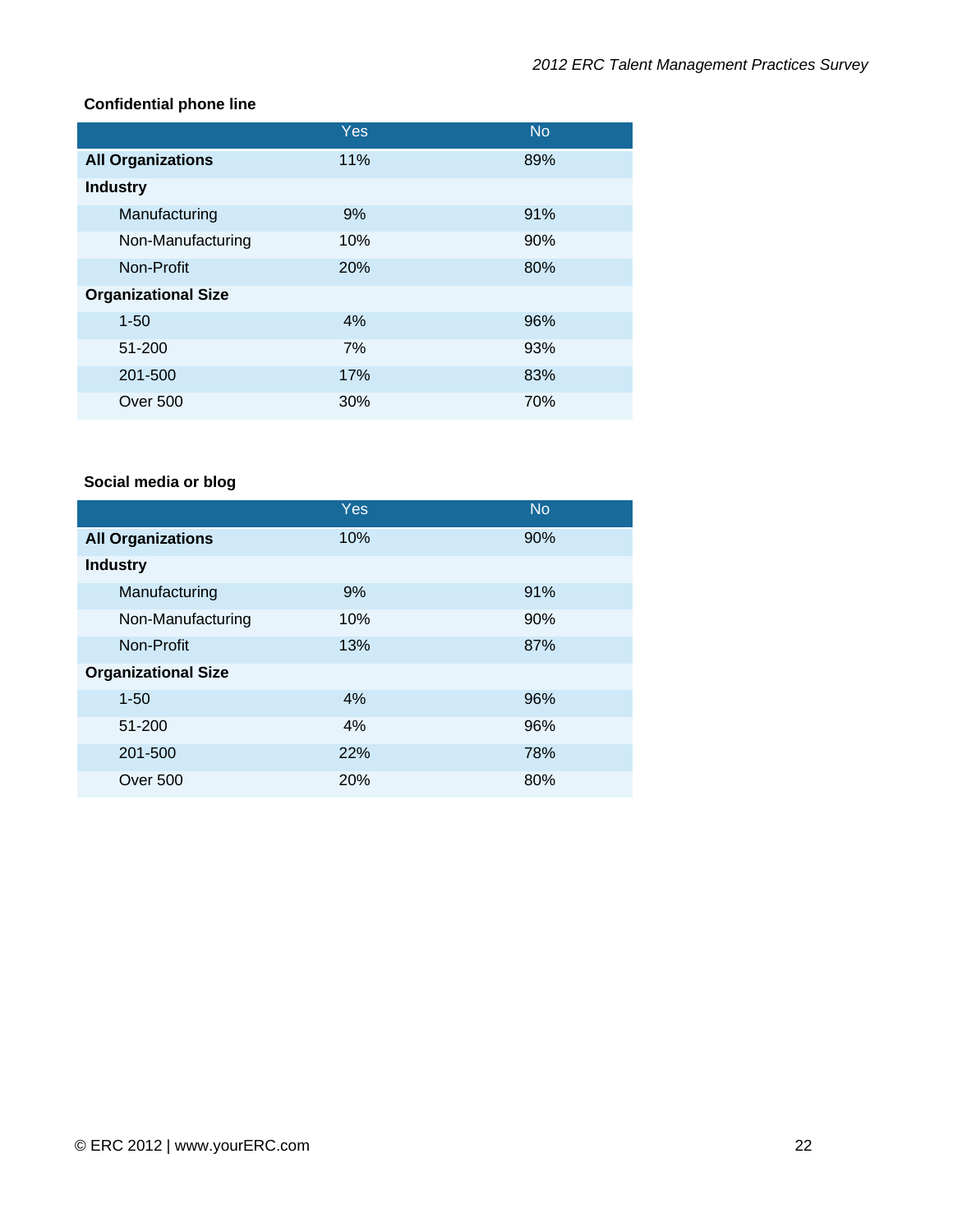#### **Other**

|                            | <b>Yes</b> | <b>No</b> |
|----------------------------|------------|-----------|
| <b>All Organizations</b>   | 6%         | 94%       |
| <b>Industry</b>            |            |           |
| Manufacturing              | 4%         | 96%       |
| Non-Manufacturing          | 8%         | 93%       |
| Non-Profit                 | 7%         | 93%       |
| <b>Organizational Size</b> |            |           |
| $1 - 50$                   | 4%         | 96%       |
| 51-200                     | 7%         | 93%       |
| 201-500                    | 4%         | 96%       |
| Over 500                   | 10%        | 90%       |

#### **Other reported methods include:**

- Roundtable meetings and open forums
- Collection and distribution of best practices from team members.
- Confidential internet mail
- Open Door Policy-allows for confidential feedback
- CEO round table meetings
- Lunch with CEO

#### **Figure 2a | How often does your organization perform either an employee engagement or employee opinion/satisfaction survey?**

|                            | Quarterly | Bi-<br>annually | <b>Annually</b> | Every<br>other year | Every 3-5<br>vears | > 5<br>vears | N/A |
|----------------------------|-----------|-----------------|-----------------|---------------------|--------------------|--------------|-----|
| <b>All Organizations</b>   | 4%        | 6%              | 29%             | 10%                 | 14%                | 6%           | 31% |
| <b>Industry</b>            |           |                 |                 |                     |                    |              |     |
| Manufacturing              | 4%        | 2%              | 26%             | 17%                 | 17%                | 2%           | 30% |
| Non-Manufacturing          | 3%        | 13%             | 23%             | 5%                  | 13%                | 13%          | 31% |
| Non-Profit                 | 7%        | 0%              | 53%             | 0%                  | 7%                 | 0%           | 33% |
| <b>Organizational Size</b> |           |                 |                 |                     |                    |              |     |
| $1 - 50$                   | 0%        | 4%              | 17%             | 4%                  | 4%                 | 9%           | 61% |
| 51-200                     | 2%        | 5%              | 30%             | 14%                 | 16%                | $0\%$        | 33% |
| 201-500                    | 9%        | 13%             | 26%             | 13%                 | 17%                | 9%           | 13% |
| Over 500                   | 10%       | 0%              | 50%             | 0%                  | 20%                | 20%          | 0%  |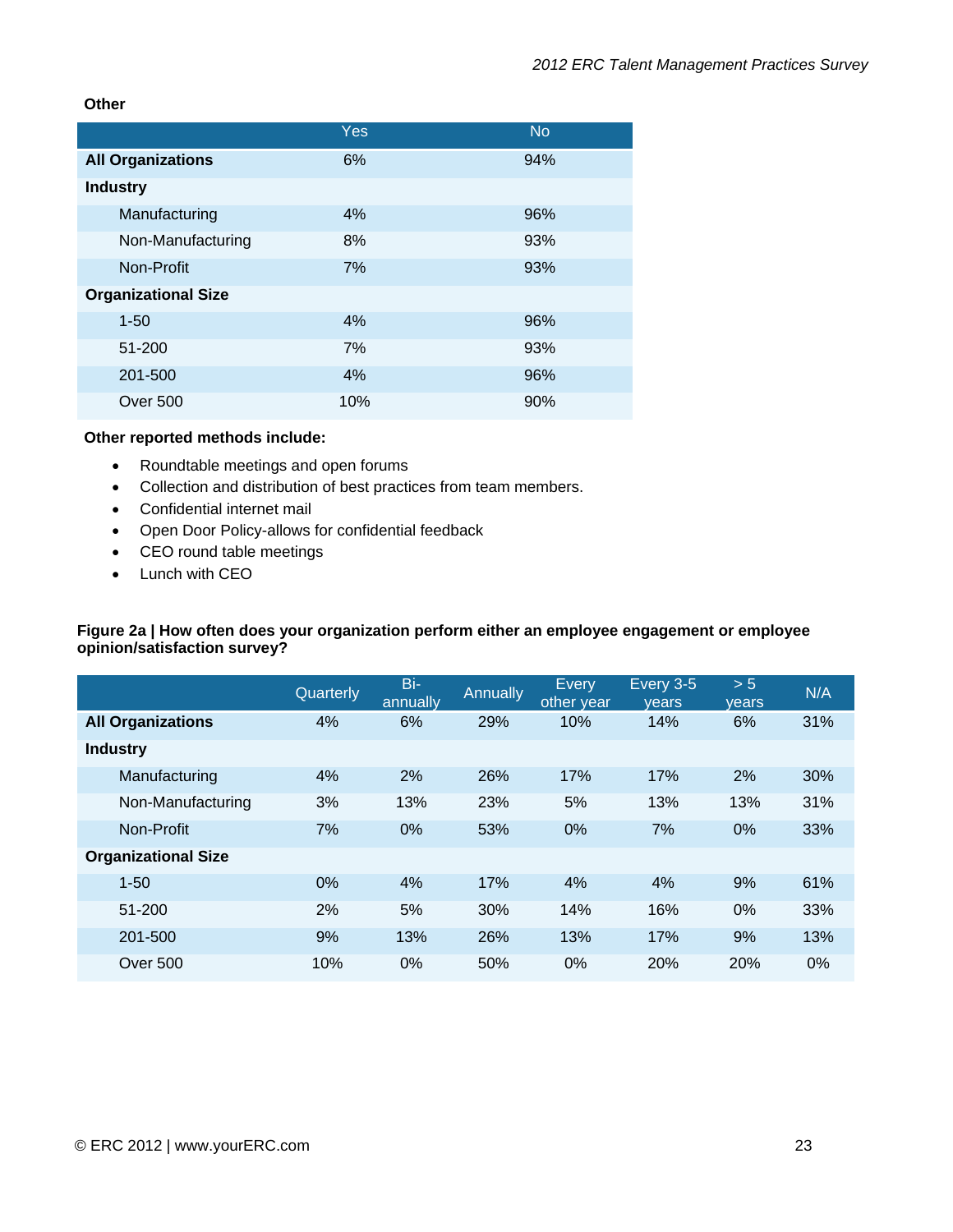## **Figure 3a | How does your organization use the data collected from employee surveys?**

## **Indentify areas for improvement**

|                            | Yes  | <b>No</b> |
|----------------------------|------|-----------|
| <b>All Organizations</b>   | 68%  | 32%       |
| <b>Industry</b>            |      |           |
| Manufacturing              | 70%  | 30%       |
| Non-Manufacturing          | 68%  | 33%       |
| Non-Profit                 | 60%  | 40%       |
| <b>Organizational Size</b> |      |           |
| $1 - 50$                   | 48%  | 52%       |
| 51-200                     | 58%  | 42%       |
| 201-500                    | 91%  | 9%        |
| Over 500                   | 100% | 0%        |

#### **Share with management**

|                            | Yes  | <b>No</b> |
|----------------------------|------|-----------|
| <b>All Organizations</b>   | 67%  | 33%       |
| <b>Industry</b>            |      |           |
| Manufacturing              | 72%  | 28%       |
| Non-Manufacturing          | 65%  | 35%       |
| Non-Profit                 | 53%  | 47%       |
| <b>Organizational Size</b> |      |           |
| $1 - 50$                   | 30%  | 70%       |
| 51-200                     | 64%  | 36%       |
| 201-500                    | 91%  | 9%        |
| <b>Over 500</b>            | 100% | 0%        |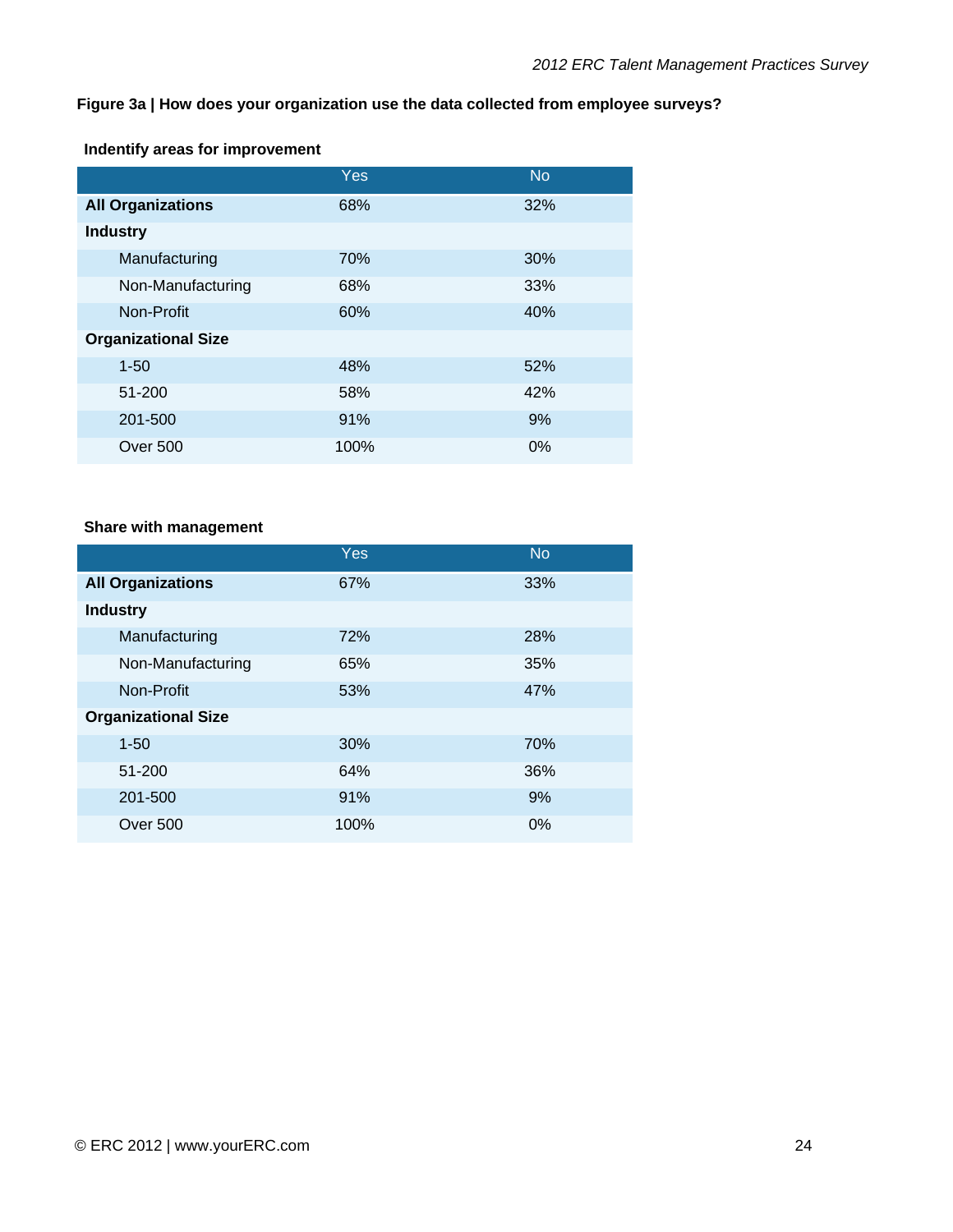#### **Determine training needs**

|                            | Yes | <b>No</b> |
|----------------------------|-----|-----------|
| <b>All Organizations</b>   | 46% | 54%       |
| <b>Industry</b>            |     |           |
| Manufacturing              | 45% | 55%       |
| Non-Manufacturing          | 53% | 48%       |
| Non-Profit                 | 33% | 67%       |
| <b>Organizational Size</b> |     |           |
| $1 - 50$                   | 26% | 74%       |
| 51-200                     | 36% | 64%       |
| 201-500                    | 83% | 17%       |
| <b>Over 500</b>            | 60% | 40%       |

## **Evaluate policies & procedures**

|                            | Yes | <b>No</b> |
|----------------------------|-----|-----------|
| <b>All Organizations</b>   | 44% | 56%       |
| <b>Industry</b>            |     |           |
| Manufacturing              | 53% | 47%       |
| Non-Manufacturing          | 40% | 60%       |
| Non-Profit                 | 27% | 73%       |
| <b>Organizational Size</b> |     |           |
| $1 - 50$                   | 48% | 52%       |
| 51-200                     | 38% | 62%       |
| 201-500                    | 52% | 48%       |
| <b>Over 500</b>            | 50% | 50%       |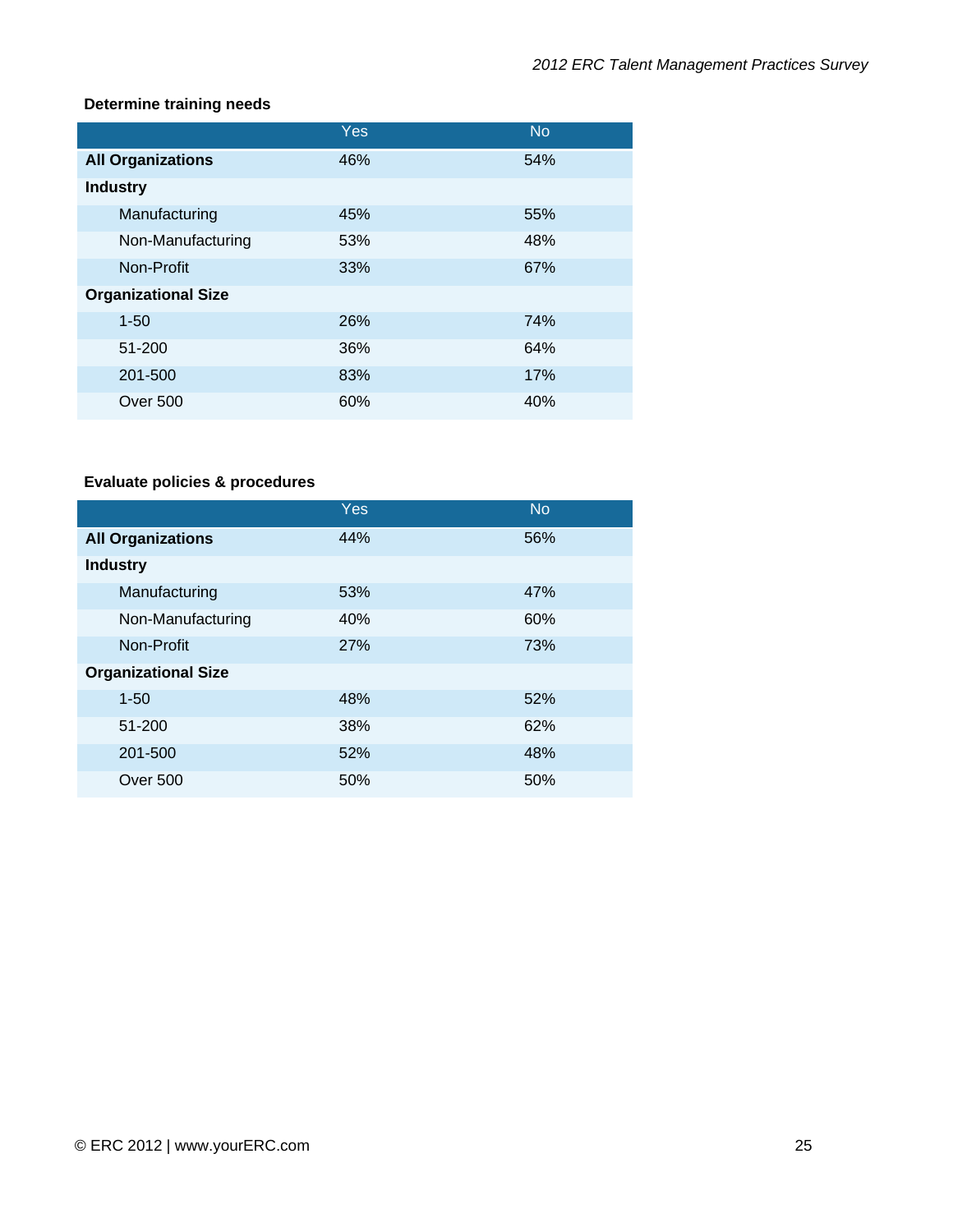#### **Monitor trends**

|                            | Yes        | <b>No</b> |
|----------------------------|------------|-----------|
| <b>All Organizations</b>   | 36%        | 64%       |
| <b>Industry</b>            |            |           |
| Manufacturing              | 40%        | 60%       |
| Non-Manufacturing          | <b>38%</b> | 63%       |
| Non-Profit                 | <b>20%</b> | 80%       |
| <b>Organizational Size</b> |            |           |
| $1 - 50$                   | 22%        | 78%       |
| 51-200                     | 31%        | 69%       |
| 201-500                    | 43%        | 57%       |
| Over 500                   | 80%        | 20%       |

#### **Other**

|                            | Yes | <b>No</b> |
|----------------------------|-----|-----------|
| <b>All Organizations</b>   | 6%  | 94%       |
| <b>Industry</b>            |     |           |
| Manufacturing              | 4%  | 96%       |
| Non-Manufacturing          | 8%  | 93%       |
| Non-Profit                 | 7%  | 93%       |
| <b>Organizational Size</b> |     |           |
| $1 - 50$                   | 4%  | 96%       |
| 51-200                     | 7%  | 93%       |
| 201-500                    | 4%  | 96%       |
| Over 500                   | 10% | 90%       |

#### **Other reported uses include:**

- Use data to develop programs or make changes to employee benefit plans
- Create supervisor action plans for department
- Feedback on leadership effectiveness
- Share the results with employees to define the action plan.
- Exit interview information is shared with Director of OD and Agency Director
- Share with employees with action plans
- Regional goal setting, recognition opportunities
- Benefits Satisfaction
- Develop action plans and objectives for managers
- Still trying to figure out what works best for us.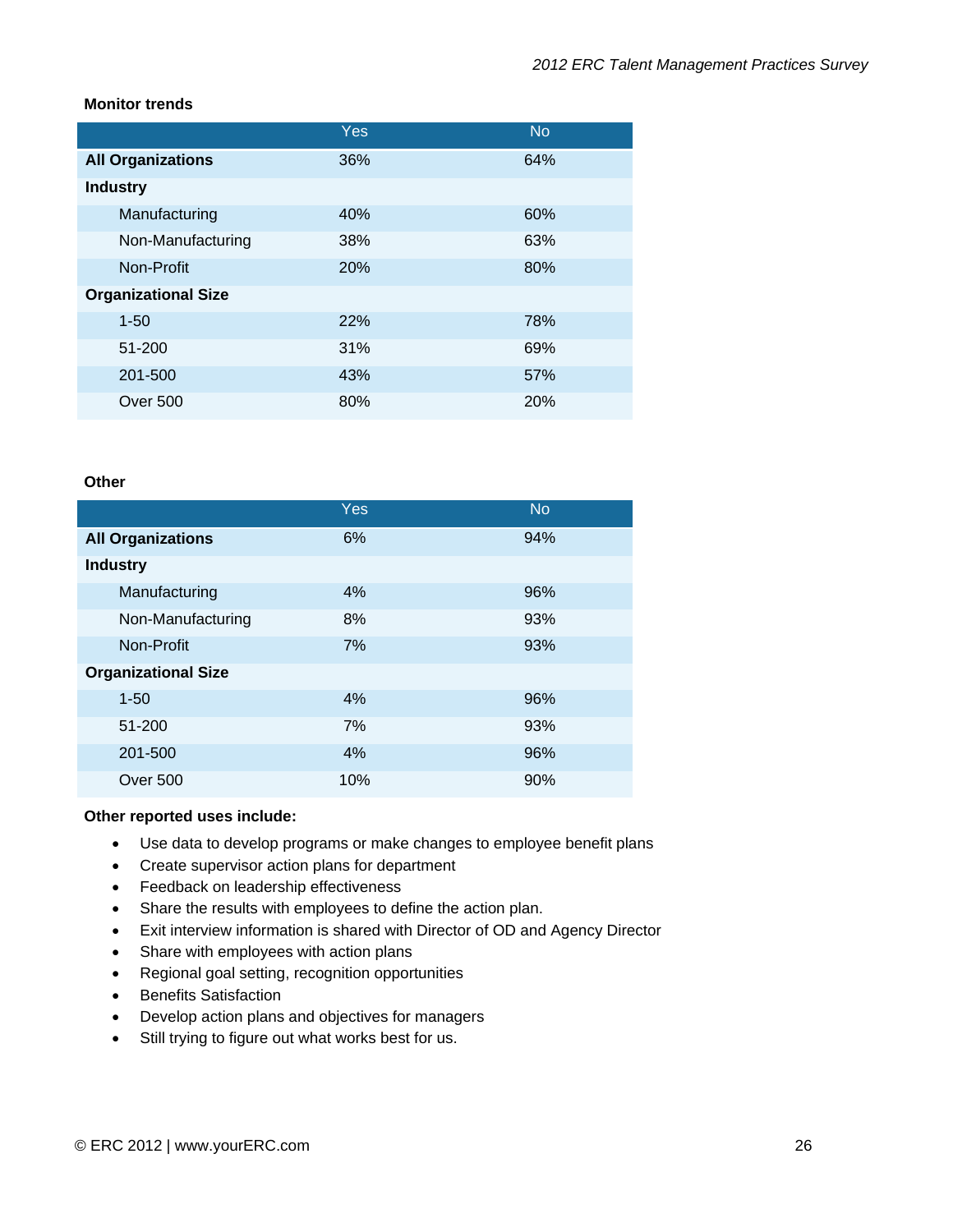|                            | Yes        | <b>No</b> |
|----------------------------|------------|-----------|
| <b>All Organizations</b>   | 37%        | 63%       |
| <b>Industry</b>            |            |           |
| Manufacturing              | 40%        | 60%       |
| Non-Manufacturing          | 31%        | 69%       |
| Non-Profit                 | 40%        | 60%       |
| <b>Organizational Size</b> |            |           |
| $1 - 50$                   | 30%        | 70%       |
| 51-200                     | <b>27%</b> | 73%       |
| 201-500                    | 48%        | 52%       |
| Over 500                   | 70%        | 30%       |

#### **Figure 4a | Does your organization currently have a formal definition of top/key talent in place?**

## **Figure 5a | Has your organization indentified top/key talent in your organization?**

|                            | Yes | <b>No</b> |
|----------------------------|-----|-----------|
| <b>All Organizations</b>   | 63% | 37%       |
| <b>Industry</b>            |     |           |
| Manufacturing              | 64% | 36%       |
| Non-Manufacturing          | 62% | 38%       |
| Non-Profit                 | 67% | 33%       |
| <b>Organizational Size</b> |     |           |
| $1 - 50$                   | 52% | 48%       |
| 51-200                     | 61% | 39%       |
| 201-500                    | 74% | 26%       |
| <b>Over 500</b>            | 70% | 30%       |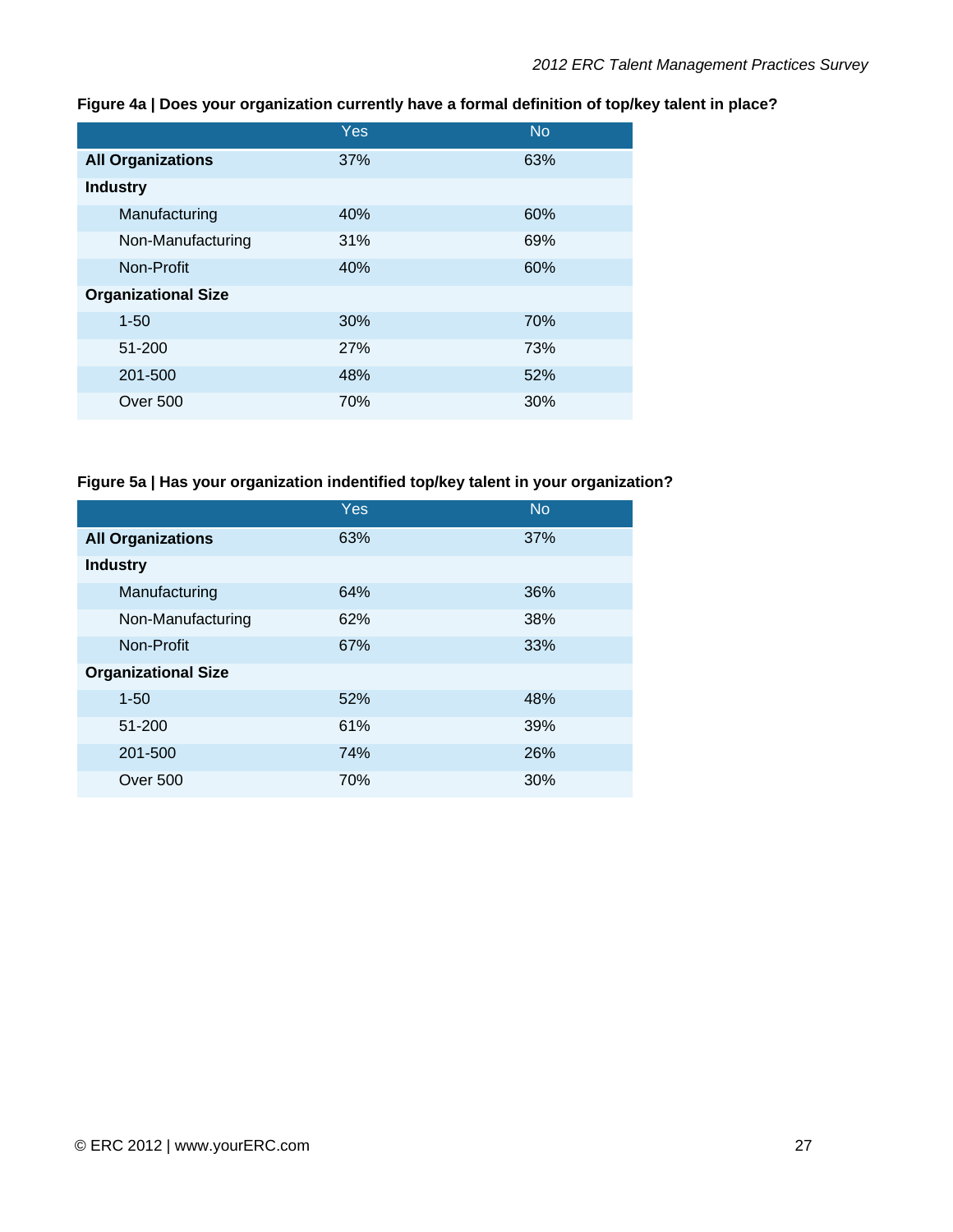#### **Figure 6a | What competencies/characteristics are used to identify top/key talent at your organization?**

|                            | Yes | <b>No</b> |
|----------------------------|-----|-----------|
| <b>All Organizations</b>   | 37% | 63%       |
| <b>Industry</b>            |     |           |
| Manufacturing              | 27% | 73%       |
| Non-Manufacturing          | 50% | 50%       |
| Non-Profit                 | 40% | 60%       |
| <b>Organizational Size</b> |     |           |
| $1 - 50$                   | 38% | 63%       |
| 51-200                     | 30% | 70%       |
| 201-500                    | 38% | 62%       |
| <b>Over 500</b>            | 50% | 50%       |

#### **Leadership**

#### **Innovation/creativity**

|                            | Yes | <b>No</b> |
|----------------------------|-----|-----------|
| <b>All Organizations</b>   | 31% | 69%       |
| <b>Industry</b>            |     |           |
| Manufacturing              | 31% | 69%       |
| Non-Manufacturing          | 28% | 72%       |
| Non-Profit                 | 40% | 60%       |
| <b>Organizational Size</b> |     |           |
| $1 - 50$                   | 13% | 88%       |
| 51-200                     | 30% | 70%       |
| 201-500                    | 38% | 62%       |
| <b>Over 500</b>            | 38% | 63%       |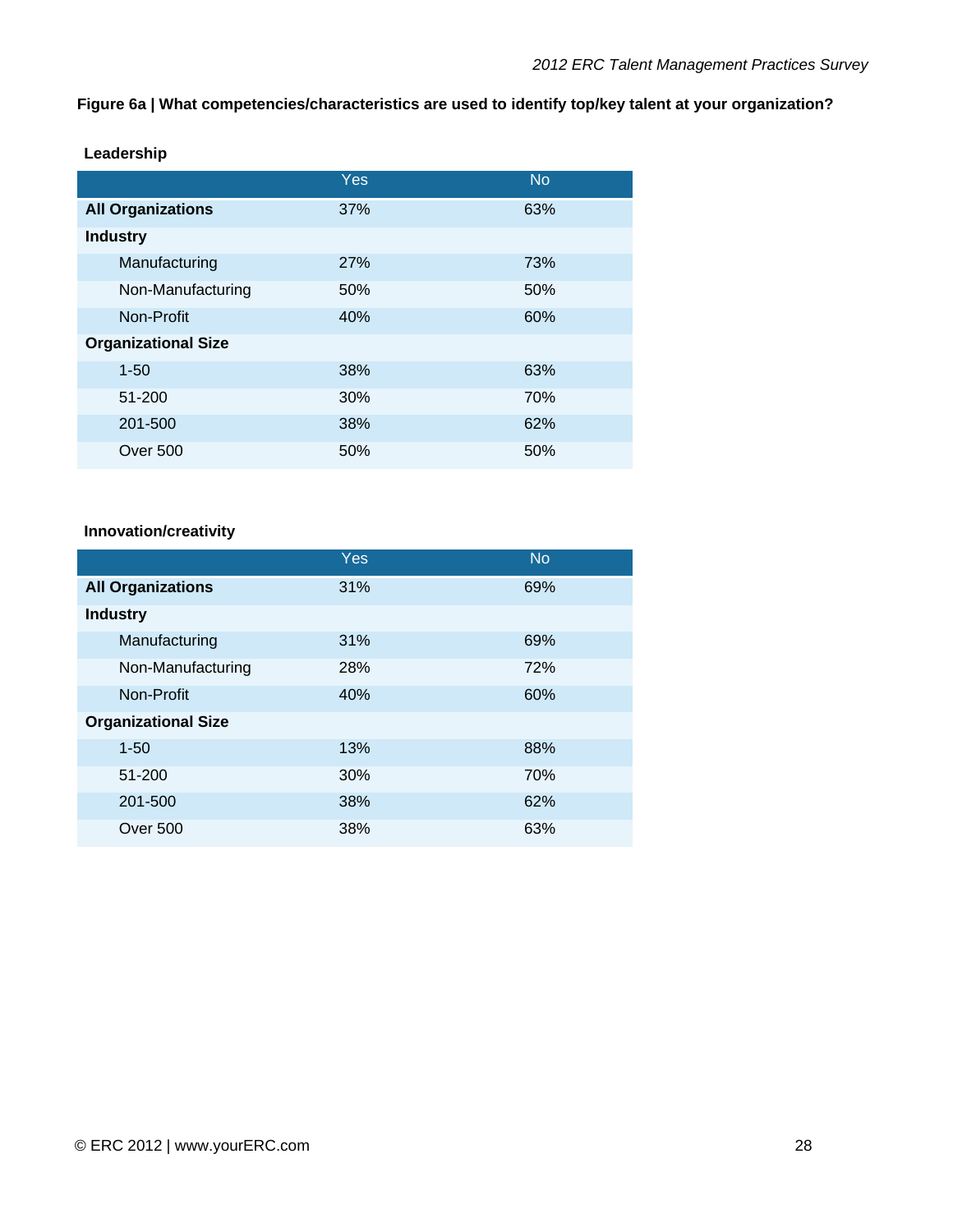#### **Communication/teamwork**

|                            | Yes        | <b>No</b> |
|----------------------------|------------|-----------|
| <b>All Organizations</b>   | 29%        | 71%       |
| <b>Industry</b>            |            |           |
| Manufacturing              | 12%        | 88%       |
| Non-Manufacturing          | 50%        | 50%       |
| Non-Profit                 | 40%        | 60%       |
| <b>Organizational Size</b> |            |           |
| $1 - 50$                   | 50%        | 50%       |
| 51-200                     | <b>20%</b> | 80%       |
| 201-500                    | 23%        | 77%       |
| Over 500                   | 38%        | 63%       |

## **Overall performance**

|                            | Yes   | <b>No</b> |
|----------------------------|-------|-----------|
| <b>All Organizations</b>   | 27%   | 73%       |
| <b>Industry</b>            |       |           |
| Manufacturing              | 42%   | 58%       |
| Non-Manufacturing          | 6%    | 94%       |
| Non-Profit                 | 20%   | 80%       |
| <b>Organizational Size</b> |       |           |
| $1 - 50$                   | $0\%$ | 100%      |
| 51-200                     | 45%   | 55%       |
| 201-500                    | 23%   | 77%       |
| Over 500                   | 13%   | 88%       |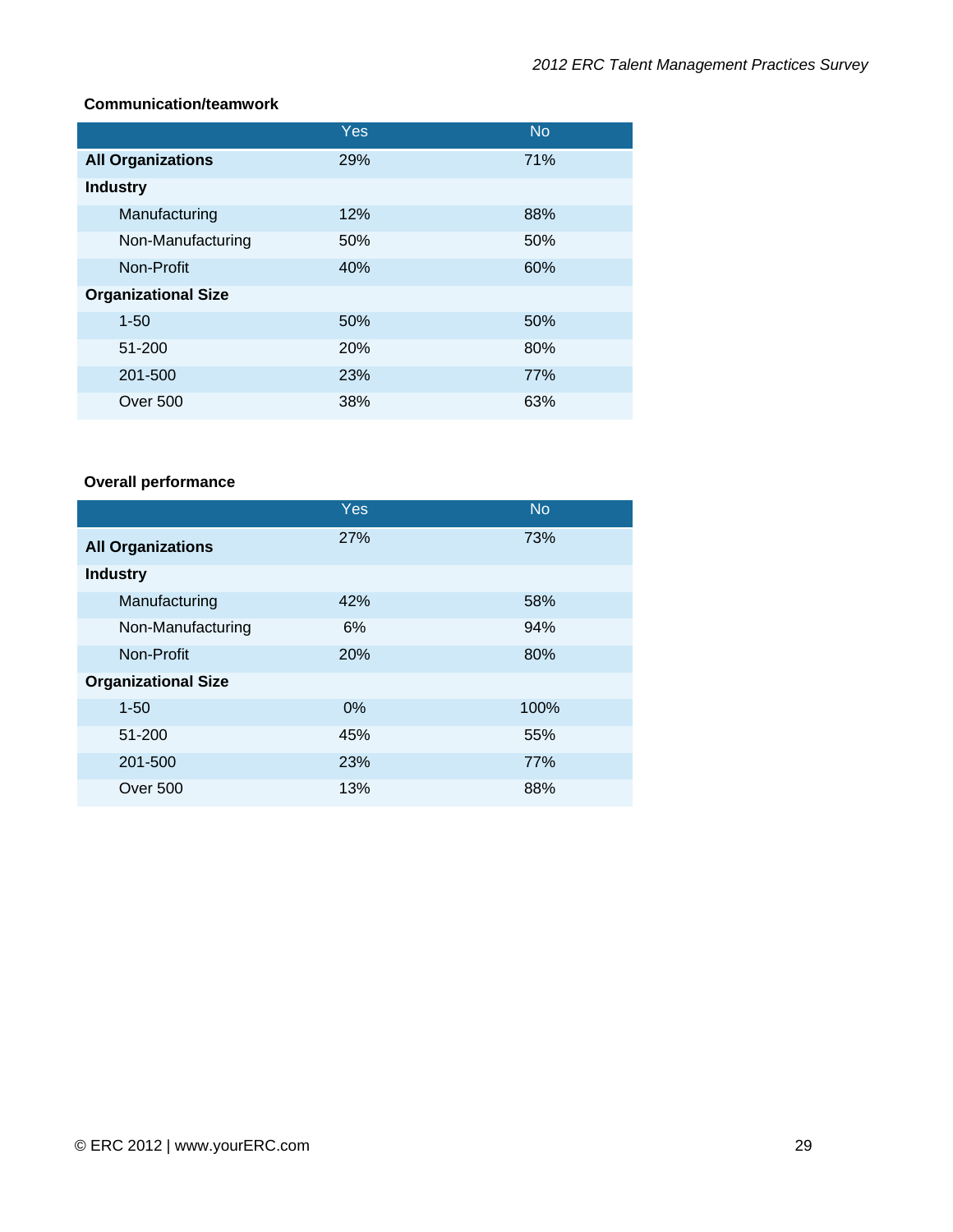#### **Job expertise/skills**

|                            | Yes        | <b>No</b> |
|----------------------------|------------|-----------|
| <b>All Organizations</b>   | <b>27%</b> | 73%       |
| <b>Industry</b>            |            |           |
| Manufacturing              | <b>27%</b> | 73%       |
| Non-Manufacturing          | 33%        | 67%       |
| Non-Profit                 | $0\%$      | 100%      |
| <b>Organizational Size</b> |            |           |
| $1 - 50$                   | 50%        | 50%       |
| 51-200                     | <b>20%</b> | 80%       |
| 201-500                    | 31%        | 69%       |
| <b>Over 500</b>            | 13%        | 88%       |

## **Delivery of results**

|                            | Yes | <b>No</b> |
|----------------------------|-----|-----------|
| <b>All Organizations</b>   | 20% | 80%       |
| <b>Industry</b>            |     |           |
| Manufacturing              | 15% | 85%       |
| Non-Manufacturing          | 22% | 78%       |
| Non-Profit                 | 40% | 60%       |
| <b>Organizational Size</b> |     |           |
| $1 - 50$                   | 13% | 88%       |
| 51-200                     | 15% | 85%       |
| 201-500                    | 23% | 77%       |
| Over 500                   | 38% | 63%       |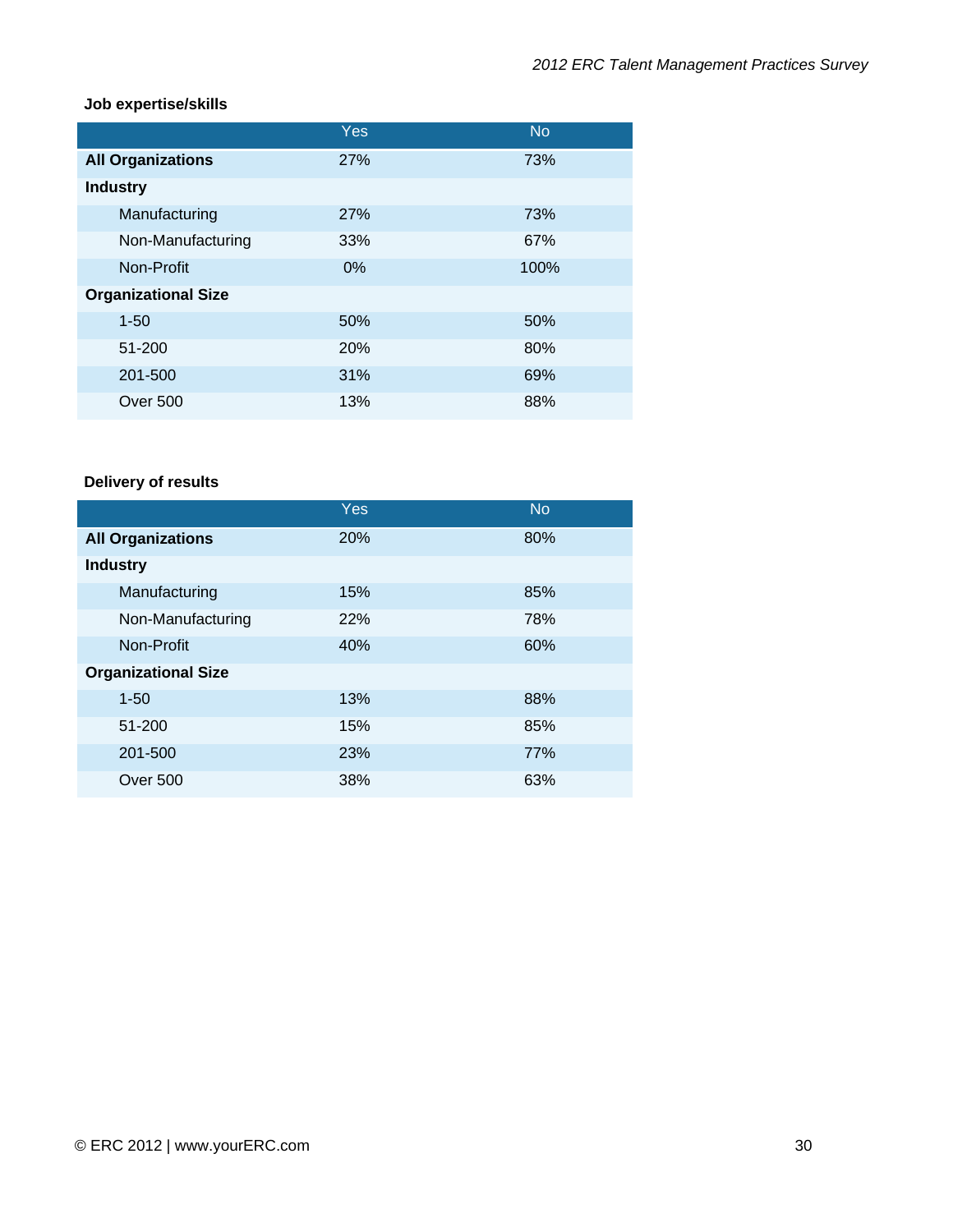#### **Positive energy/attitude**

|                            | Yes        | <b>No</b> |
|----------------------------|------------|-----------|
| <b>All Organizations</b>   | 16%        | 84%       |
| <b>Industry</b>            |            |           |
| Manufacturing              | 27%        | 73%       |
| Non-Manufacturing          | $0\%$      | 100%      |
| Non-Profit                 | <b>20%</b> | 80%       |
| <b>Organizational Size</b> |            |           |
| $1 - 50$                   | 0%         | 100%      |
| 51-200                     | <b>20%</b> | 80%       |
| 201-500                    | 23%        | 77%       |
| Over 500                   | 13%        | 88%       |

#### **Passion/motivation**

|                            | Yes   | <b>No</b> |
|----------------------------|-------|-----------|
| <b>All Organizations</b>   | 16%   | 84%       |
| <b>Industry</b>            |       |           |
| Manufacturing              | 19%   | 81%       |
| Non-Manufacturing          | 17%   | 83%       |
| Non-Profit                 | $0\%$ | 100%      |
| <b>Organizational Size</b> |       |           |
| $1 - 50$                   | 38%   | 63%       |
| 51-200                     | 15%   | 85%       |
| 201-500                    | 15%   | 85%       |
| Over 500                   | $0\%$ | 100%      |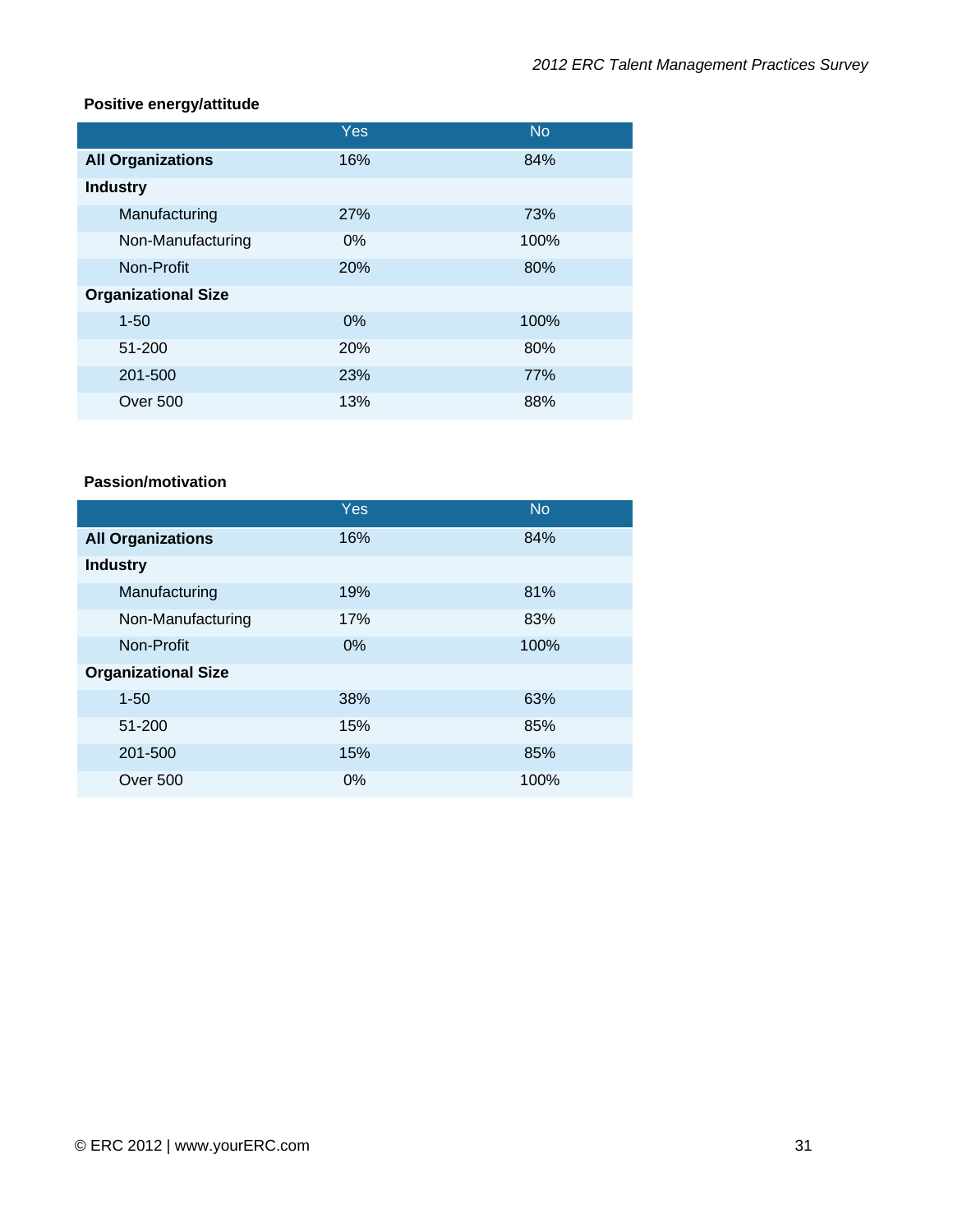## **Commitment to culture/mission**

|                            | Yes | <b>No</b> |
|----------------------------|-----|-----------|
| <b>All Organizations</b>   | 14% | 86%       |
| <b>Industry</b>            |     |           |
| Manufacturing              | 19% | 81%       |
| Non-Manufacturing          | 11% | 89%       |
| Non-Profit                 | 0%  | 100%      |
| <b>Organizational Size</b> |     |           |
| $1 - 50$                   | 13% | 88%       |
| 51-200                     | 10% | 90%       |
| 201-500                    | 31% | 69%       |
| Over 500                   | 0%  | 100%      |

#### **Customer focus**

|                            | Yes   | <b>No</b> |
|----------------------------|-------|-----------|
| <b>All Organizations</b>   | 14%   | 86%       |
| <b>Industry</b>            |       |           |
| Manufacturing              | 8%    | 92%       |
| Non-Manufacturing          | 17%   | 83%       |
| Non-Profit                 | 40%   | 60%       |
| <b>Organizational Size</b> |       |           |
| $1 - 50$                   | $0\%$ | 100%      |
| 51-200                     | 15%   | 85%       |
| 201-500                    | 8%    | 92%       |
| Over 500                   | 38%   | 63%       |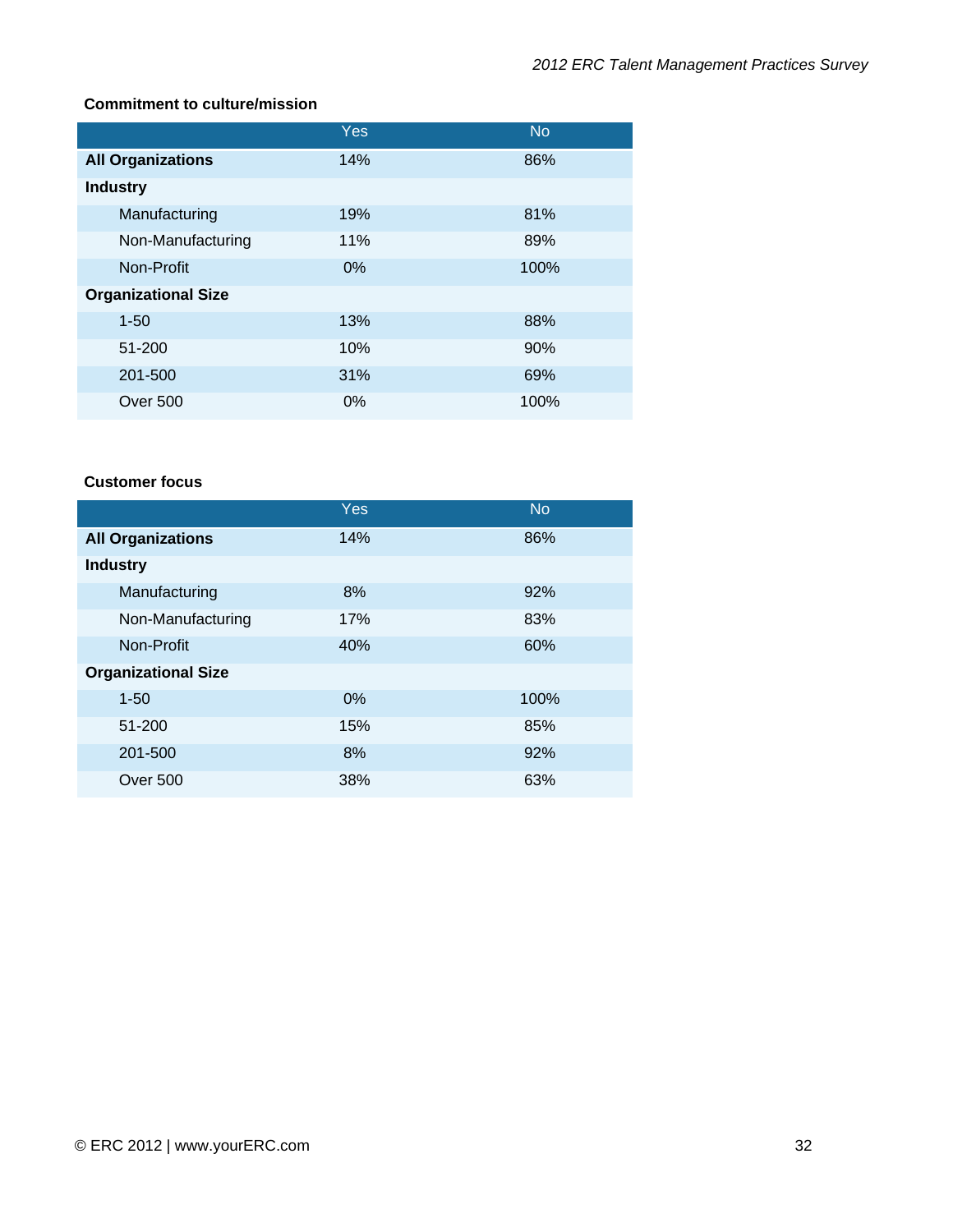## **Integrity**

|                            | Yes | <b>No</b> |
|----------------------------|-----|-----------|
| <b>All Organizations</b>   | 14% | 86%       |
| <b>Industry</b>            |     |           |
| Manufacturing              | 4%  | 96%       |
| Non-Manufacturing          | 22% | 78%       |
| Non-Profit                 | 40% | 60%       |
| <b>Organizational Size</b> |     |           |
| $1 - 50$                   | 13% | 88%       |
| 51-200                     | 10% | 90%       |
| 201-500                    | 15% | 85%       |
| Over 500                   | 25% | 75%       |

# **Dedication/dependability**

|                            | Yes | <b>No</b> |
|----------------------------|-----|-----------|
| <b>All Organizations</b>   | 12% | 88%       |
| <b>Industry</b>            |     |           |
| Manufacturing              | 19% | 81%       |
| Non-Manufacturing          | 6%  | 94%       |
| Non-Profit                 | 0%  | 100%      |
| <b>Organizational Size</b> |     |           |
| $1 - 50$                   | 25% | 75%       |
| 51-200                     | 15% | 85%       |
| 201-500                    | 8%  | 92%       |
| Over 500                   | 0%  | 100%      |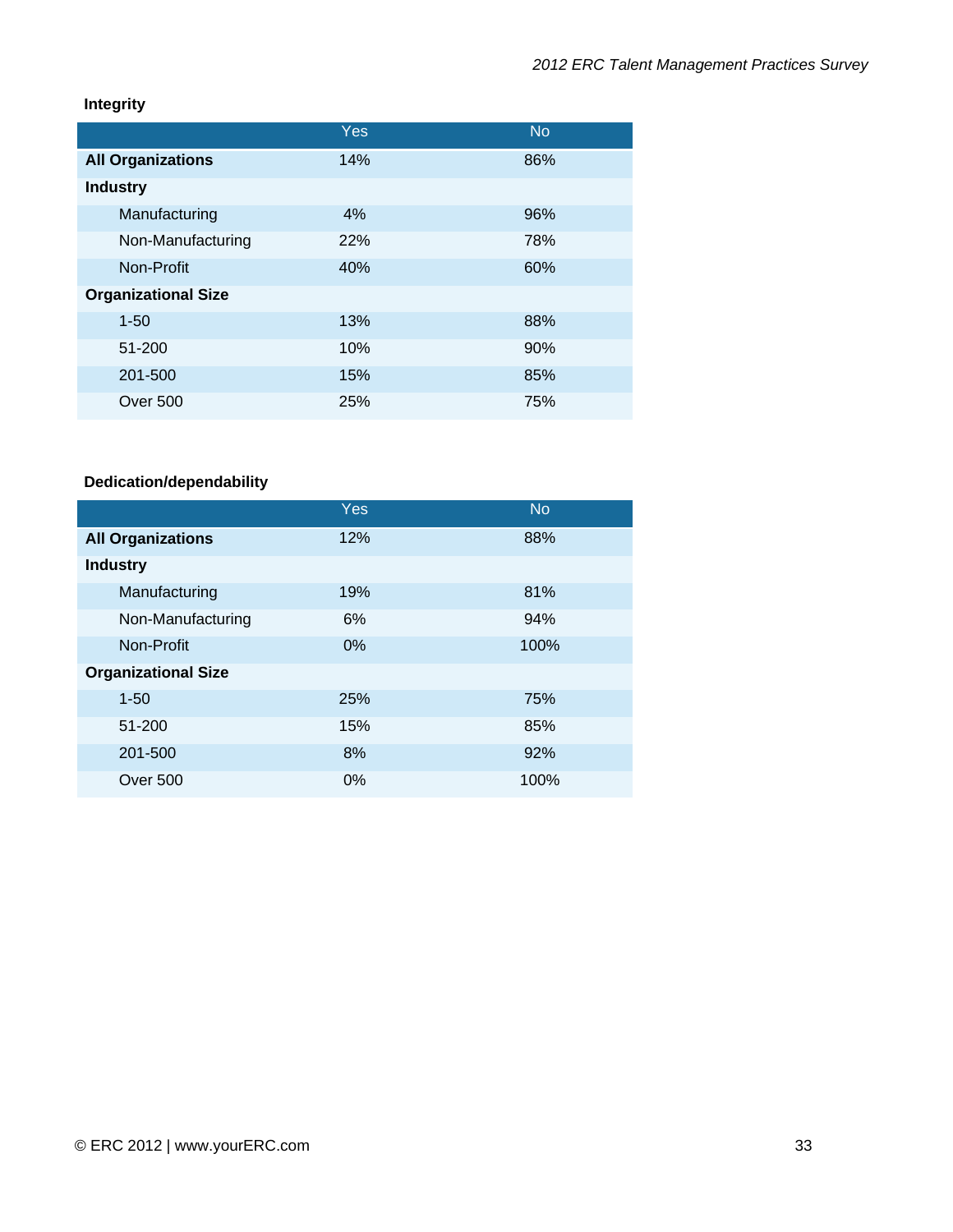## **Willing to go above and beyond**

|                            | Yes | <b>No</b> |
|----------------------------|-----|-----------|
| <b>All Organizations</b>   | 12% | 88%       |
| <b>Industry</b>            |     |           |
| Manufacturing              | 19% | 81%       |
| Non-Manufacturing          | 6%  | 94%       |
| Non-Profit                 | 0%  | 100%      |
| <b>Organizational Size</b> |     |           |
| $1 - 50$                   | 25% | 75%       |
| 51-200                     | 10% | 90%       |
| 201-500                    | 15% | 85%       |
| Over 500                   | 0%  | 100%      |

# **Potential for growth/development**

|                            | Yes | <b>No</b> |
|----------------------------|-----|-----------|
| <b>All Organizations</b>   | 10% | 90%       |
| <b>Industry</b>            |     |           |
| Manufacturing              | 12% | 88%       |
| Non-Manufacturing          | 6%  | 94%       |
| Non-Profit                 | 20% | 80%       |
| <b>Organizational Size</b> |     |           |
| $1 - 50$                   | 0%  | 100%      |
| 51-200                     | 10% | 90%       |
| 201-500                    | 15% | 85%       |
| <b>Over 500</b>            | 13% | 88%       |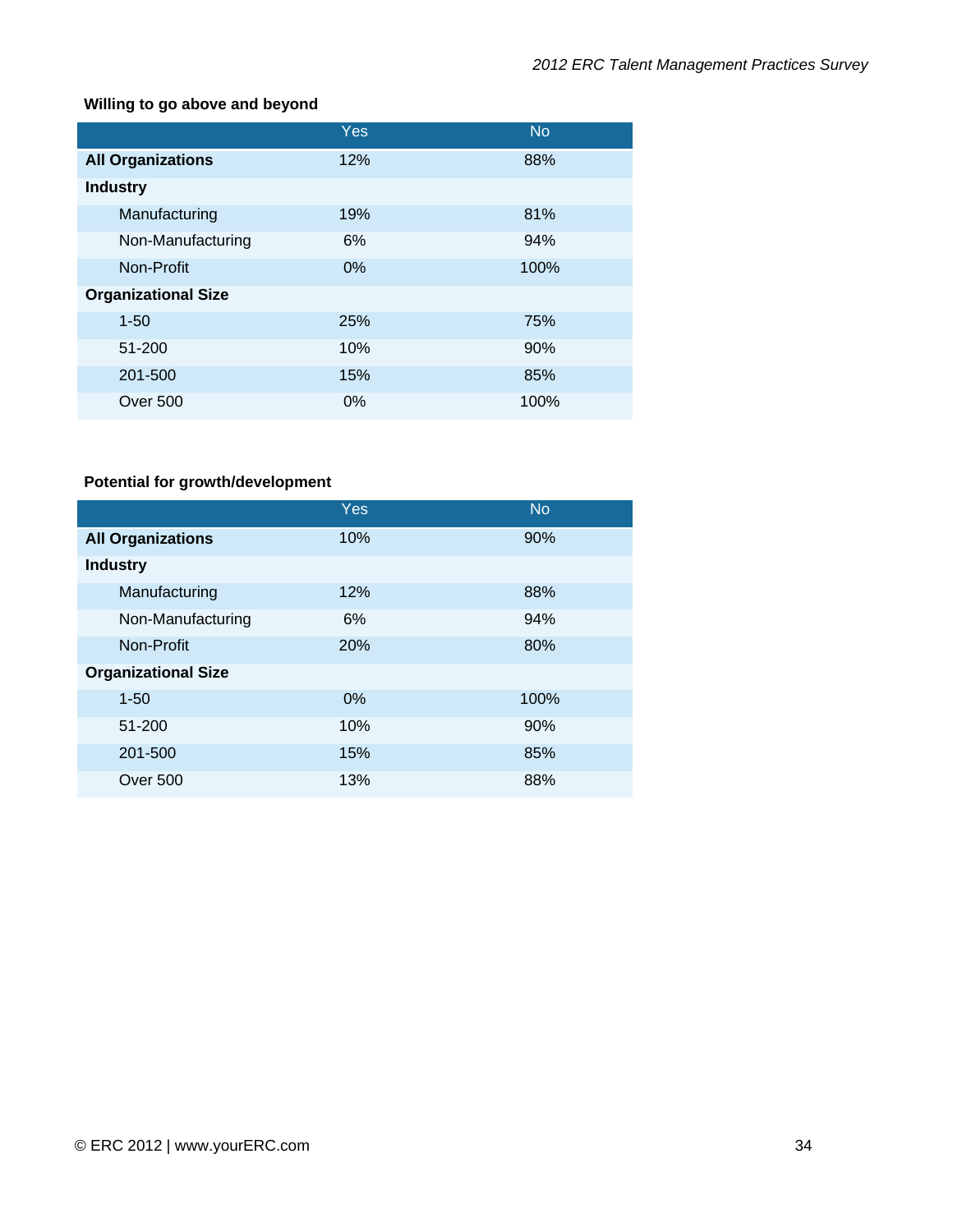#### **Strategy/execution**

|                            | Yes | <b>No</b> |
|----------------------------|-----|-----------|
| <b>All Organizations</b>   | 10% | 90%       |
| <b>Industry</b>            |     |           |
| Manufacturing              | 15% | 85%       |
| Non-Manufacturing          | 6%  | 94%       |
| Non-Profit                 | 0%  | 100%      |
| <b>Organizational Size</b> |     |           |
| $1 - 50$                   | 0%  | 100%      |
| 51-200                     | 5%  | 95%       |
| 201-500                    | 15% | 85%       |
| <b>Over 500</b>            | 25% | 75%       |

#### **Work ethic**

|                            | Yes | <b>No</b> |
|----------------------------|-----|-----------|
| <b>All Organizations</b>   | 6%  | 94%       |
| <b>Industry</b>            |     |           |
| Manufacturing              | 4%  | 96%       |
| Non-Manufacturing          | 11% | 89%       |
| Non-Profit                 | 0%  | 100%      |
| <b>Organizational Size</b> |     |           |
| $1 - 50$                   | 0%  | 100%      |
| 51-200                     | 10% | 90%       |
| 201-500                    | 0%  | 100%      |
| Over 500                   | 13% | 88%       |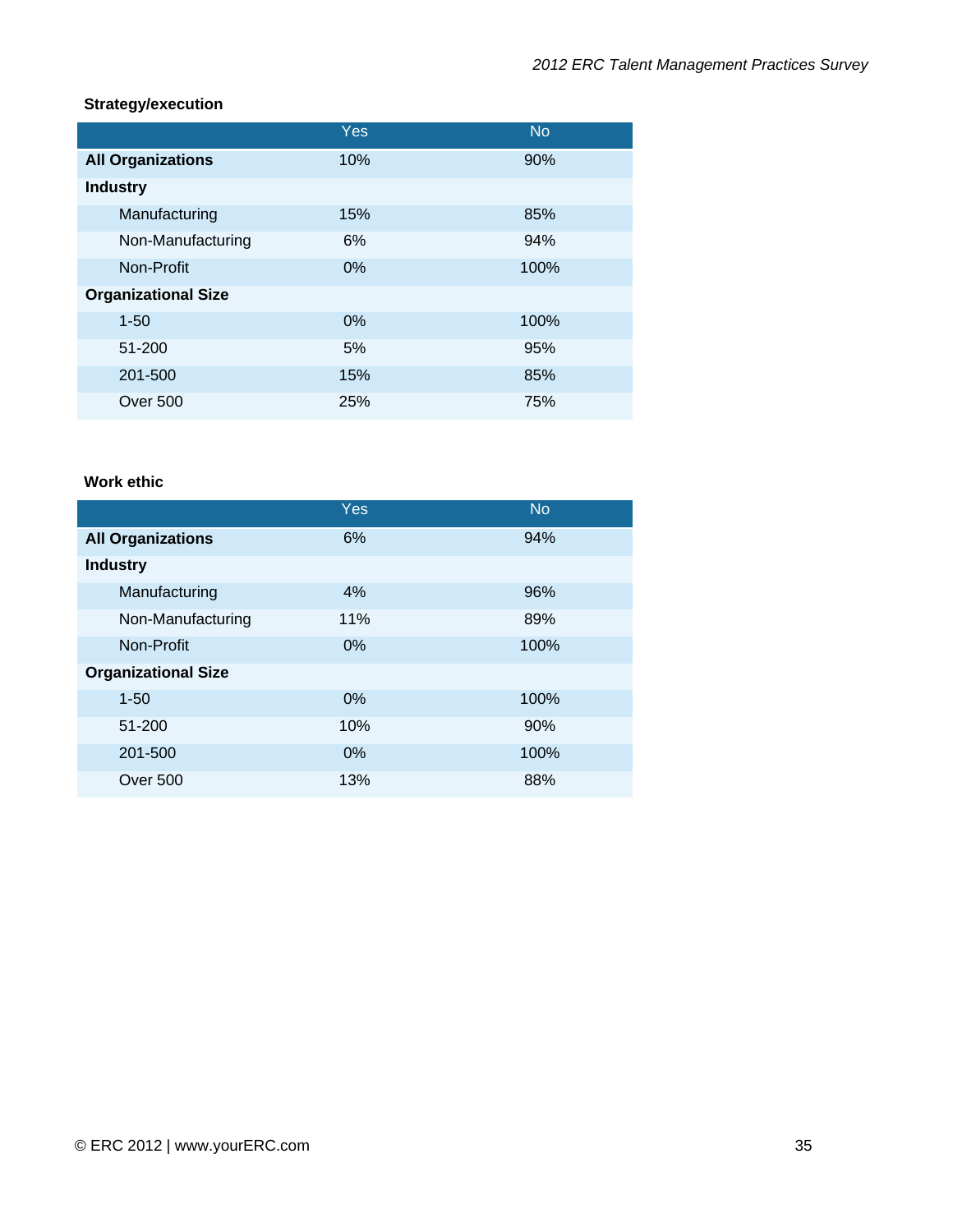## **Decision making**

|                            | Yes   | <b>No</b> |
|----------------------------|-------|-----------|
| <b>All Organizations</b>   | 2%    | 98%       |
| <b>Industry</b>            |       |           |
| Manufacturing              | 0%    | 100%      |
| Non-Manufacturing          | 6%    | 94%       |
| Non-Profit                 | 0%    | 100%      |
| <b>Organizational Size</b> |       |           |
| $1 - 50$                   | 0%    | 100%      |
| 51-200                     | 0%    | 100%      |
| 201-500                    | 8%    | 92%       |
| Over 500                   | $0\%$ | 100%      |

# **Figure 7a | Please indicate how strongly you agree or disagree with the following statement:**

| "Retaining top/key talent is currently a major challenge at my organization." |  |  |
|-------------------------------------------------------------------------------|--|--|
|-------------------------------------------------------------------------------|--|--|

|                            | <b>Strongly</b><br>Agree | Agree      | <b>Neutral</b> | <b>Disagree</b> | <b>Strongly</b><br>disagree |
|----------------------------|--------------------------|------------|----------------|-----------------|-----------------------------|
| <b>All Organizations</b>   | 12%                      | 26%        | 28%            | 27%             | 7%                          |
| <b>Industry</b>            |                          |            |                |                 |                             |
| Manufacturing              | 13%                      | 24%        | 28%            | 30%             | 4%                          |
| Non-Manufacturing          | 14%                      | 30%        | 24%            | 24%             | 8%                          |
| Non-Profit                 | 7%                       | 21%        | 36%            | 21%             | 14%                         |
| <b>Organizational Size</b> |                          |            |                |                 |                             |
| $1 - 50$                   | 4%                       | 30%        | 30%            | 22%             | 13%                         |
| 51-200                     | 14%                      | 27%        | 27%            | 30%             | 2%                          |
| 201-500                    | 10%                      | <b>20%</b> | 25%            | 30%             | 15%                         |
| Over 500                   | 30%                      | 20%        | 30%            | 20%             | $0\%$                       |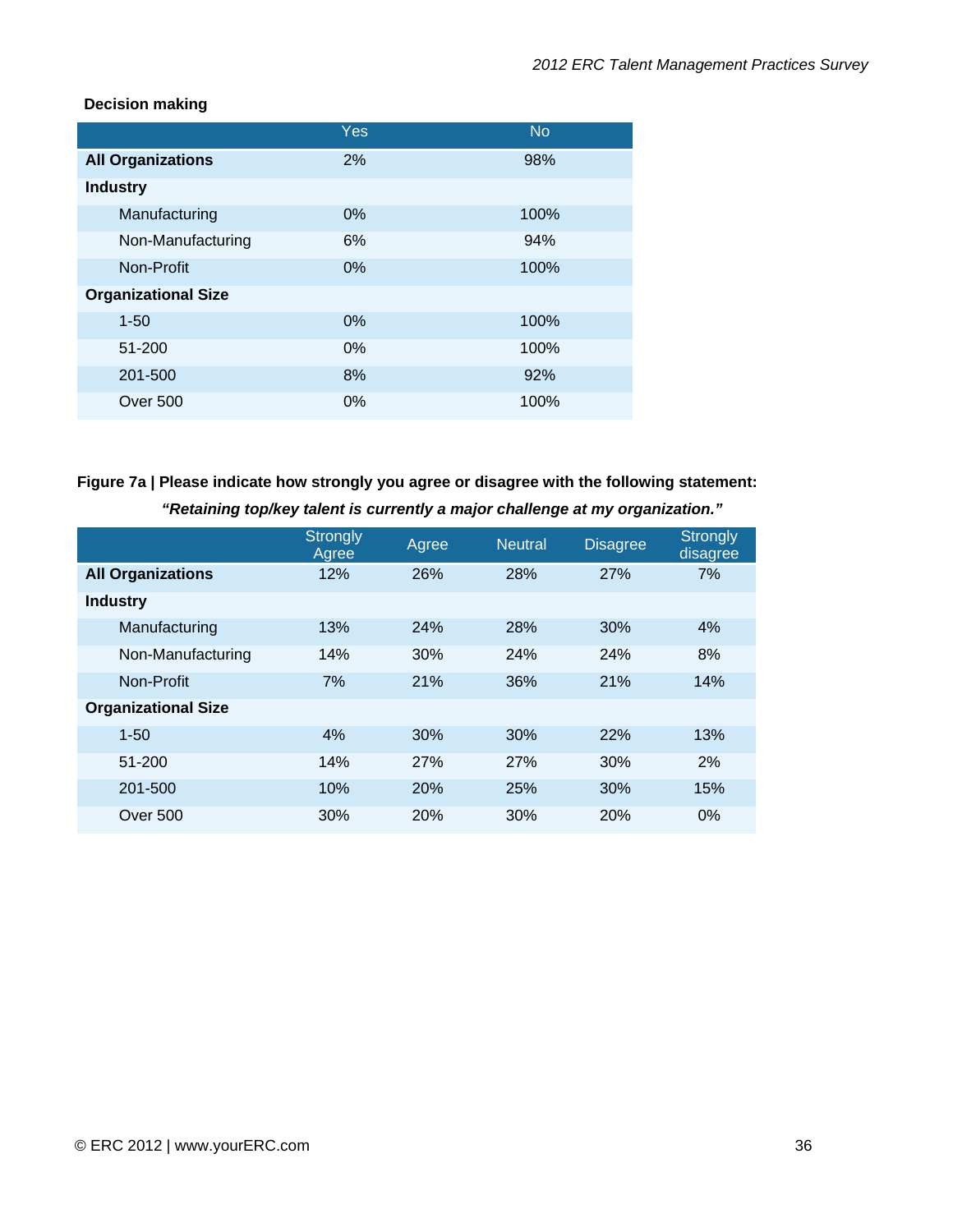**Figure 8a | Which of the following strategies does your organization utilize to retain top/key talent?**

**Competitive compensation** 

|                            | Yes | <b>No</b> |
|----------------------------|-----|-----------|
| <b>All Organizations</b>   | 70% | 30%       |
| <b>Industry</b>            |     |           |
| Manufacturing              | 77% | 23%       |
| Non-Manufacturing          | 75% | 25%       |
| Non-Profit                 | 33% | 67%       |
| <b>Organizational Size</b> |     |           |
| $1 - 50$                   | 74% | 26%       |
| 51-200                     | 67% | 33%       |
| 201-500                    | 78% | 22%       |
| Over 500                   | 60% | 40%       |

#### **Bonuses**

|                            | <b>Yes</b> | <b>No</b> |
|----------------------------|------------|-----------|
| <b>All Organizations</b>   | 62%        | 38%       |
| <b>Industry</b>            |            |           |
| Manufacturing              | 68%        | 32%       |
| Non-Manufacturing          | 63%        | 38%       |
| Non-Profit                 | 40%        | 60%       |
| <b>Organizational Size</b> |            |           |
| $1 - 50$                   | 52%        | 48%       |
| 51-200                     | 62%        | 38%       |
| 201-500                    | 70%        | 30%       |
| <b>Over 500</b>            | 70%        | 30%       |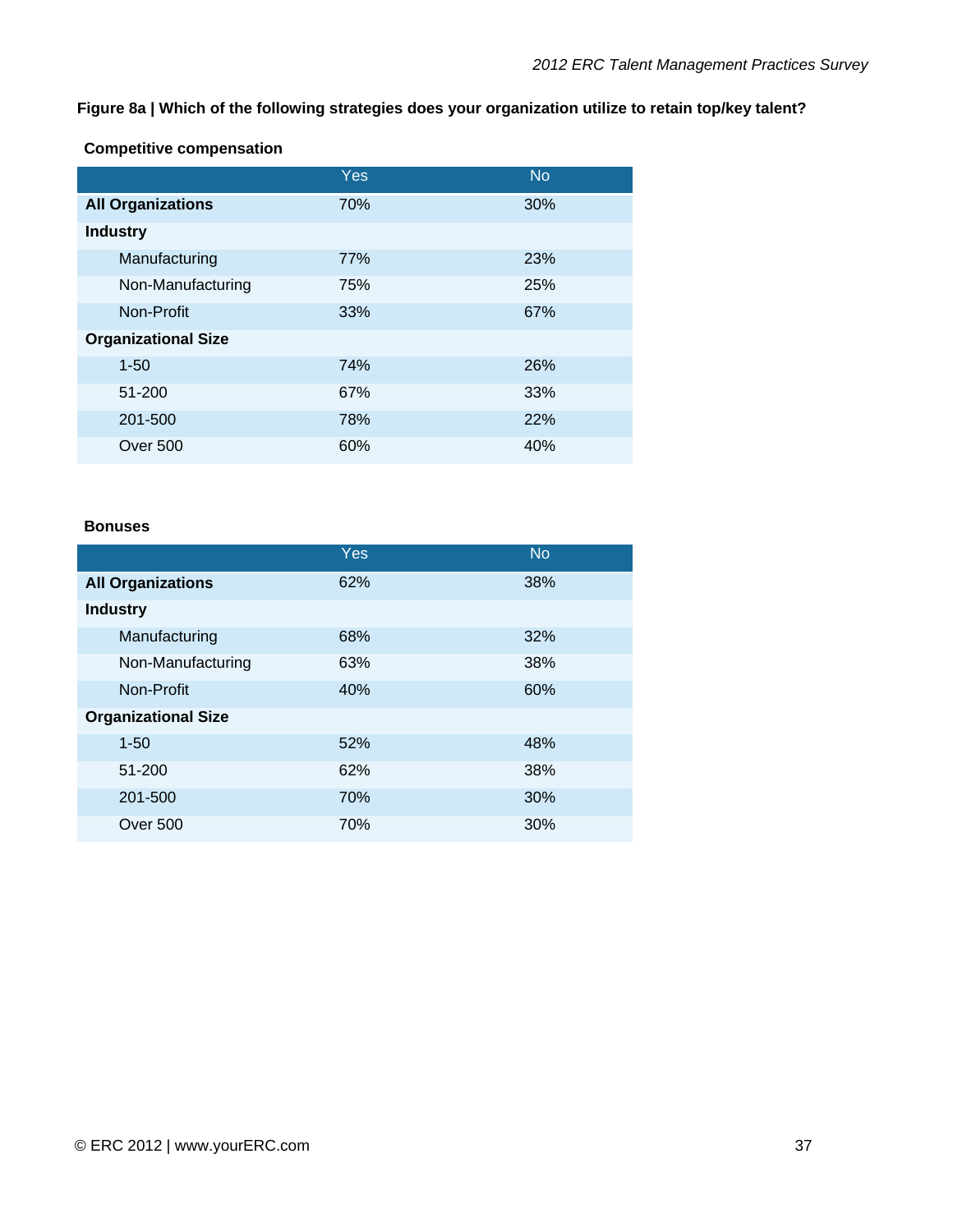## **Training/development**

|                            | Yes | <b>No</b> |
|----------------------------|-----|-----------|
| <b>All Organizations</b>   | 57% | 43%       |
| <b>Industry</b>            |     |           |
| Manufacturing              | 64% | 36%       |
| Non-Manufacturing          | 50% | 50%       |
| Non-Profit                 | 53% | 47%       |
| <b>Organizational Size</b> |     |           |
| $1 - 50$                   | 35% | 65%       |
| 51-200                     | 60% | 40%       |
| 201-500                    | 65% | 35%       |
| Over 500                   | 70% | 30%       |

# **Extensive benefits package**

|                            | Yes | <b>No</b> |
|----------------------------|-----|-----------|
| <b>All Organizations</b>   | 40% | 60%       |
| <b>Industry</b>            |     |           |
| Manufacturing              | 32% | 68%       |
| Non-Manufacturing          | 48% | 53%       |
| Non-Profit                 | 47% | 53%       |
| <b>Organizational Size</b> |     |           |
| $1 - 50$                   | 52% | 48%       |
| 51-200                     | 38% | 62%       |
| 201-500                    | 30% | 70%       |
| Over 500                   | 50% | 50%       |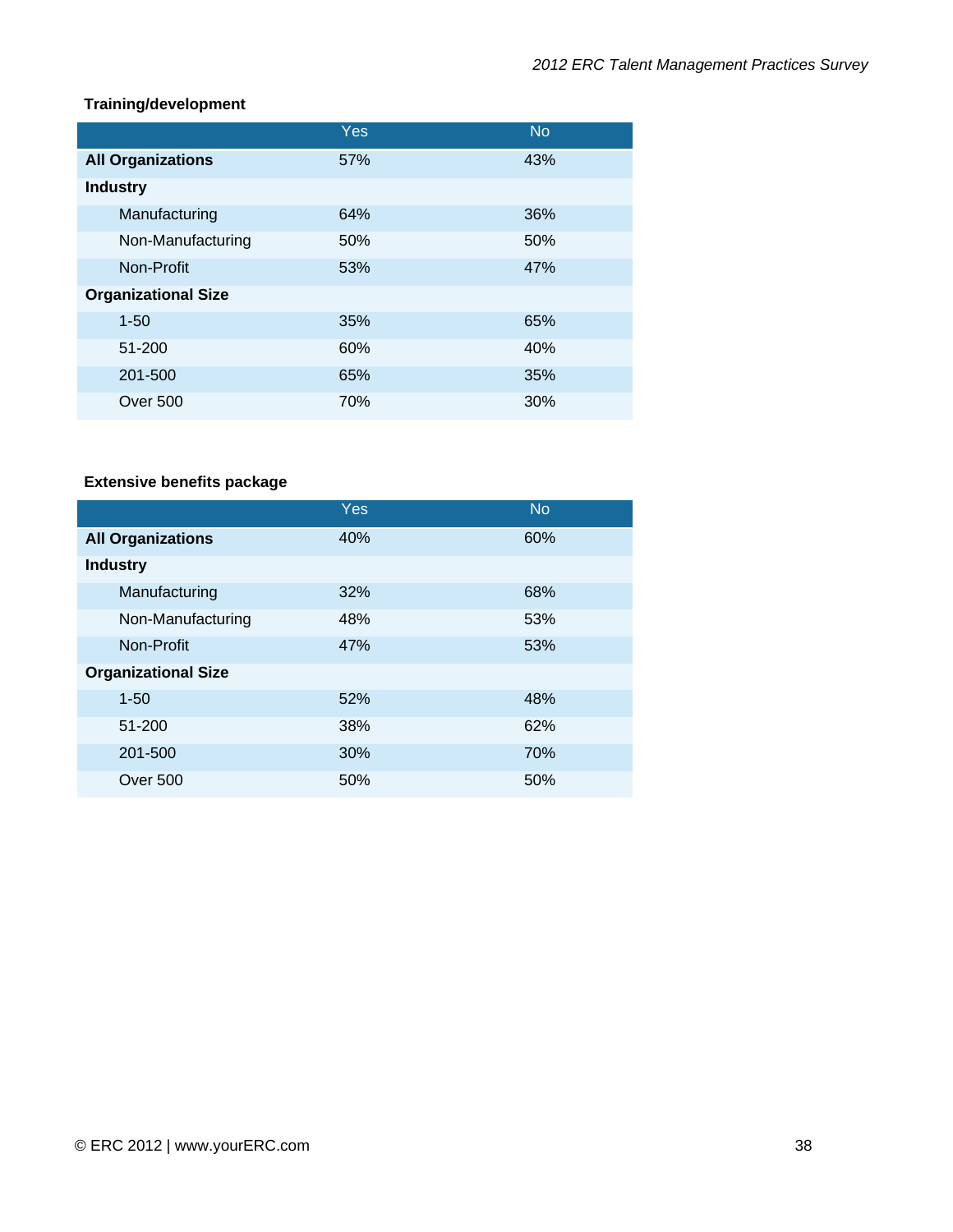#### **Work-life balance**

|                            | Yes | <b>No</b> |
|----------------------------|-----|-----------|
| <b>All Organizations</b>   | 38% | 62%       |
| <b>Industry</b>            |     |           |
| Manufacturing              | 30% | 70%       |
| Non-Manufacturing          | 48% | 53%       |
| Non-Profit                 | 40% | 60%       |
| <b>Organizational Size</b> |     |           |
| $1 - 50$                   | 30% | 70%       |
| 51-200                     | 31% | 69%       |
| 201-500                    | 48% | 52%       |
| <b>Over 500</b>            | 60% | 40%       |

# **Flex-time/telecommuting**

|                            | Yes | <b>No</b> |
|----------------------------|-----|-----------|
| <b>All Organizations</b>   | 35% | 65%       |
| <b>Industry</b>            |     |           |
| Manufacturing              | 21% | 79%       |
| Non-Manufacturing          | 50% | 50%       |
| Non-Profit                 | 40% | 60%       |
| <b>Organizational Size</b> |     |           |
| $1 - 50$                   | 39% | 61%       |
| 51-200                     | 20% | 80%       |
| 201-500                    | 52% | 48%       |
| Over 500                   | 50% | 50%       |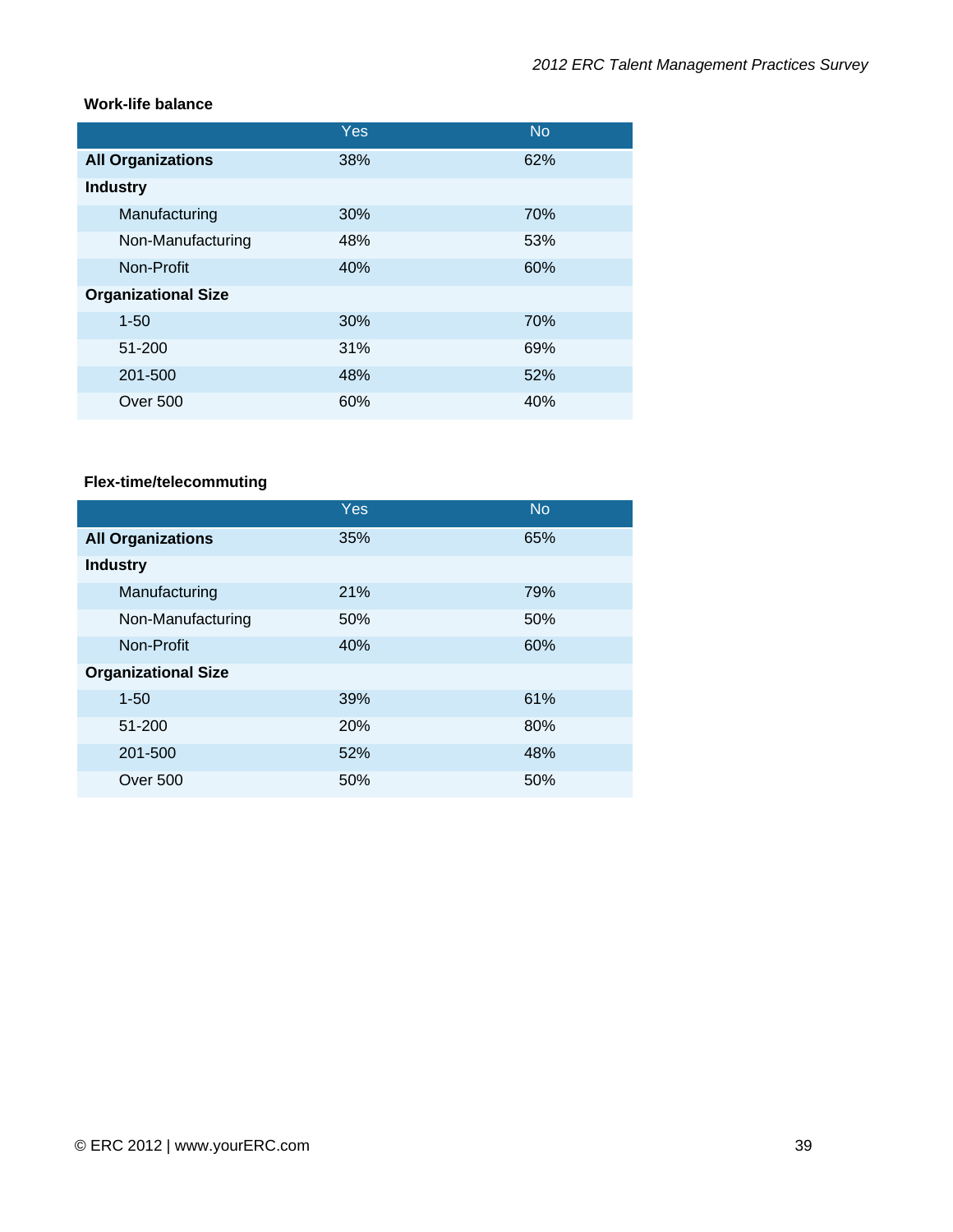## **Succession planning**

|                            | Yes | <b>No</b> |
|----------------------------|-----|-----------|
| <b>All Organizations</b>   | 26% | 74%       |
| <b>Industry</b>            |     |           |
| Manufacturing              | 28% | 72%       |
| Non-Manufacturing          | 20% | 80%       |
| Non-Profit                 | 40% | 60%       |
| <b>Organizational Size</b> |     |           |
| $1 - 50$                   | 9%  | 91%       |
| 51-200                     | 22% | 78%       |
| 201-500                    | 39% | 61%       |
| Over 500                   | 50% | 50%       |

#### **Mentors**

|                            | Yes   | <b>No</b> |
|----------------------------|-------|-----------|
| <b>All Organizations</b>   | 19%   | 81%       |
| <b>Industry</b>            |       |           |
| Manufacturing              | 21%   | 79%       |
| Non-Manufacturing          | 13%   | 88%       |
| Non-Profit                 | 27%   | 73%       |
| <b>Organizational Size</b> |       |           |
| $1 - 50$                   | $0\%$ | 100%      |
| 51-200                     | 22%   | 78%       |
| 201-500                    | 26%   | 74%       |
| Over 500                   | 30%   | 70%       |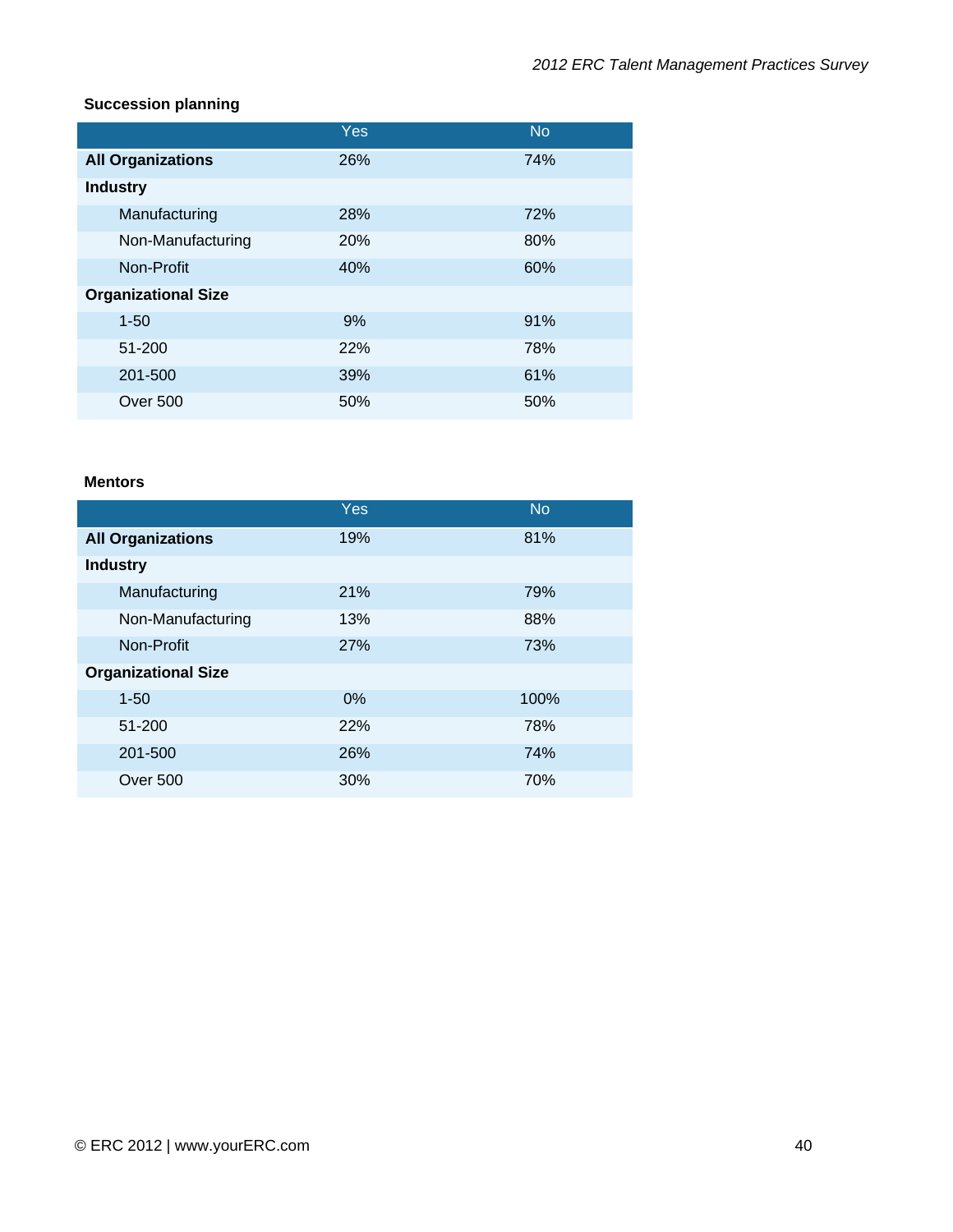## **Counteroffers**

|                            | Yes | <b>No</b> |
|----------------------------|-----|-----------|
| <b>All Organizations</b>   | 18% | 82%       |
| <b>Industry</b>            |     |           |
| Manufacturing              | 26% | 74%       |
| Non-Manufacturing          | 13% | 88%       |
| Non-Profit                 | 7%  | 93%       |
| <b>Organizational Size</b> |     |           |
| $1 - 50$                   | 26% | 74%       |
| 51-200                     | 11% | 89%       |
| 201-500                    | 17% | 83%       |
| <b>Over 500</b>            | 30% | 70%       |

# **Stock options**

|                            | Yes   | <b>No</b> |
|----------------------------|-------|-----------|
| <b>All Organizations</b>   | 13%   | 87%       |
| <b>Industry</b>            |       |           |
| Manufacturing              | 13%   | 87%       |
| Non-Manufacturing          | 18%   | 83%       |
| Non-Profit                 | 0%    | 100%      |
| <b>Organizational Size</b> |       |           |
| $1 - 50$                   | 17%   | 83%       |
| 51-200                     | 11%   | 89%       |
| 201-500                    | 17%   | 83%       |
| Over 500                   | $0\%$ | 100%      |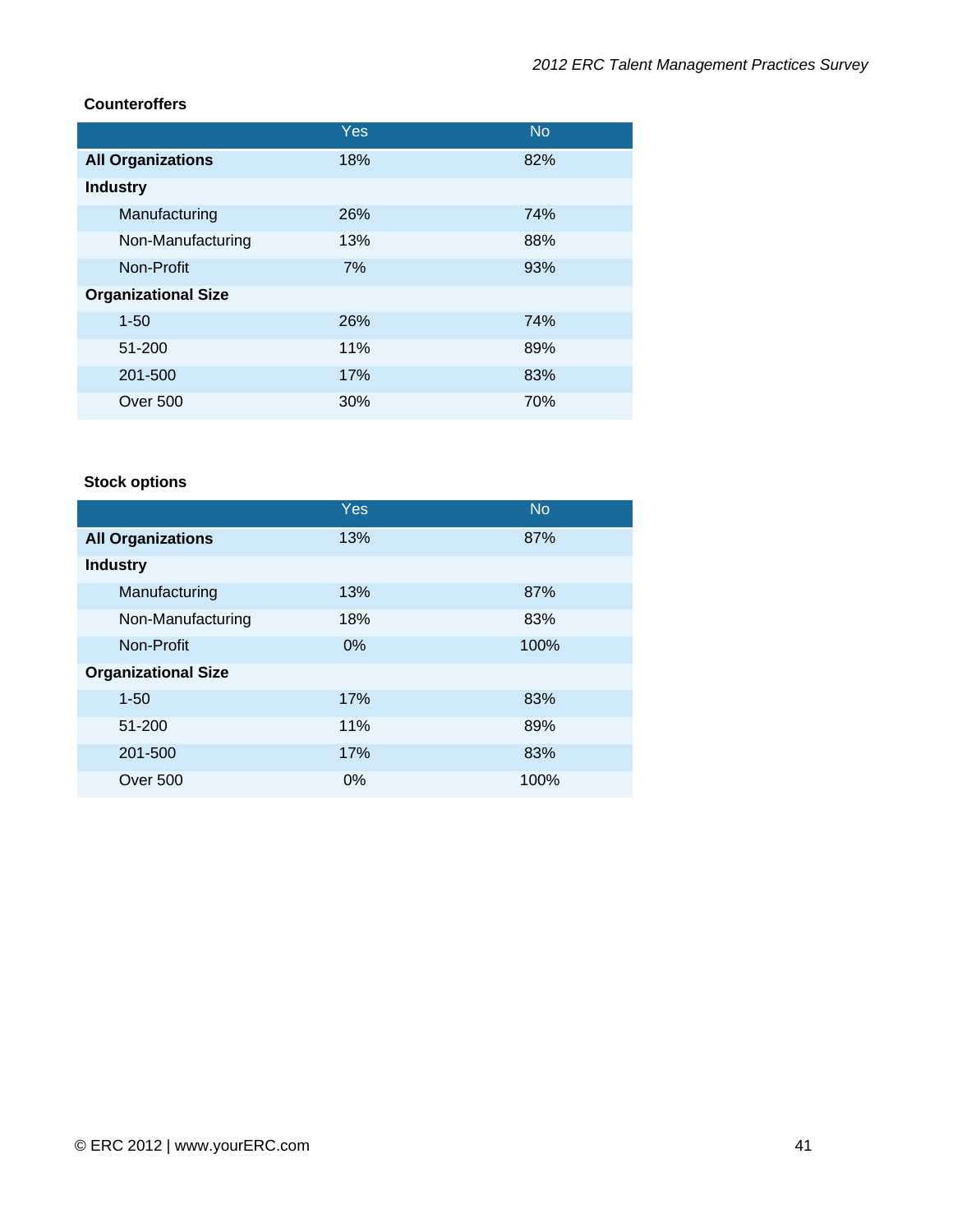#### **Job rotation**

|                            | Yes | <b>No</b> |
|----------------------------|-----|-----------|
| <b>All Organizations</b>   | 6%  | 94%       |
| <b>Industry</b>            |     |           |
| Manufacturing              | 4%  | 96%       |
| Non-Manufacturing          | 8%  | 93%       |
| Non-Profit                 | 7%  | 93%       |
| <b>Organizational Size</b> |     |           |
| $1 - 50$                   | 0%  | 100%      |
| 51-200                     | 7%  | 93%       |
| 201-500                    | 4%  | 96%       |
| <b>Over 500</b>            | 20% | 80%       |

# **Retention agreements**

|                            | Yes | <b>No</b> |
|----------------------------|-----|-----------|
| <b>All Organizations</b>   | 4%  | 96%       |
| <b>Industry</b>            |     |           |
| Manufacturing              | 6%  | 94%       |
| Non-Manufacturing          | 3%  | 98%       |
| Non-Profit                 | 0%  | 100%      |
| <b>Organizational Size</b> |     |           |
| $1 - 50$                   | 0%  | 100%      |
| 51-200                     | 4%  | 96%       |
| 201-500                    | 0%  | 100%      |
| Over 500                   | 20% | 80%       |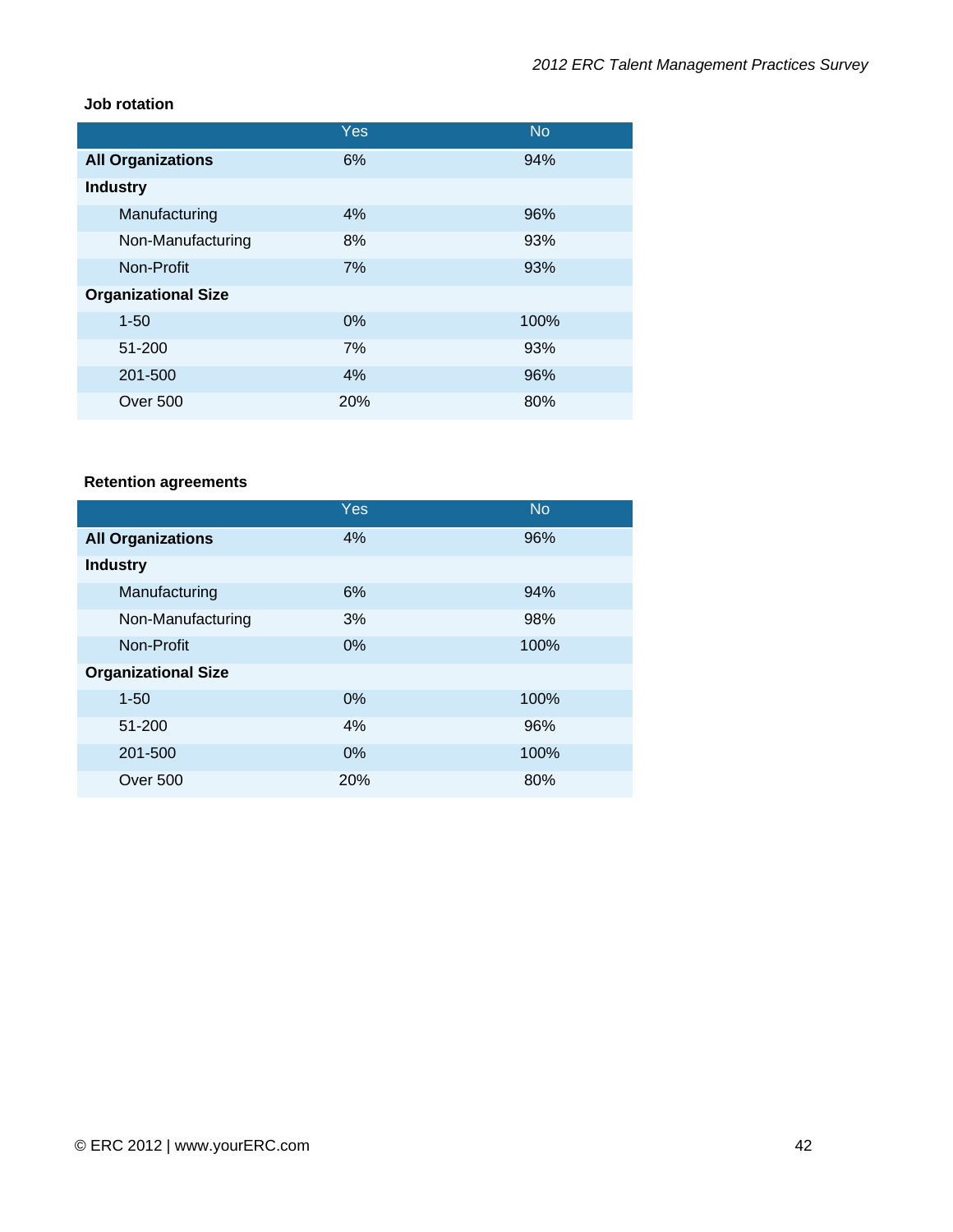#### **Other**

|                            | Yes        | <b>No</b> |
|----------------------------|------------|-----------|
| <b>All Organizations</b>   | 4%         | 96%       |
| <b>Industry</b>            |            |           |
| Manufacturing              | 6%         | 94%       |
| Non-Manufacturing          | 3%         | 98%       |
| Non-Profit                 | 0%         | 100%      |
| <b>Organizational Size</b> |            |           |
| $1 - 50$                   | 4%         | 96%       |
| 51-200                     | 0%         | 100%      |
| 201-500                    | 4%         | 96%       |
| Over 500                   | <b>20%</b> | 80%       |

#### **Other reported strategies include:**

- Roles with impact and authority
- Exposure to top leaders (local/corporate) through lunches, meetings, 1:1; lead strategic projects; local and international assignments.
- Challenging work

# **Figure 9a | Please indicate how strongly you agree or disagree with the following statement:**   *"My organization is well prepared for the departure of its top leaders."*

|                            | <b>Strongly</b><br>Agree | Agree | <b>Neutral</b> | <b>Disagree</b> | <b>Strongly</b><br>disagree |
|----------------------------|--------------------------|-------|----------------|-----------------|-----------------------------|
| <b>All Organizations</b>   | 3%                       | 13%   | 24%            | 46%             | 13%                         |
| <b>Industry</b>            |                          |       |                |                 |                             |
| Manufacturing              | 2%                       | 9%    | 24%            | 50%             | 15%                         |
| Non-Manufacturing          | 3%                       | 15%   | 26%            | 46%             | 10%                         |
| Non-Profit                 | 7%                       | 21%   | 21%            | 36%             | 14%                         |
| <b>Organizational Size</b> |                          |       |                |                 |                             |
| $1 - 50$                   | 4%                       | 9%    | 22%            | 48%             | 17%                         |
| 51-200                     | 2%                       | 14%   | 25%            | 45%             | 14%                         |
| 201-500                    | 5%                       | 9%    | 27%            | 45%             | 14%                         |
| Over 500                   | 0%                       | 30%   | 20%            | 50%             | 0%                          |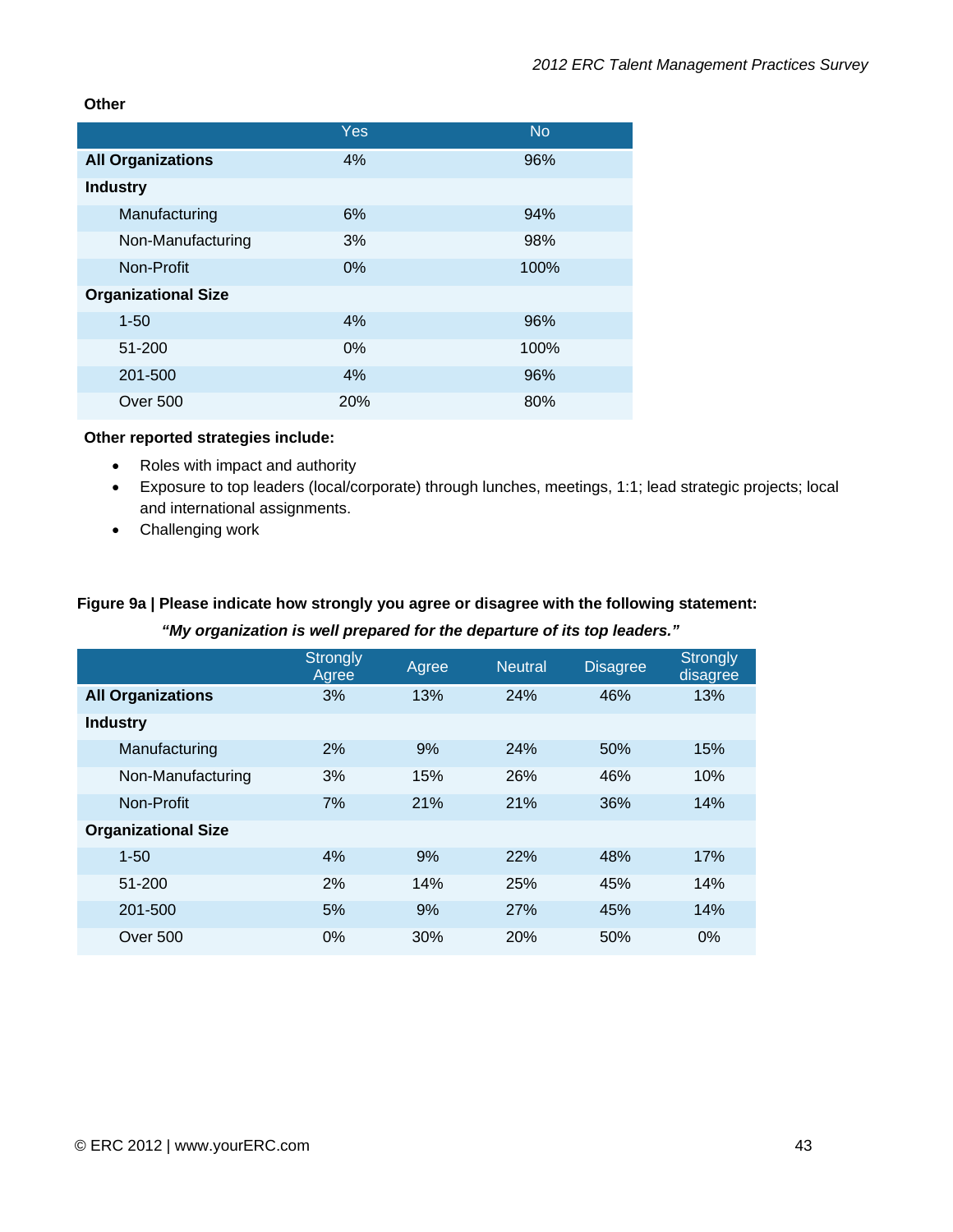**Figure 10a | What type of succession plan does your organization have in place for each of the following groups of employees?** 

**Formal succession plan** *(i.e. there is a documented plan on file)*

|                            | <b>Executive</b> | Management | Non-management |
|----------------------------|------------------|------------|----------------|
| <b>All Organizations</b>   | 16%              | 9%         | 0%             |
| <b>Industry</b>            |                  |            |                |
| Manufacturing              | 11%              | 9%         | 0%             |
| Non-Manufacturing          | 18%              | 5%         | $0\%$          |
| Non-Profit                 | <b>27%</b>       | 20%        | $0\%$          |
| <b>Organizational Size</b> |                  |            |                |
| $1 - 50$                   | 4%               | 0%         | $0\%$          |
| 51-200                     | 16%              | 4%         | $0\%$          |
| 201-500                    | 17%              | 13%        | $0\%$          |
| Over 500                   | 40%              | 40%        | $0\%$          |

#### **Informal succession plan**

|                            | <b>Executive</b> | Management | Non-management |
|----------------------------|------------------|------------|----------------|
| <b>All Organizations</b>   | 38%              | 46%        | 39%            |
| <b>Industry</b>            |                  |            |                |
| Manufacturing              | 40%              | 45%        | 34%            |
| Non-Manufacturing          | 33%              | 45%        | 43%            |
| Non-Profit                 | 47%              | 53%        | 47%            |
| <b>Organizational Size</b> |                  |            |                |
| $1 - 50$                   | 35%              | 22%        | 30%            |
| 51-200                     | 31%              | 49%        | 33%            |
| 201-500                    | 48%              | 70%        | 61%            |
| <b>Over 500</b>            | 50%              | 30%        | 30%            |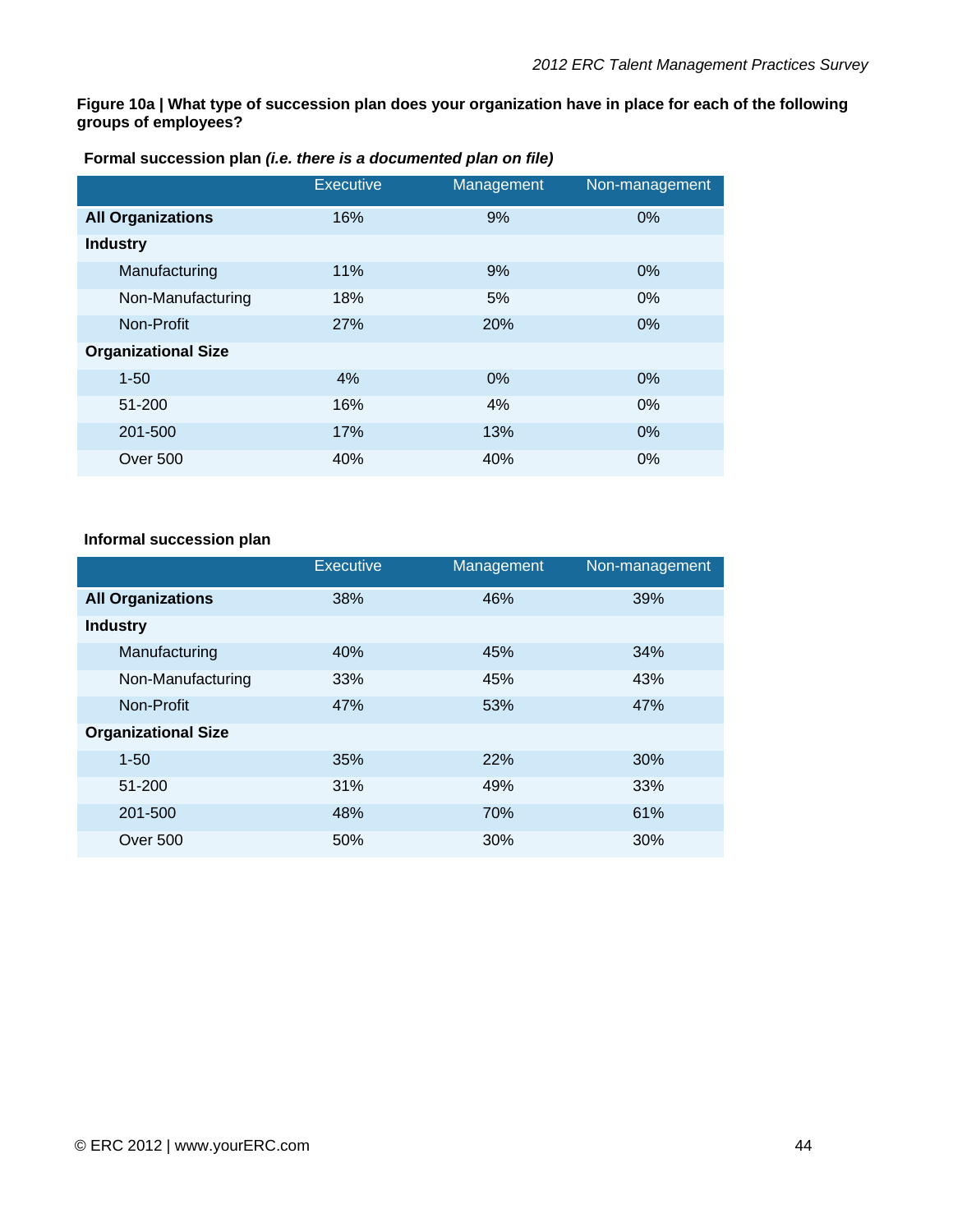#### **No succession plan**

|                            | <b>Executive</b> | Management | Non-management |
|----------------------------|------------------|------------|----------------|
| <b>All Organizations</b>   | 46%              | 46%        | 58%            |
| <b>Industry</b>            |                  |            |                |
| Manufacturing              | 47%              | 47%        | 64%            |
| Non-Manufacturing          | 45%              | 45%        | 53%            |
| Non-Profit                 | 47%              | 47%        | 53%            |
| <b>Organizational Size</b> |                  |            |                |
| $1 - 50$                   | 57%              | 74%        | 57%            |
| 51-200                     | 51%              | 49%        | 64%            |
| 201-500                    | 35%              | 17%        | 39%            |
| <b>Over 500</b>            | 30%              | 40%        | 80%            |

## **Figure 11a | Which of the following features are included in your organization's succession plan?**

#### **Performance management/support structure**

|                            | Yes | <b>No</b> |
|----------------------------|-----|-----------|
| <b>All Organizations</b>   | 36% | 64%       |
| <b>Industry</b>            |     |           |
| Manufacturing              | 34% | 66%       |
| Non-Manufacturing          | 33% | 68%       |
| Non-Profit                 | 53% | 47%       |
| <b>Organizational Size</b> |     |           |
| $1 - 50$                   | 22% | 78%       |
| 51-200                     | 29% | 71%       |
| 201-500                    | 52% | 48%       |
| Over 500                   | 60% | 40%       |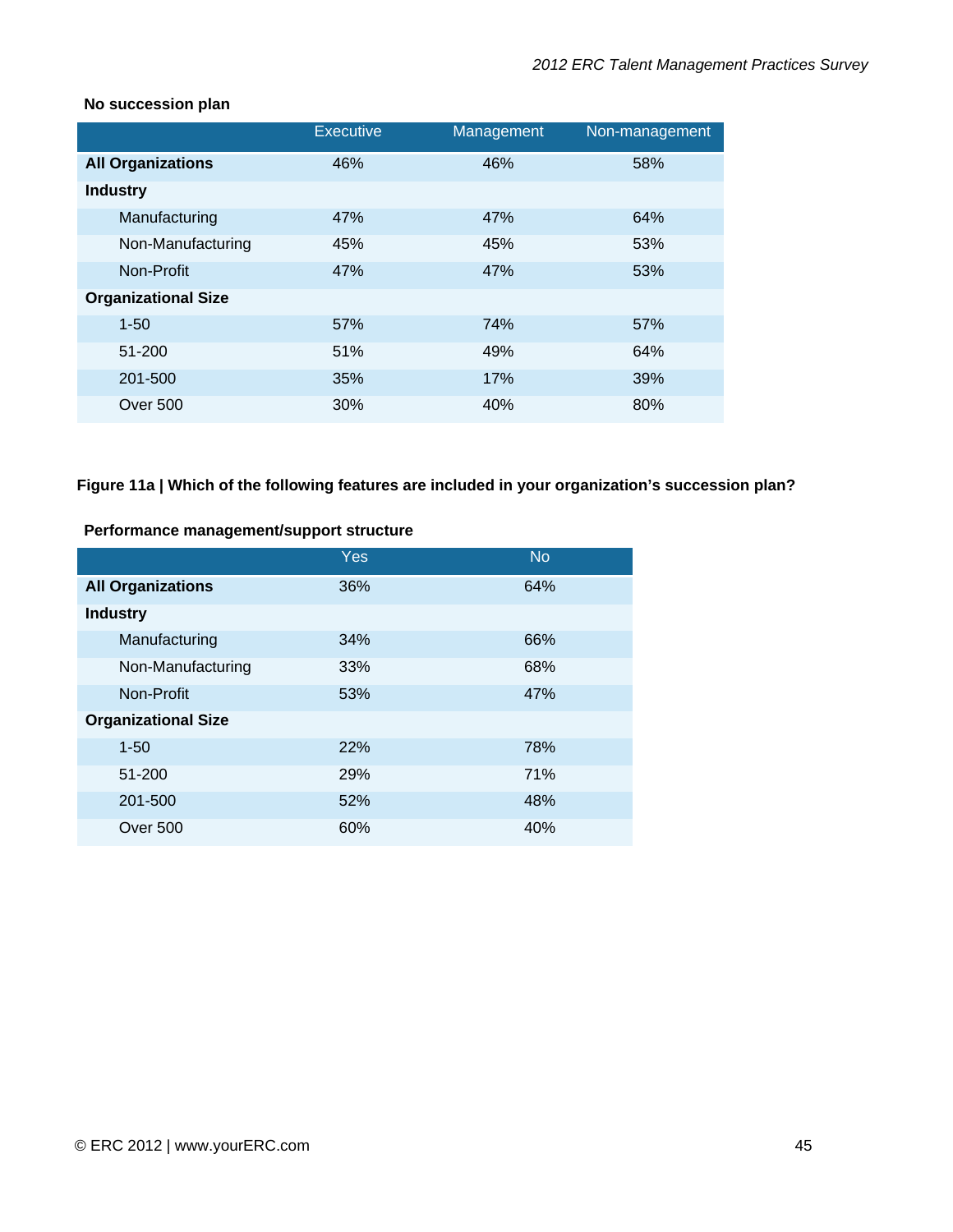#### **Skills assessment**

|                            | Yes | <b>No</b> |
|----------------------------|-----|-----------|
| <b>All Organizations</b>   | 34% | 66%       |
| <b>Industry</b>            |     |           |
| Manufacturing              | 32% | 68%       |
| Non-Manufacturing          | 38% | 63%       |
| Non-Profit                 | 33% | 67%       |
| <b>Organizational Size</b> |     |           |
| $1 - 50$                   | 22% | 78%       |
| 51-200                     | 27% | 73%       |
| 201-500                    | 52% | 48%       |
| Over 500                   | 60% | 40%       |

# **Development plan**

|                            | Yes | <b>No</b> |
|----------------------------|-----|-----------|
| <b>All Organizations</b>   | 29% | 71%       |
| <b>Industry</b>            |     |           |
| Manufacturing              | 70% | 73%       |
| Non-Manufacturing          | 70% | 50%       |
| Non-Profit                 | 73% | 60%       |
| <b>Organizational Size</b> |     |           |
| $1 - 50$                   | 91% | 63%       |
| 51-200                     | 82% | 70%       |
| 201-500                    | 39% | 62%       |
| Over 500                   | 40% | 50%       |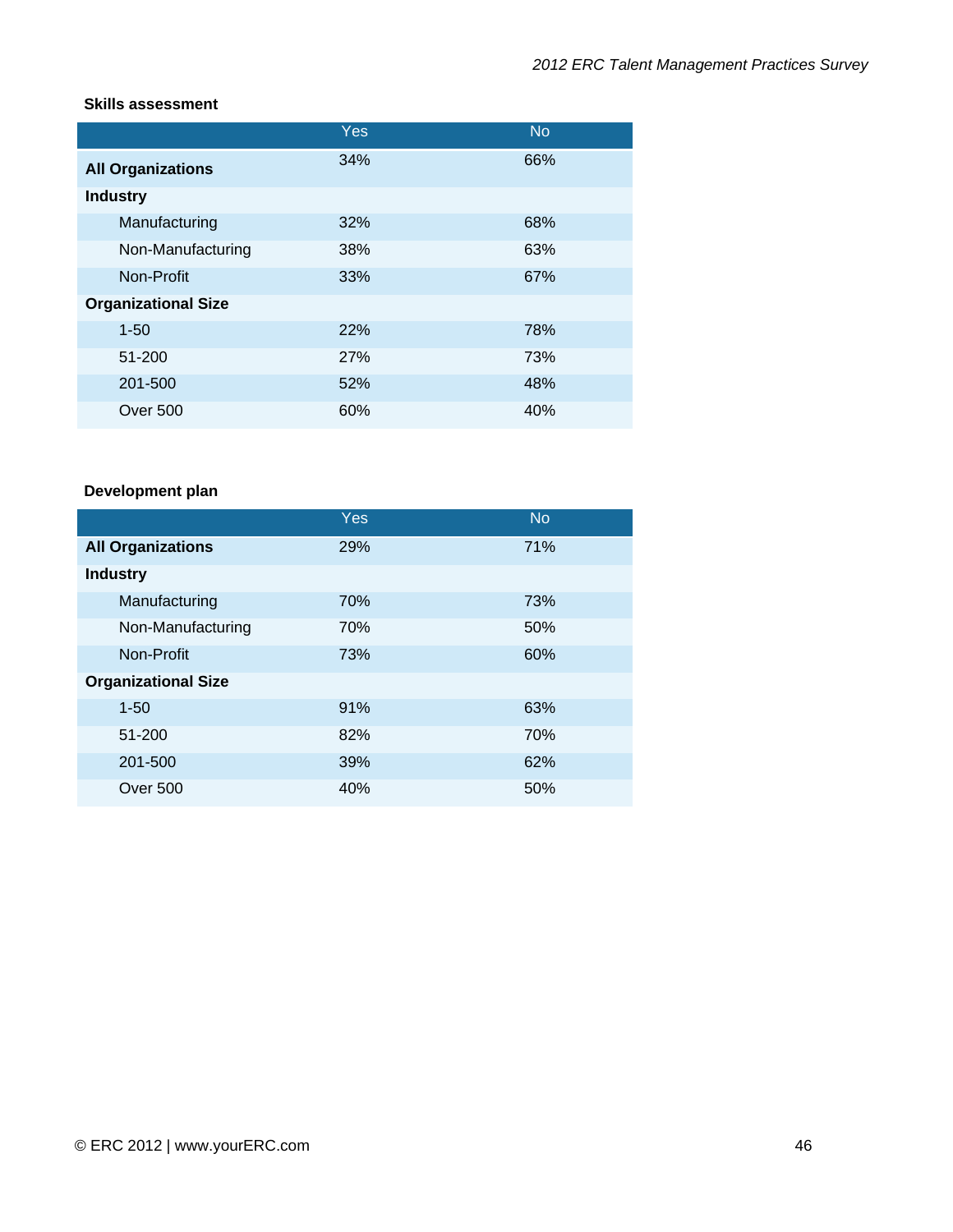#### **Leadership development plan**

|                            | Yes        | <b>No</b> |
|----------------------------|------------|-----------|
| <b>All Organizations</b>   | 28%        | 72%       |
| <b>Industry</b>            |            |           |
| Manufacturing              | <b>26%</b> | 74%       |
| Non-Manufacturing          | 28%        | 73%       |
| Non-Profit                 | 40%        | 60%       |
| <b>Organizational Size</b> |            |           |
| $1 - 50$                   | 13%        | 87%       |
| 51-200                     | <b>27%</b> | 73%       |
| 201-500                    | 43%        | 57%       |
| Over 500                   | 30%        | 70%       |

#### **Other**

|                            | Yes   | <b>No</b> |
|----------------------------|-------|-----------|
| <b>All Organizations</b>   | 2%    | 98%       |
| <b>Industry</b>            |       |           |
| Manufacturing              | 2%    | 98%       |
| Non-Manufacturing          | 3%    | 98%       |
| Non-Profit                 | 0%    | 100%      |
| <b>Organizational Size</b> |       |           |
| $1 - 50$                   | $0\%$ | 100%      |
| 51-200                     | $0\%$ | 100%      |
| 201-500                    | 4%    | 96%       |
| Over 500                   | 10%   | 90%       |

#### **Other features reported include:**

- Potential assessment, cross-validation, incentive cross-functional movements
- Key hires or turnover within the past 12 months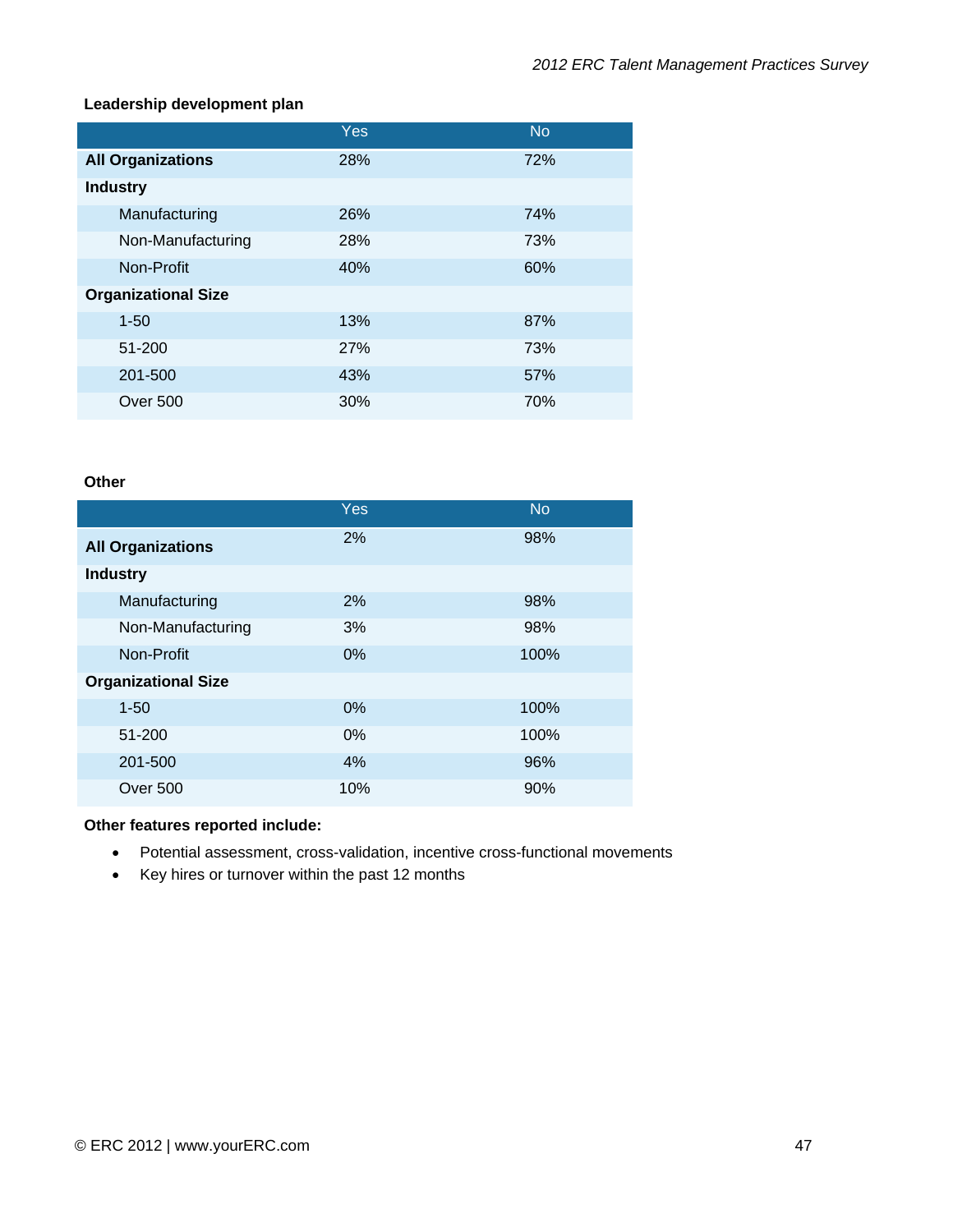**N/A** *(i.e. organization does not have a succession plan)*

|                            | <b>Yes</b> | <b>No</b> |
|----------------------------|------------|-----------|
| <b>All Organizations</b>   | 36%        | 64%       |
| <b>Industry</b>            |            |           |
| Manufacturing              | 32%        | 68%       |
| Non-Manufacturing          | 43%        | 58%       |
| Non-Profit                 | 33%        | 67%       |
| <b>Organizational Size</b> |            |           |
| $1 - 50$                   | 57%        | 43%       |
| 51-200                     | 36%        | 64%       |
| 201-500                    | 26%        | 74%       |
| Over 500                   | <b>20%</b> | 80%       |

#### **Figure 12a | For each employee group, please indicate how many training hours or training courses are required annually?**

**Average number of required training courses** 

|                            | <b>Executive</b> | Management     | Non-management |
|----------------------------|------------------|----------------|----------------|
| <b>All Organizations</b>   | 6                | 5              | 5              |
| <b>Industry</b>            |                  |                |                |
| Manufacturing              | 8                | 6              | 5              |
| Non-Manufacturing          | $\overline{4}$   | 4              | 6              |
| Non-Profit                 | N/A              | N/A            | N/A            |
| <b>Organizational Size</b> |                  |                |                |
| $1 - 50$                   | N/A              | 5              | 10             |
| 51-200                     | 8                | 8              | 10             |
| 201-500                    | N/A              | 7              | $\overline{2}$ |
| Over 500                   | $\overline{4}$   | $\overline{2}$ | $\overline{2}$ |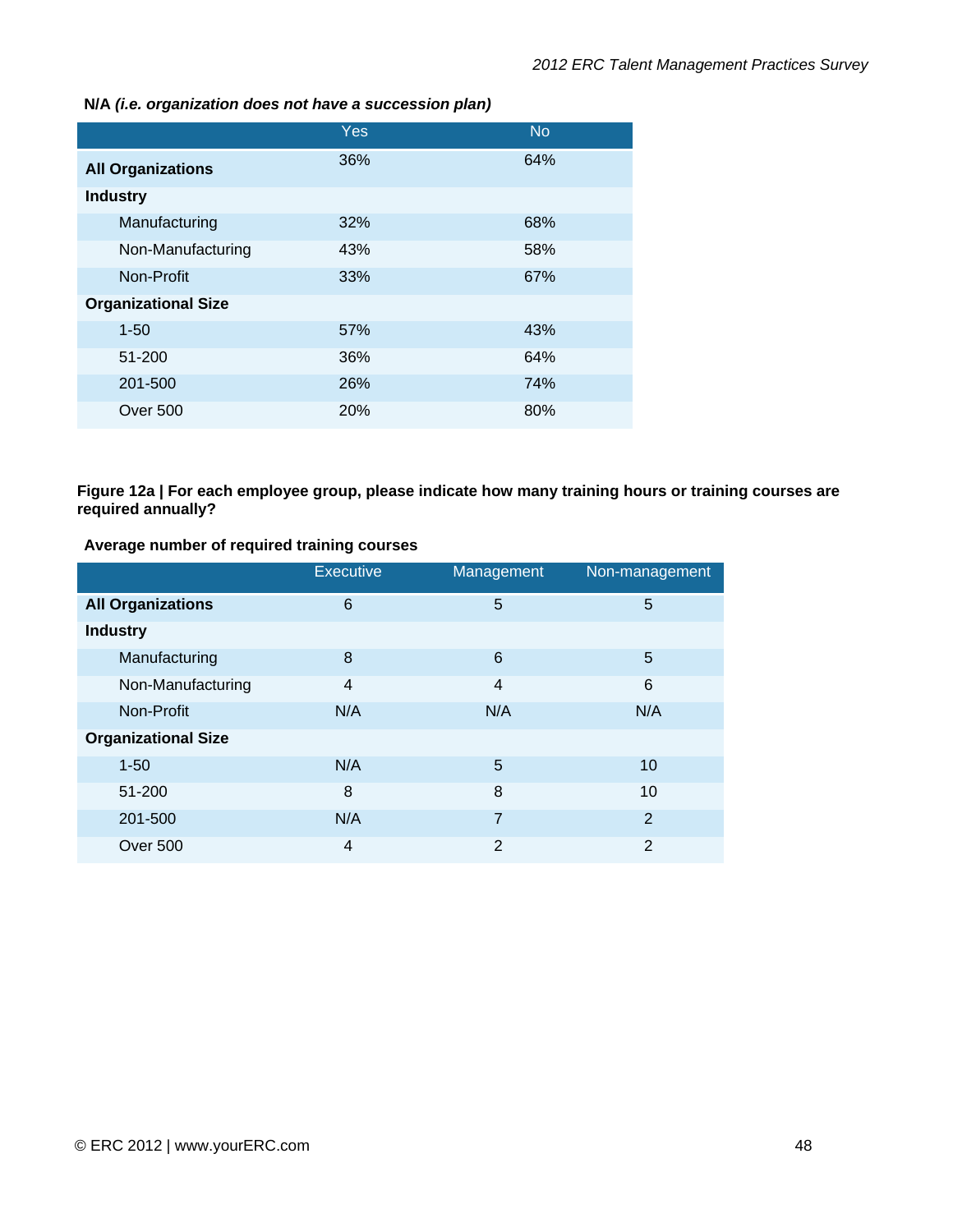|                            | <b>Executive</b> | Management | Non-management |
|----------------------------|------------------|------------|----------------|
| <b>All Organizations</b>   | 46               | 56         | 35             |
| <b>Industry</b>            |                  |            |                |
| Manufacturing              | 45               | 48         | 21             |
| Non-Manufacturing          | 55               | 68         | 43             |
| Non-Profit                 | 19               | 23         | 28             |
| <b>Organizational Size</b> |                  |            |                |
| $1 - 50$                   | 57               | 53         | 43             |
| 51-200                     | 35               | 75         | 40             |
| 201-500                    | 20               | 39         | 9              |
| Over 500                   | 54               | 50         | 42             |

#### **Average number of required training hours**

**Figure 13a | Does your organization provide financial assistance to employees to upgrade their skills for any of the following programs?** 

### **Job-related training**

|                            | Yes  | <b>No</b> |
|----------------------------|------|-----------|
| <b>All Organizations</b>   | 82%  | 18%       |
| <b>Industry</b>            |      |           |
| Manufacturing              | 89%  | 11%       |
| Non-Manufacturing          | 75%  | 25%       |
| Non-Profit                 | 80%  | 20%       |
| <b>Organizational Size</b> |      |           |
| $1 - 50$                   | 74%  | 26%       |
| 51-200                     | 82%  | 18%       |
| 201-500                    | 87%  | 13%       |
| Over 500                   | 100% | 0%        |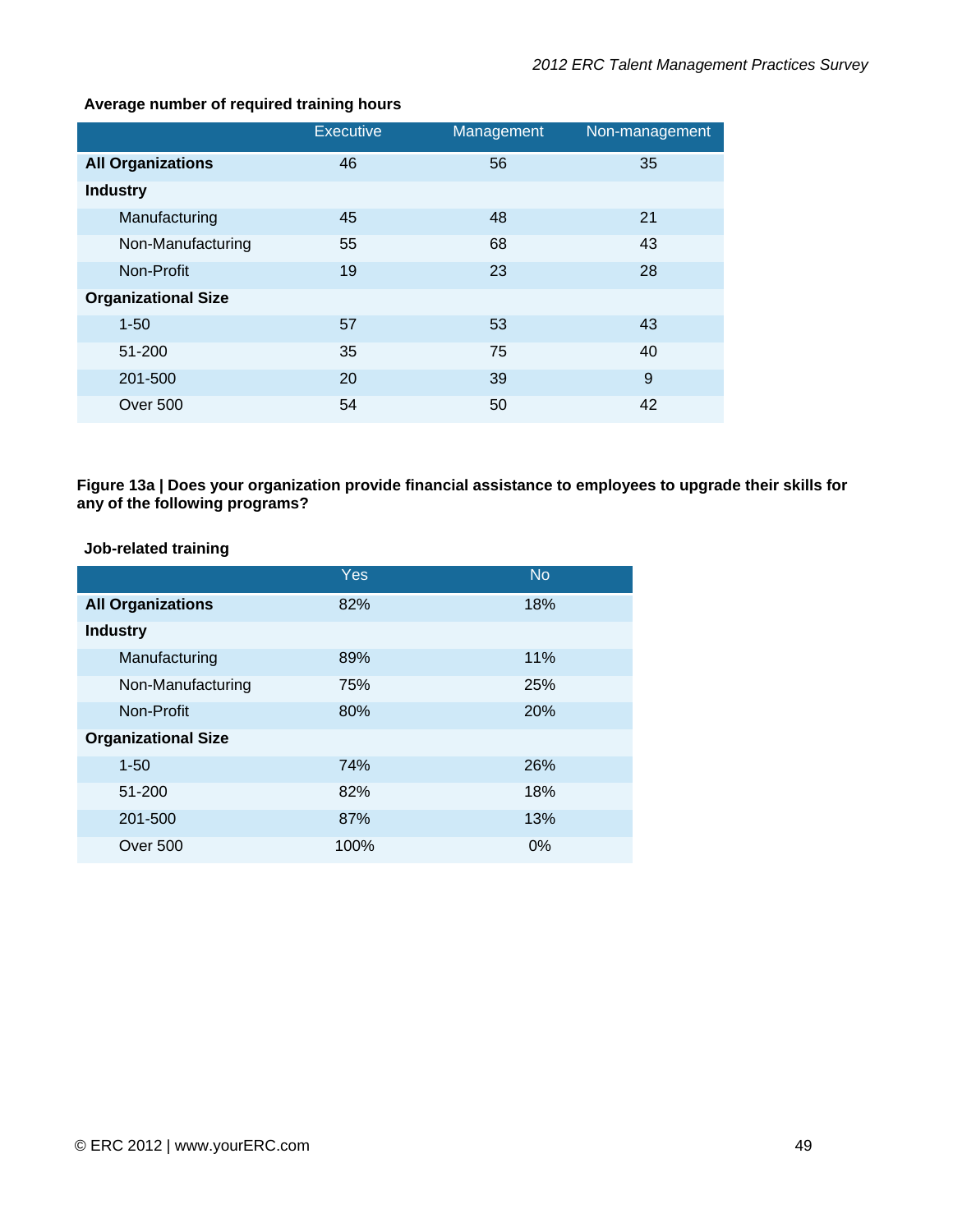## **Conferences**

|                            | Yes | <b>No</b>  |
|----------------------------|-----|------------|
| <b>All Organizations</b>   | 79% | 21%        |
| <b>Industry</b>            |     |            |
| Manufacturing              | 85% | 15%        |
| Non-Manufacturing          | 75% | 25%        |
| Non-Profit                 | 73% | 27%        |
| <b>Organizational Size</b> |     |            |
| $1 - 50$                   | 78% | <b>22%</b> |
| 51-200                     | 80% | 20%        |
| 201-500                    | 74% | 26%        |
| <b>Over 500</b>            | 90% | 10%        |

# **Professional societies/organizations**

|                            | Yes | <b>No</b> |
|----------------------------|-----|-----------|
| <b>All Organizations</b>   | 72% | 28%       |
| <b>Industry</b>            |     |           |
| Manufacturing              | 79% | 21%       |
| Non-Manufacturing          | 65% | 35%       |
| Non-Profit                 | 67% | 33%       |
| <b>Organizational Size</b> |     |           |
| $1 - 50$                   | 52% | 48%       |
| 51-200                     | 76% | 24%       |
| 201-500                    | 83% | 17%       |
| <b>Over 500</b>            | 70% | 30%       |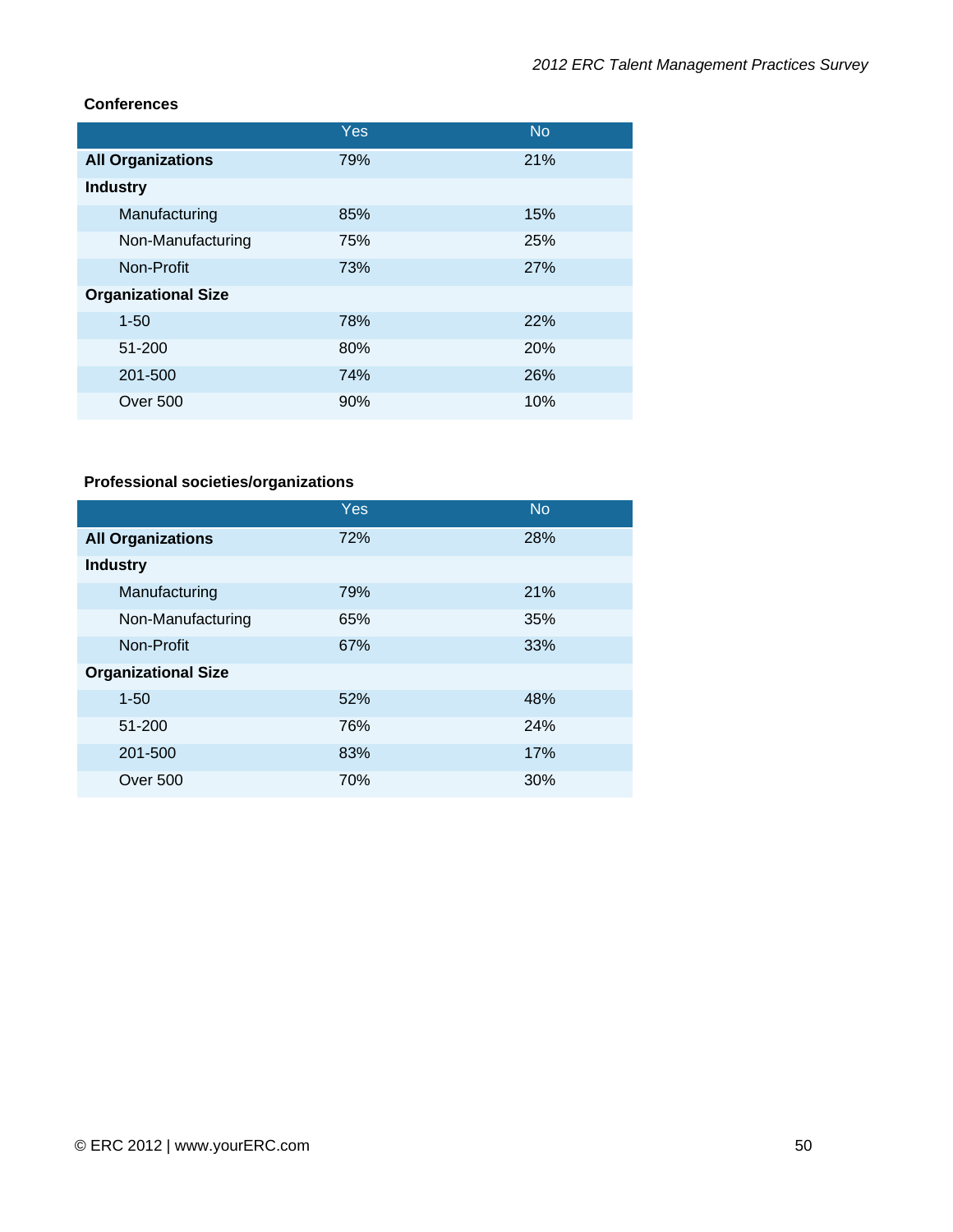## **Undergraduate programs**

|                            | Yes | <b>No</b> |
|----------------------------|-----|-----------|
| <b>All Organizations</b>   | 53% | 47%       |
| <b>Industry</b>            |     |           |
| Manufacturing              | 70% | 30%       |
| Non-Manufacturing          | 30% | 70%       |
| Non-Profit                 | 60% | 40%       |
| <b>Organizational Size</b> |     |           |
| $1 - 50$                   | 22% | 78%       |
| 51-200                     | 56% | 44%       |
| 201-500                    | 65% | 35%       |
| Over 500                   | 80% | 20%       |

# **Graduate programs**

|                            | Yes | <b>No</b> |
|----------------------------|-----|-----------|
| <b>All Organizations</b>   | 50% | 50%       |
| <b>Industry</b>            |     |           |
| Manufacturing              | 68% | 32%       |
| Non-Manufacturing          | 25% | 75%       |
| Non-Profit                 | 60% | 40%       |
| <b>Organizational Size</b> |     |           |
| $1 - 50$                   | 17% | 83%       |
| 51-200                     | 56% | 44%       |
| 201-500                    | 57% | 43%       |
| Over 500                   | 80% | 20%       |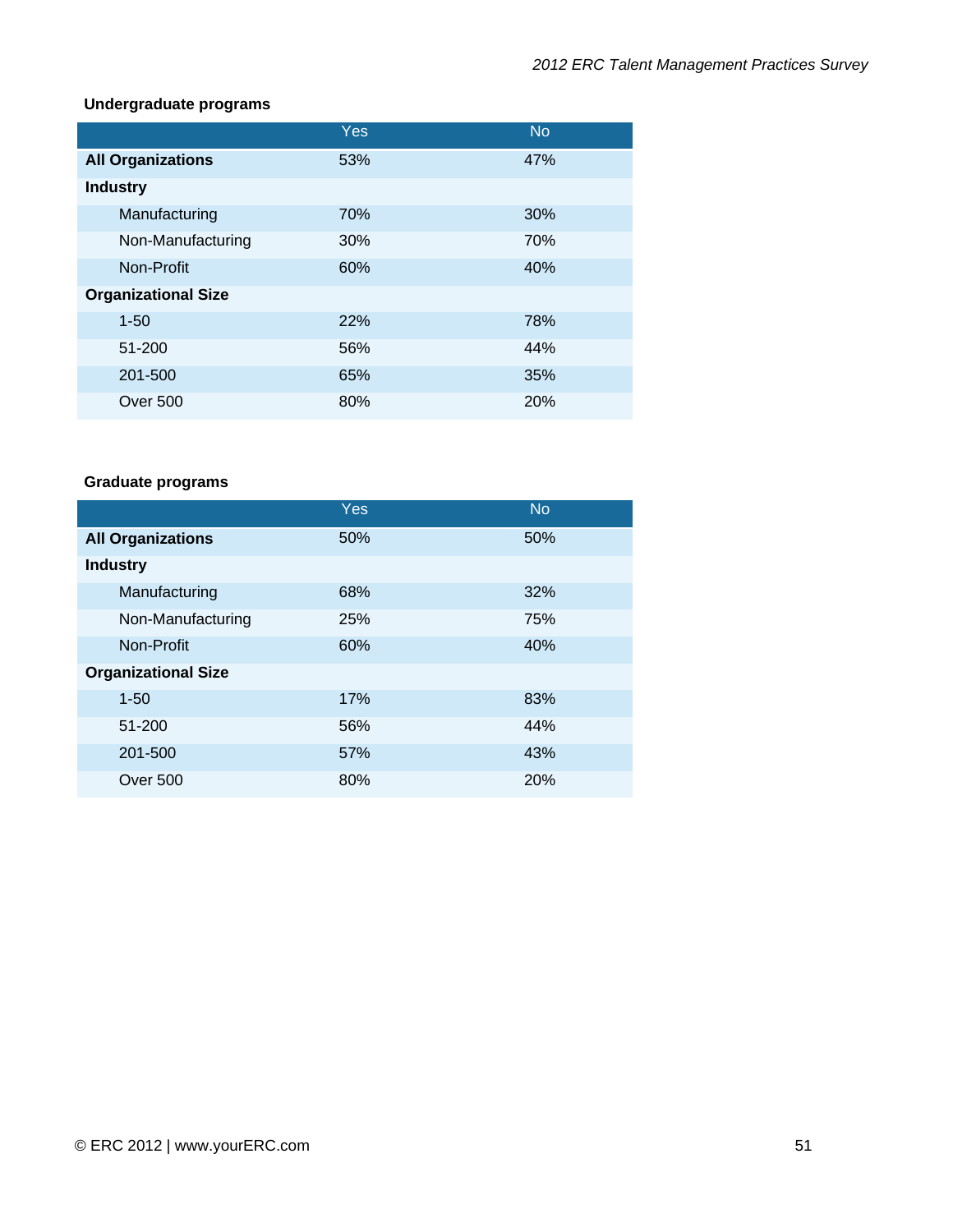## **Post-graduate programs**

|                            | Yes | <b>No</b> |
|----------------------------|-----|-----------|
| <b>All Organizations</b>   | 32% | 68%       |
| <b>Industry</b>            |     |           |
| Manufacturing              | 43% | 57%       |
| Non-Manufacturing          | 18% | 83%       |
| Non-Profit                 | 40% | 60%       |
| <b>Organizational Size</b> |     |           |
| $1 - 50$                   | 9%  | 91%       |
| 51-200                     | 27% | 73%       |
| 201-500                    | 52% | 48%       |
| Over 500                   | 60% | 40%       |

## **GED programs**

|                            | Yes | <b>No</b> |
|----------------------------|-----|-----------|
| <b>All Organizations</b>   | 9%  | 91%       |
| <b>Industry</b>            |     |           |
| Manufacturing              | 15% | 85%       |
| Non-Manufacturing          | 5%  | 95%       |
| Non-Profit                 | 0%  | 100%      |
| <b>Organizational Size</b> |     |           |
| $1 - 50$                   | 0%  | 100%      |
| 51-200                     | 9%  | 91%       |
| 201-500                    | 17% | 83%       |
| Over 500                   | 10% | 90%       |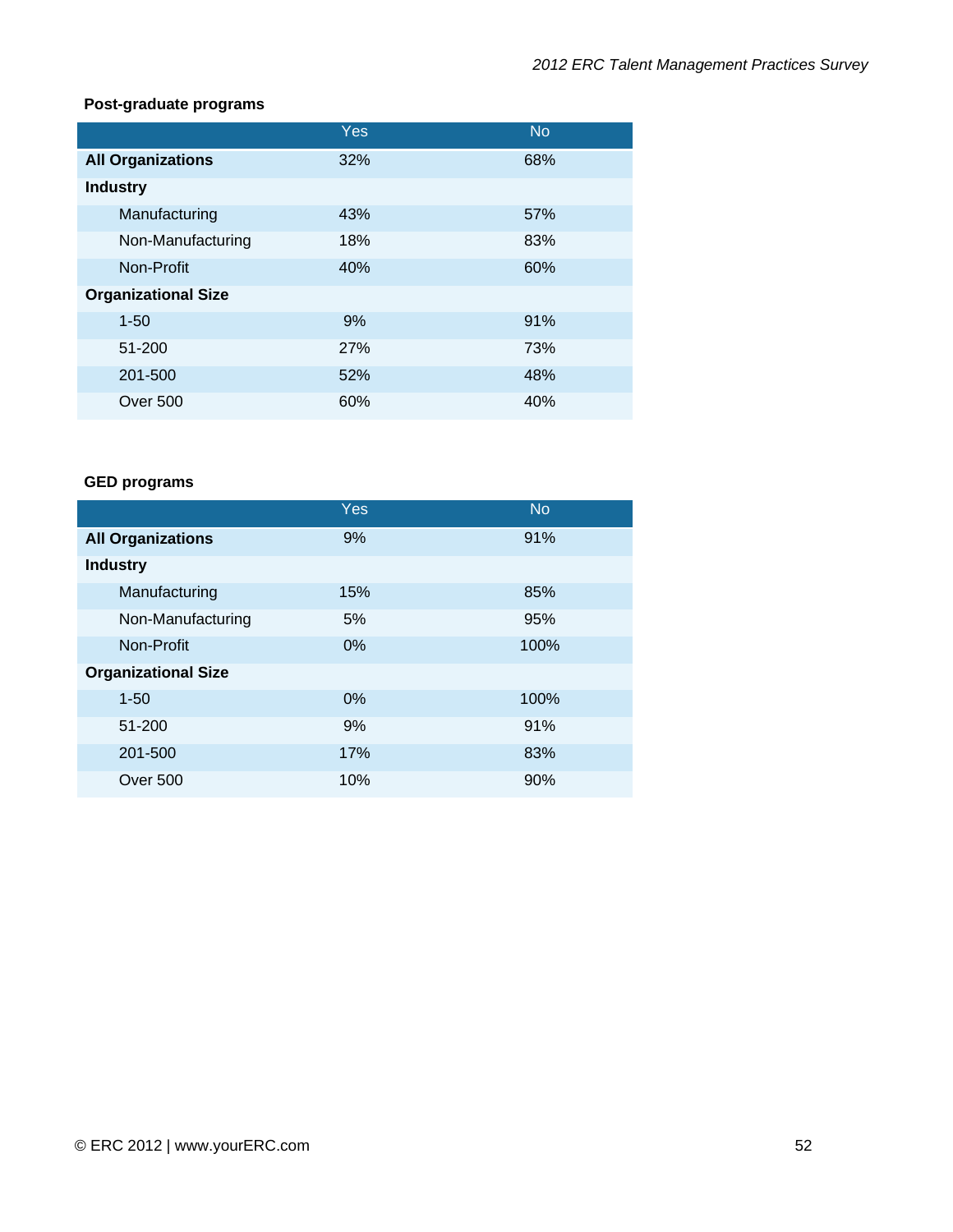#### **Other**

|                            | Yes | <b>No</b> |
|----------------------------|-----|-----------|
| <b>All Organizations</b>   | 6%  | 94%       |
| <b>Industry</b>            |     |           |
| Manufacturing              | 6%  | 94%       |
| Non-Manufacturing          | 6%  | 93%       |
| Non-Profit                 | 6%  | 100%      |
| <b>Organizational Size</b> |     |           |
| $1 - 50$                   | 9%  | 91%       |
| 51-200                     | 7%  | 93%       |
| 201-500                    | 4%  | 96%       |
| Over 500                   | 0%  | 100%      |

# **Other financial assistance programs reported include:**

• Personal Training/Massage Therapy (due to them utilizing their degree/certification to benefit our wellness program.)

#### **Figure 14a | What is your organization's annual training budget as a percent of payroll?**

|                            | No training<br>budget | $< 1\%$ | $1 - 2%$ | $3 - 4%$ | $5 - 6%$ | $>6\%$ |
|----------------------------|-----------------------|---------|----------|----------|----------|--------|
| <b>All Organizations</b>   | 27%                   | 33%     | 18%      | 15%      | 2%       | 5%     |
| <b>Industry</b>            |                       |         |          |          |          |        |
| Manufacturing              | 37%                   | 26%     | 16%      | 16%      | 2%       | 2%     |
| Non-Manufacturing          | 21%                   | 41%     | 18%      | 12%      | 3%       | 6%     |
| Non-Profit                 | 9%                    | 36%     | 27%      | 18%      | 0%       | 9%     |
| <b>Organizational Size</b> |                       |         |          |          |          |        |
| $1 - 50$                   | 43%                   | 39%     | 13%      | 0%       | 0%       | 4%     |
| 51-200                     | 29%                   | 32%     | 11%      | 18%      | 5%       | 5%     |
| 201-500                    | 16%                   | 32%     | 21%      | 26%      | 0%       | 5%     |
| Over 500                   | 0%                    | 25%     | 63%      | 13%      | 0%       | 0%     |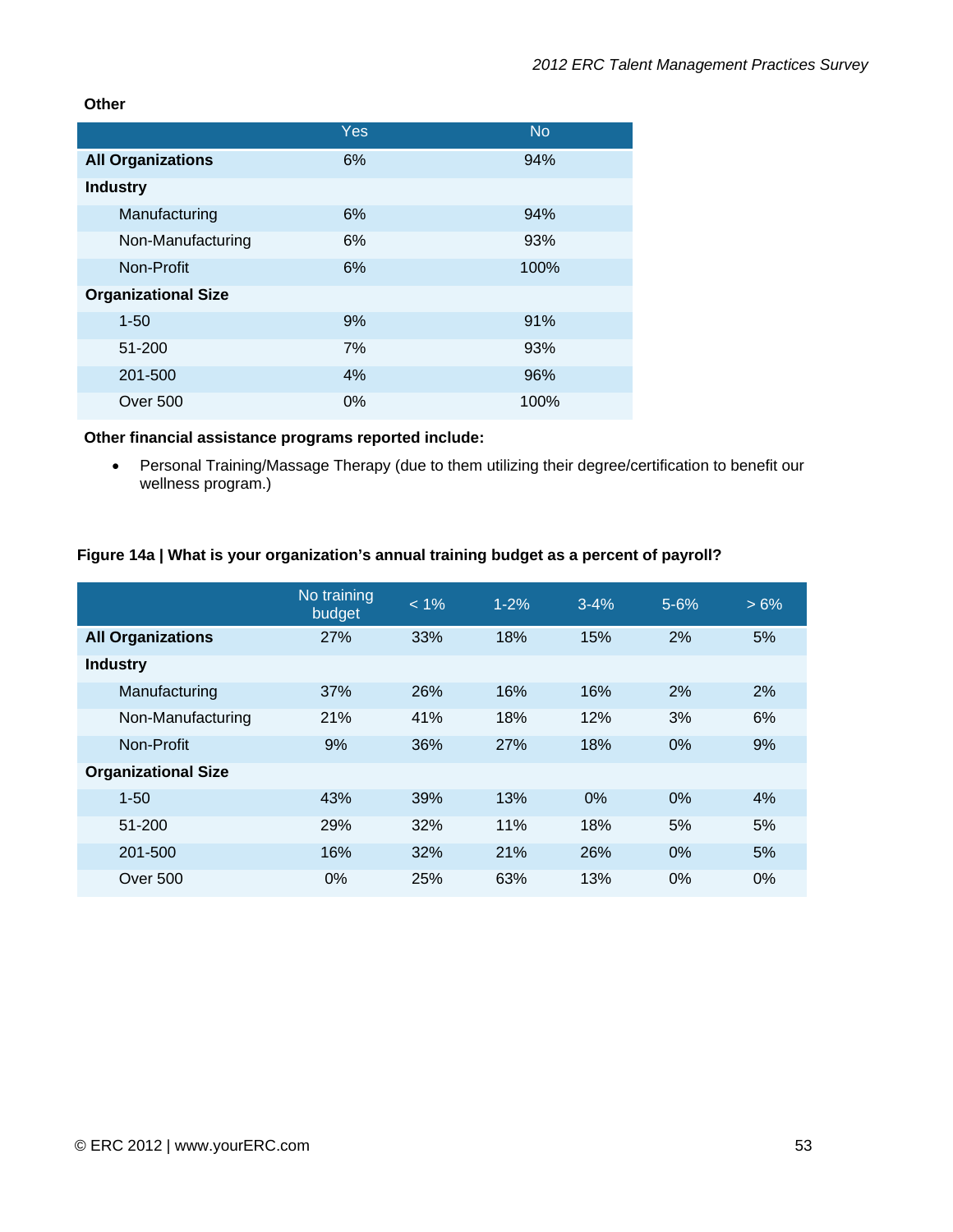**Figure 15a | Does your organization have a career development program or initiative in place for employees?** 

|                            | Yes | <b>No</b> |
|----------------------------|-----|-----------|
| <b>All Organizations</b>   | 20% | 80%       |
| <b>Industry</b>            |     |           |
| Manufacturing              | 17% | 83%       |
| Non-Manufacturing          | 18% | 82%       |
| Non-Profit                 | 36% | 64%       |
| <b>Organizational Size</b> |     |           |
| $1 - 50$                   | 9%  | 91%       |
| 51-200                     | 25% | 75%       |
| 201-500                    | 17% | 83%       |
| Over 500                   | 30% | 70%       |

#### **Figure 16a | Does your organization have a mentorship (or similar) program in place?**

**Yes, for new employees** 

|                            | <b>Yes</b> | <b>No</b> |
|----------------------------|------------|-----------|
| <b>All Organizations</b>   | 21%        | 79%       |
| <b>Industry</b>            |            |           |
| Manufacturing              | 17%        | 83%       |
| Non-Manufacturing          | 23%        | 78%       |
| Non-Profit                 | 27%        | 73%       |
| <b>Organizational Size</b> |            |           |
| $1 - 50$                   | 13%        | 87%       |
| 51-200                     | 13%        | 87%       |
| 201-500                    | 35%        | 65%       |
| <b>Over 500</b>            | 40%        | 60%       |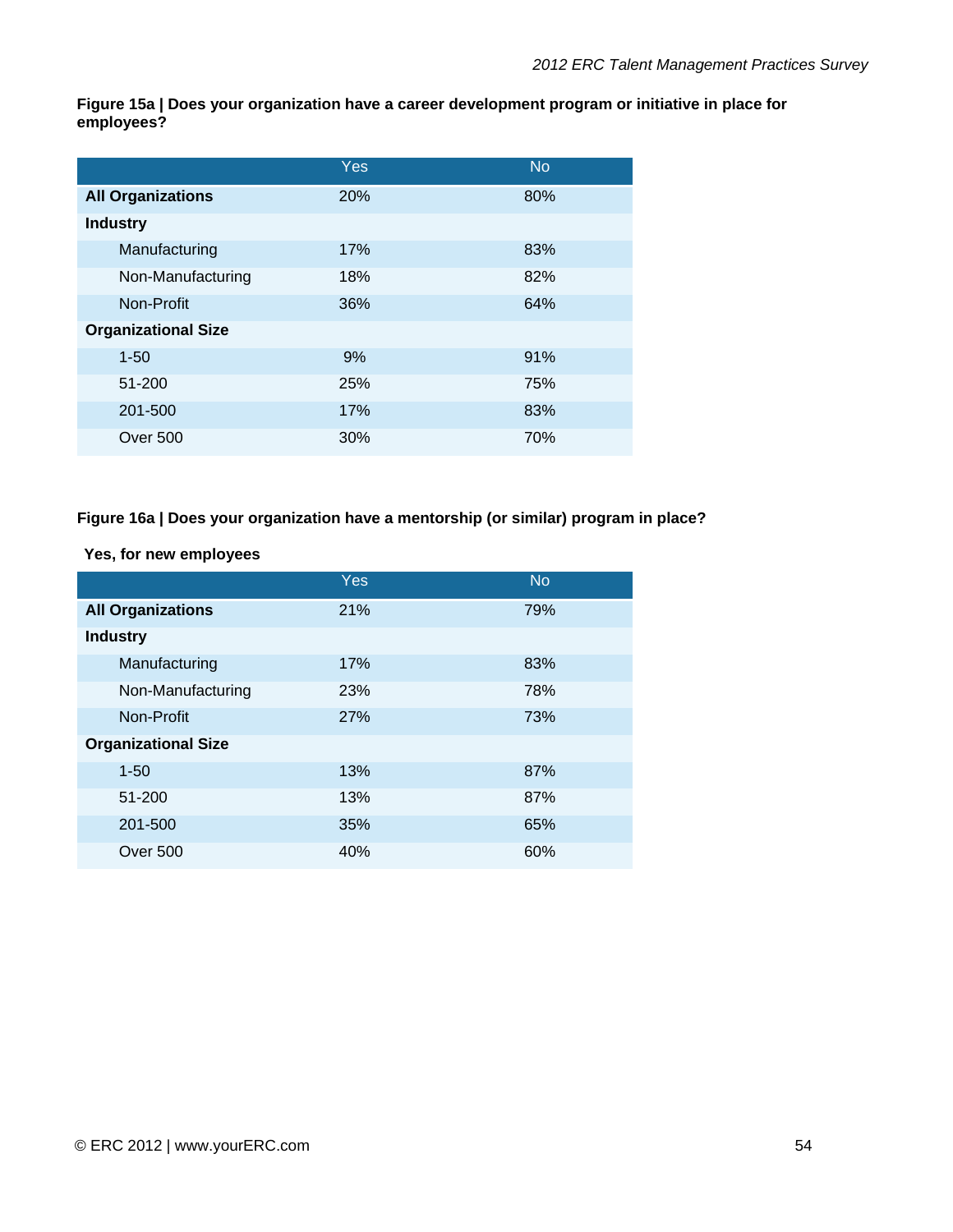# **Yes, for existing employees**

|                            | Yes        | <b>No</b> |
|----------------------------|------------|-----------|
| <b>All Organizations</b>   | 14%        | 86%       |
| <b>Industry</b>            |            |           |
| Manufacturing              | 17%        | 83%       |
| Non-Manufacturing          | 5%         | 95%       |
| Non-Profit                 | <b>27%</b> | 73%       |
| <b>Organizational Size</b> |            |           |
| $1 - 50$                   | 9%         | 91%       |
| 51-200                     | 16%        | 84%       |
| 201-500                    | 13%        | 87%       |
| Over 500                   | 20%        | 80%       |

# **Yes, for interns**

|                            | Yes   | <b>No</b> |
|----------------------------|-------|-----------|
| <b>All Organizations</b>   | 11%   | 89%       |
| <b>Industry</b>            |       |           |
| Manufacturing              | 11%   | 89%       |
| Non-Manufacturing          | 10%   | 90%       |
| Non-Profit                 | 13%   | 87%       |
| <b>Organizational Size</b> |       |           |
| $1 - 50$                   | 17%   | 83%       |
| 51-200                     | 9%    | 91%       |
| 201-500                    | 13%   | 87%       |
| Over 500                   | $0\%$ | 100%      |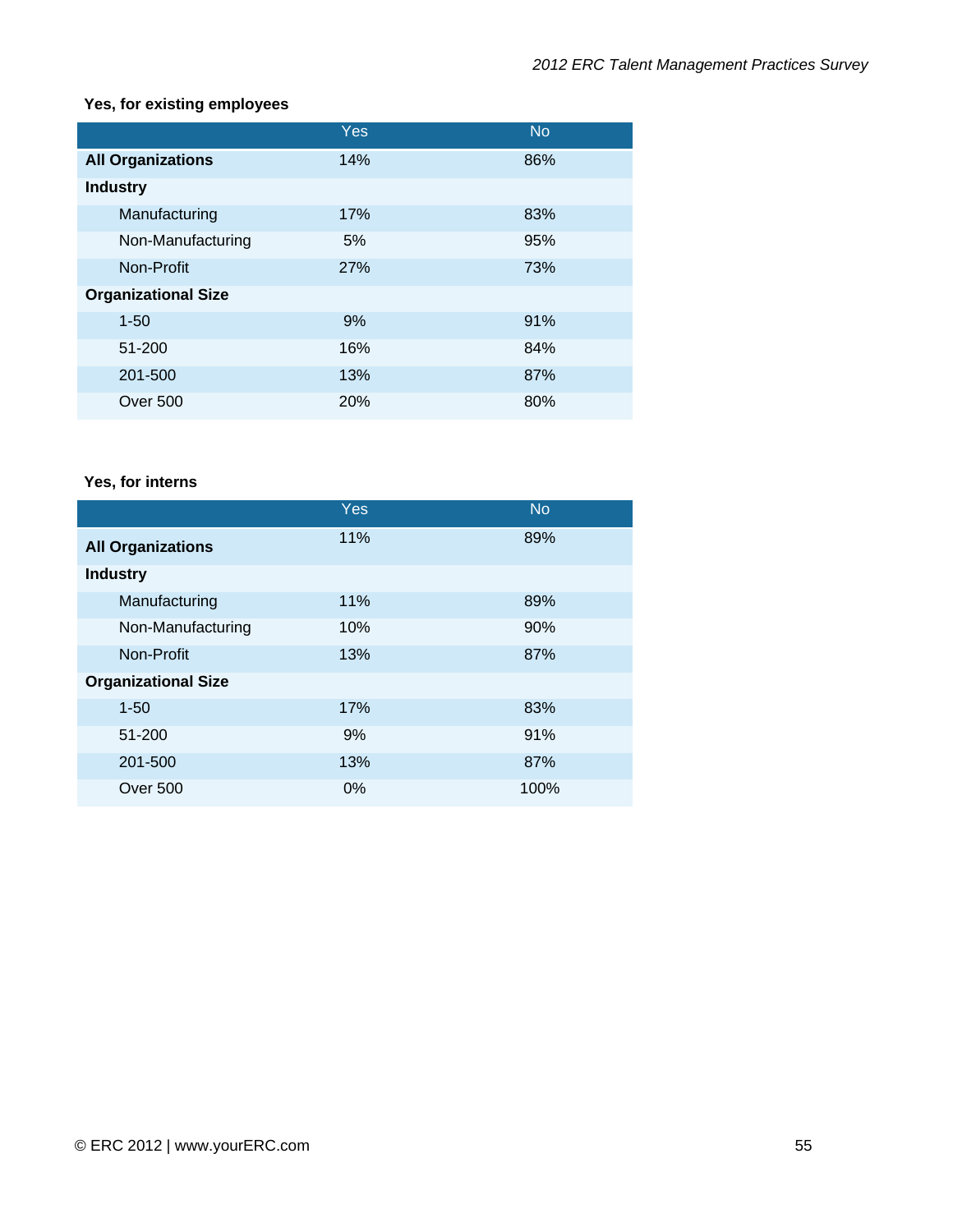#### **No mentorship program**

|                            | <b>Yes</b> | <b>No</b> |
|----------------------------|------------|-----------|
| <b>All Organizations</b>   | 64%        | 36%       |
| <b>Industry</b>            |            |           |
| Manufacturing              | 68%        | 32%       |
| Non-Manufacturing          | 65%        | 35%       |
| Non-Profit                 | 47%        | 53%       |
| <b>Organizational Size</b> |            |           |
| $1 - 50$                   | 65%        | 35%       |
| 51-200                     | 69%        | 31%       |
| 201-500                    | 57%        | 43%       |
| Over 500                   | 50%        | 50%       |

**Figure 17a | At your organization, who is entitled or eligible to receive the following types of reward & recognition?** 

#### **Monetary reward & recognition**

|                            | Full time ee's | Part time ee's | Exempt ee's | Non-exempt ee's |
|----------------------------|----------------|----------------|-------------|-----------------|
| <b>All Organizations</b>   | 78%            | 45%            | 73%         | 71%             |
| <b>Industry</b>            |                |                |             |                 |
| Manufacturing              | 85%            | 43%            | 79%         | 77%             |
| Non-Manufacturing          | 80%            | 45%            | 73%         | 73%             |
| Non-Profit                 | 53%            | 53%            | 53%         | 47%             |
| <b>Organizational Size</b> |                |                |             |                 |
| $1 - 50$                   | 83%            | 35%            | 70%         | 65%             |
| 51-200                     | 76%            | 42%            | 73%         | 69%             |
| 201-500                    | 83%            | 65%            | 74%         | 78%             |
| Over 500                   | 70%            | 30%            | 70%         | 70%             |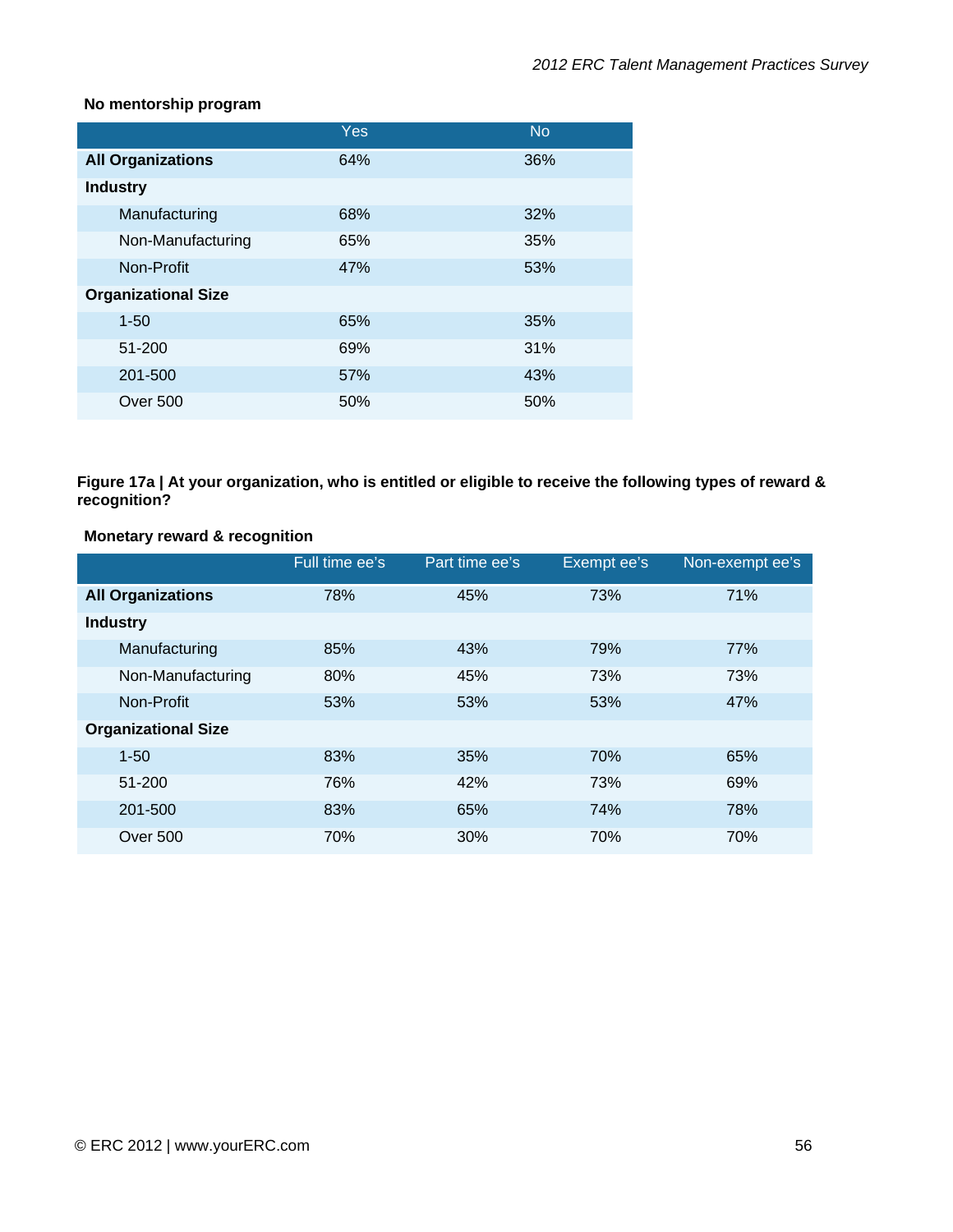|                            | Full time ee's | Part time ee's | Exempt ee's | Non-exempt ee's |
|----------------------------|----------------|----------------|-------------|-----------------|
| <b>All Organizations</b>   | 80%            | 51%            | 71%         | 74%             |
| <b>Industry</b>            |                |                |             |                 |
| Manufacturing              | 77%            | 43%            | 66%         | 68%             |
| Non-Manufacturing          | 88%            | 58%            | 78%         | 83%             |
| Non-Profit                 | 73%            | 60%            | 67%         | 67%             |
| <b>Organizational Size</b> |                |                |             |                 |
| $1 - 50$                   | 65%            | 35%            | 52%         | 52%             |
| 51-200                     | 80%            | 49%            | 69%         | 73%             |
| 201-500                    | 91%            | 74%            | 83%         | 87%             |
| Over 500                   | 90%            | 40%            | 90%         | 90%             |

#### **Non-monetary reward & recognition**

**Figure 18 | Which of the following pay for performance options are offered at your organization for each employee group?** 

#### **Merit increases**

|                            | <b>Executive</b> | Management | Non-management |
|----------------------------|------------------|------------|----------------|
| <b>All Organizations</b>   | 65%              | 69%        | 70%            |
| <b>Industry</b>            |                  |            |                |
| Manufacturing              | 70%              | 72%        | 74%            |
| Non-Manufacturing          | 73%              | 80%        | 78%            |
| Non-Profit                 | <b>27%</b>       | <b>27%</b> | 33%            |
| <b>Organizational Size</b> |                  |            |                |
| $1 - 50$                   | 61%              | 61%        | 57%            |
| 51-200                     | 58%              | 62%        | 67%            |
| 201-500                    | 78%              | 83%        | 87%            |
| Over 500                   | 70%              | 80%        | 70%            |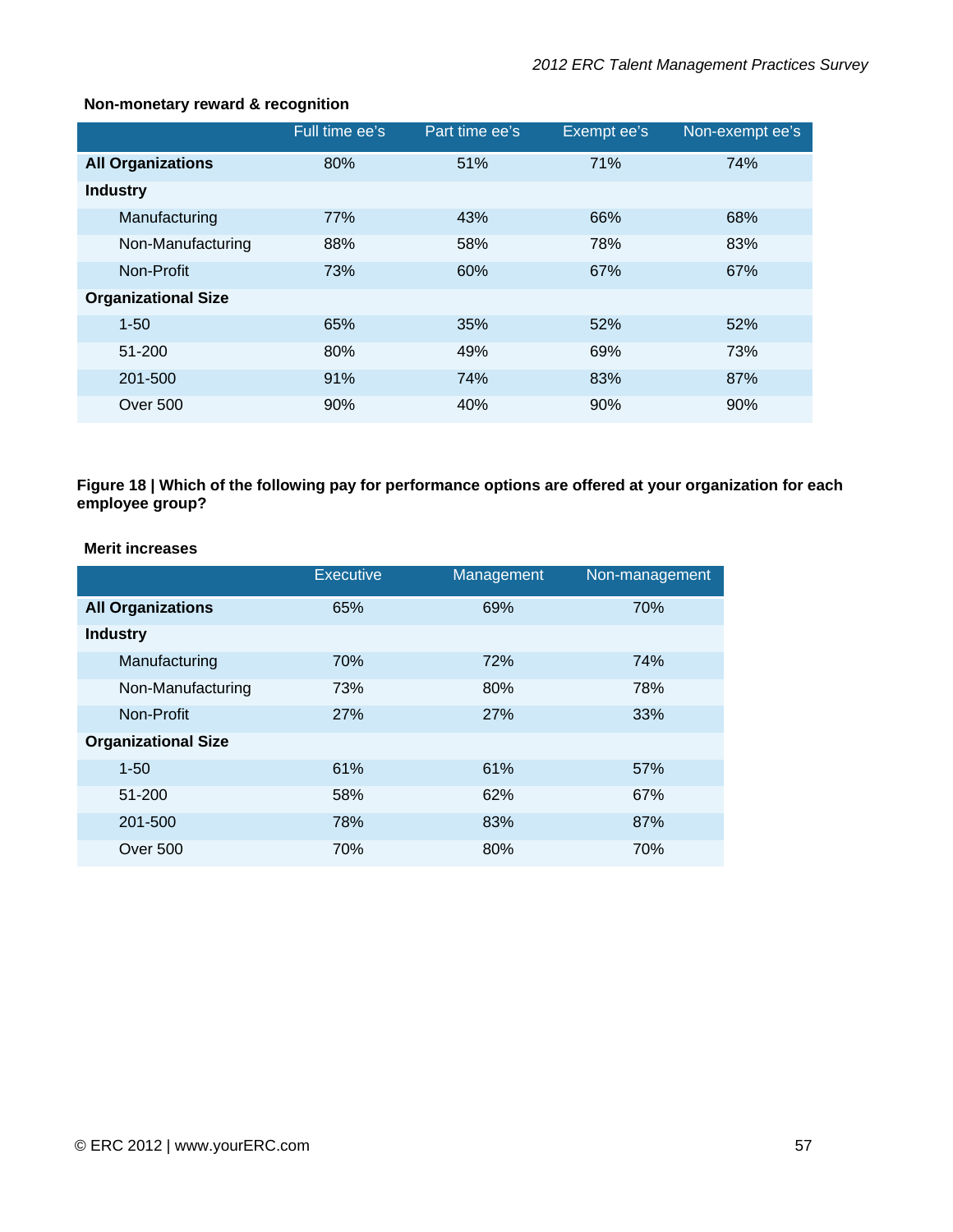#### **Bonuses**

|                            | <b>Executive</b> | Management | Non-management |
|----------------------------|------------------|------------|----------------|
| <b>All Organizations</b>   | 69%              | 63%        | 53%            |
| <b>Industry</b>            |                  |            |                |
| Manufacturing              | 66%              | 60%        | 34%            |
| Non-Manufacturing          | 83%              | 75%        | 33%            |
| Non-Profit                 | 40%              | 40%        | $0\%$          |
| <b>Organizational Size</b> |                  |            |                |
| $1 - 50$                   | 70%              | 65%        | 57%            |
| 51-200                     | 67%              | 62%        | 53%            |
| 201-500                    | 78%              | 65%        | 52%            |
| <b>Over 500</b>            | 60%              | 60%        | 50%            |

# **Profit sharing**

|                            | <b>Executive</b> | Management | Non-management |
|----------------------------|------------------|------------|----------------|
| <b>All Organizations</b>   | 28%              | 28%        | 28%            |
| <b>Industry</b>            |                  |            |                |
| Manufacturing              | 34%              | 34%        | 34%            |
| Non-Manufacturing          | 33%              | 33%        | 33%            |
| Non-Profit                 | $0\%$            | $0\%$      | 0%             |
| <b>Organizational Size</b> |                  |            |                |
| $1 - 50$                   | 17%              | 22%        | 22%            |
| 51-200                     | 29%              | 31%        | 31%            |
| 201-500                    | 30%              | 22%        | 22%            |
| Over 500                   | 50%              | 50%        | 50%            |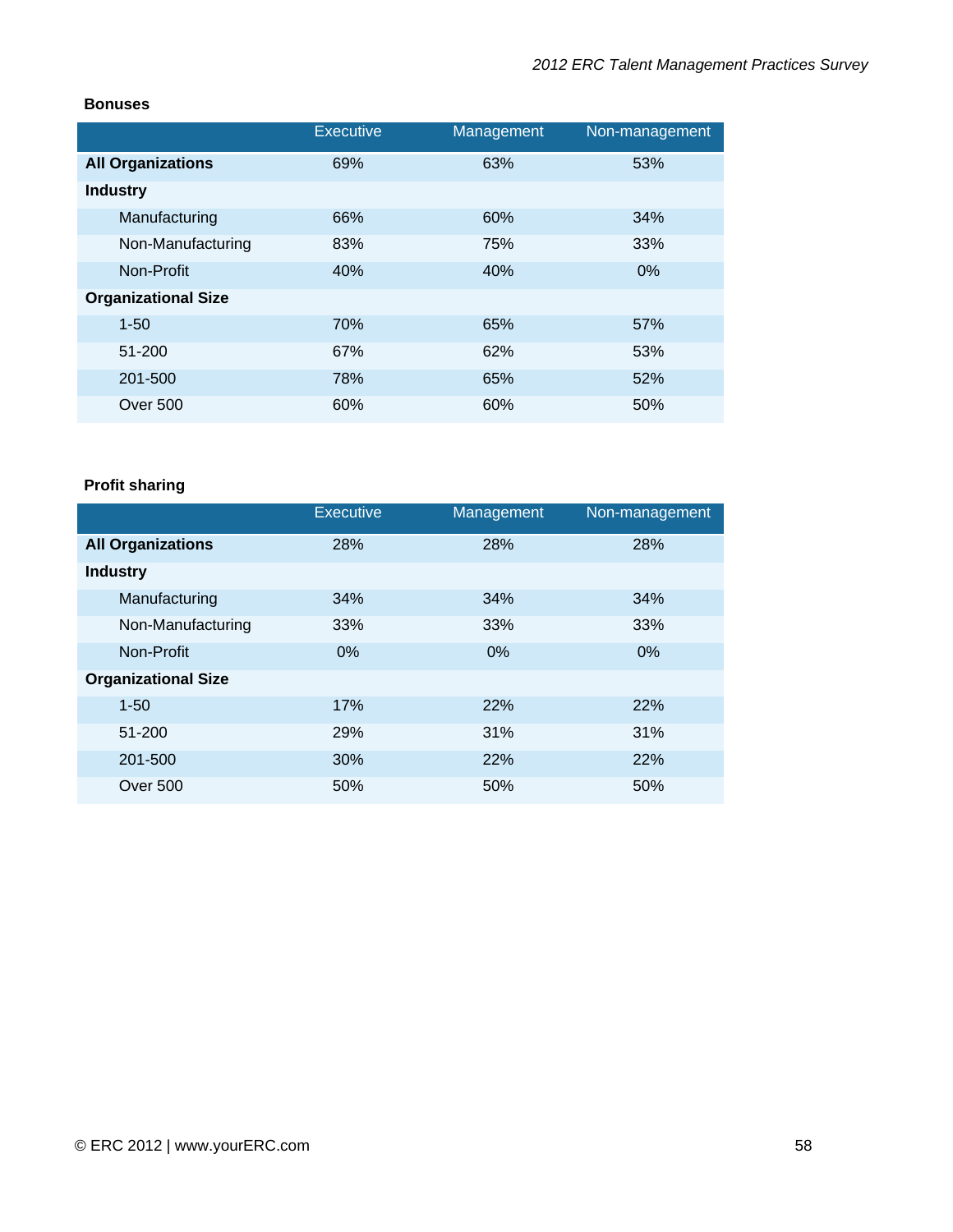### **Sales incentives**

|                            | <b>Executive</b> | Management | Non-management |
|----------------------------|------------------|------------|----------------|
| <b>All Organizations</b>   | 19%              | 25%        | 25%            |
| <b>Industry</b>            |                  |            |                |
| Manufacturing              | 26%              | 23%        | 21%            |
| Non-Manufacturing          | 18%              | 33%        | 35%            |
| Non-Profit                 | $0\%$            | 13%        | 13%            |
| <b>Organizational Size</b> |                  |            |                |
| $1 - 50$                   | 0%               | 26%        | 26%            |
| 51-200                     | 22%              | 22%        | 20%            |
| 201-500                    | 30%              | 30%        | 35%            |
| <b>Over 500</b>            | 20%              | 30%        | 30%            |

# **Stock options**

|                            | <b>Executive</b> | Management | Non-management |
|----------------------------|------------------|------------|----------------|
| <b>All Organizations</b>   | 14%              | 12%        | 8%             |
| <b>Industry</b>            |                  |            |                |
| Manufacturing              | 15%              | 13%        | 9%             |
| Non-Manufacturing          | 18%              | 13%        | 8%             |
| Non-Profit                 | 0%               | 7%         | 7%             |
| <b>Organizational Size</b> |                  |            |                |
| $1 - 50$                   | 17%              | 17%        | 13%            |
| 51-200                     | 11%              | 9%         | 4%             |
| 201-500                    | 17%              | 13%        | 9%             |
| <b>Over 500</b>            | 10%              | 10%        | 10%            |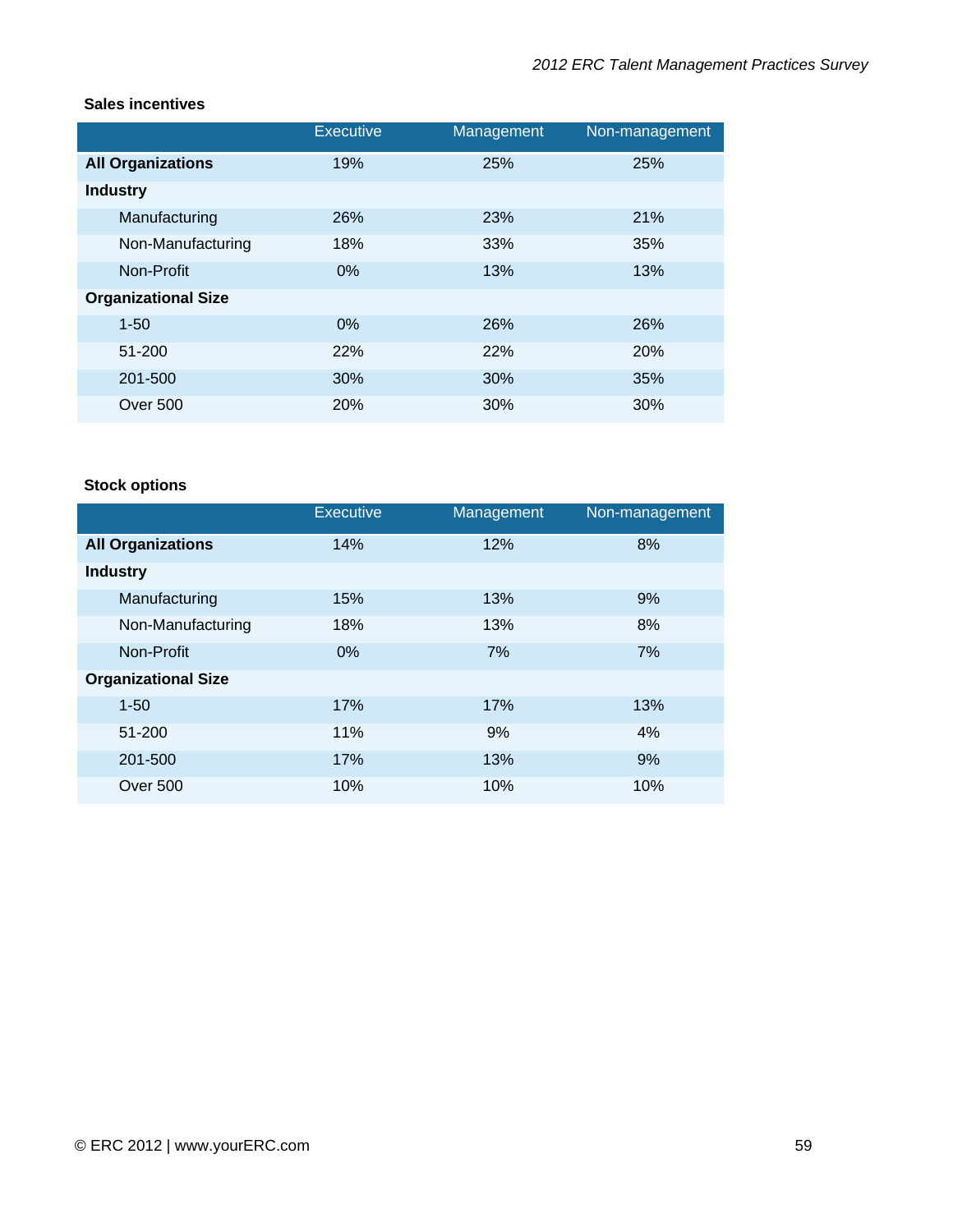## **Gain sharing**

|                            | <b>Executive</b> | Management | Non-management |
|----------------------------|------------------|------------|----------------|
| <b>All Organizations</b>   | 3%               | 3%         | 4%             |
| <b>Industry</b>            |                  |            |                |
| Manufacturing              | 0%               | 2%         | 4%             |
| Non-Manufacturing          | 8%               | 5%         | 5%             |
| Non-Profit                 | 0%               | 0%         | 0%             |
| <b>Organizational Size</b> |                  |            |                |
| $1 - 50$                   | $0\%$            | 0%         | 0%             |
| 51-200                     | 2%               | 2%         | 4%             |
| 201-500                    | 4%               | 4%         | 4%             |
| Over 500                   | 10%              | 10%        | 10%            |

# **Other**

|                            | <b>Executive</b> | Management | Non-management |
|----------------------------|------------------|------------|----------------|
| <b>All Organizations</b>   | 3%               | 4%         | 4%             |
| <b>Industry</b>            |                  |            |                |
| Manufacturing              | 4%               | 4%         | 4%             |
| Non-Manufacturing          | $0\%$            | 3%         | 3%             |
| Non-Profit                 | 7%               | 7%         | 7%             |
| <b>Organizational Size</b> |                  |            |                |
| $1 - 50$                   | 0%               | 0%         | 0%             |
| 51-200                     | 2%               | 2%         | 2%             |
| 201-500                    | 0%               | 4%         | 4%             |
| Over 500                   | <b>20%</b>       | <b>20%</b> | 20%            |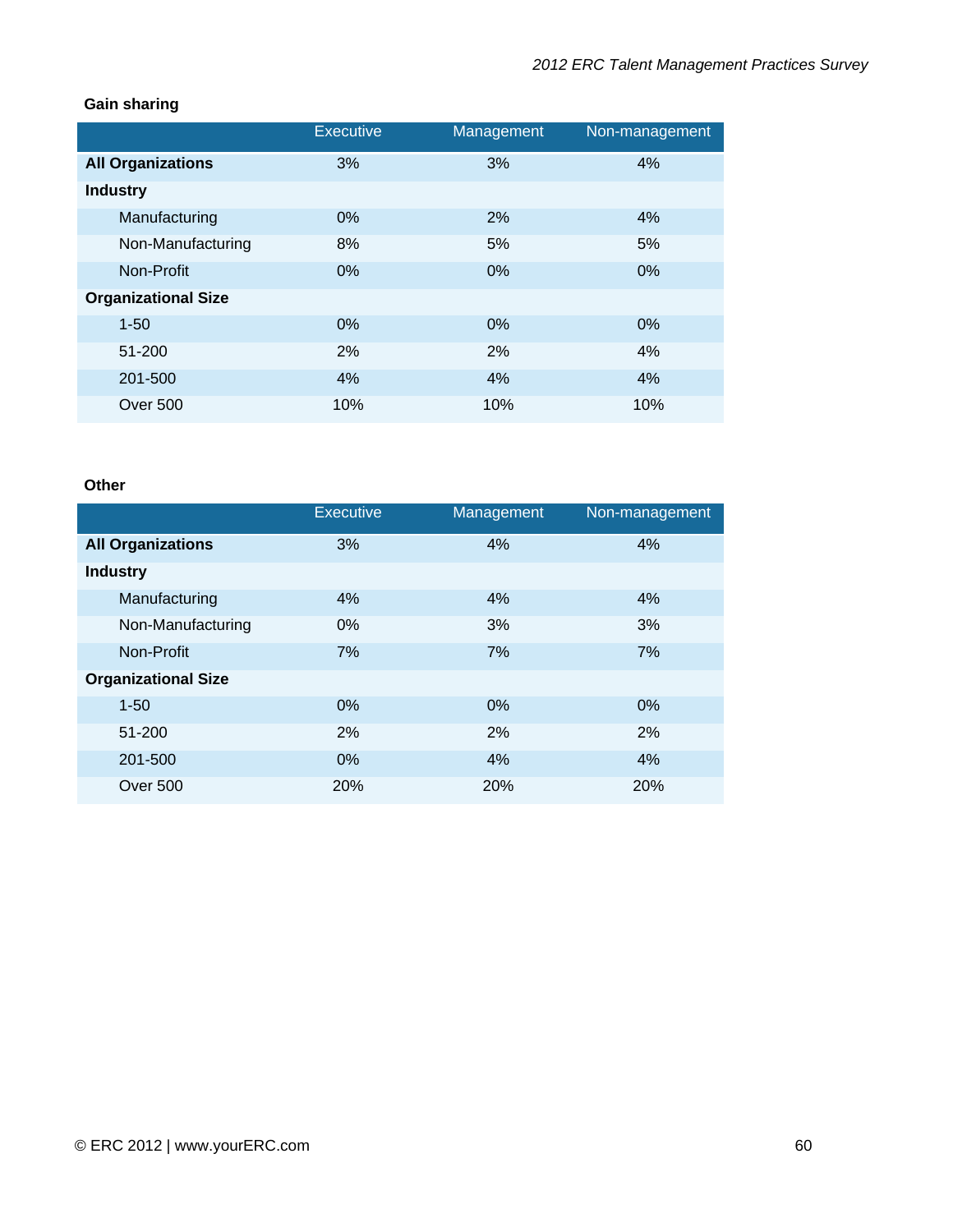|                            | <b>Executive</b> | Management | Non-management |
|----------------------------|------------------|------------|----------------|
| <b>All Organizations</b>   | 13%              | 12%        | 15%            |
| <b>Industry</b>            |                  |            |                |
| Manufacturing              | 9%               | 6%         | 9%             |
| Non-Manufacturing          | 5%               | 5%         | 13%            |
| Non-Profit                 | 47%              | 47%        | 40%            |
| <b>Organizational Size</b> |                  |            |                |
| $1 - 50$                   | 22%              | 17%        | 17%            |
| 51-200                     | 13%              | 13%        | 18%            |
| 201-500                    | 4%               | 4%         | 9%             |
| <b>Over 500</b>            | 10%              | 10%        | 10%            |

#### **N/A** *(i.e. do not pay for performance)*

# **Figure 19a | Does your organization use any of the following low-cost reward & recognition methods?**

#### **Personal thanks**

|                            | Yes | <b>No</b> |
|----------------------------|-----|-----------|
| <b>All Organizations</b>   | 71% | 29%       |
| <b>Industry</b>            |     |           |
| Manufacturing              | 64% | 36%       |
| Non-Manufacturing          | 80% | 20%       |
| Non-Profit                 | 67% | 33%       |
| <b>Organizational Size</b> |     |           |
| $1 - 50$                   | 65% | 35%       |
| 51-200                     | 60% | 40%       |
| 201-500                    | 87% | 13%       |
| Over 500                   | 90% | 10%       |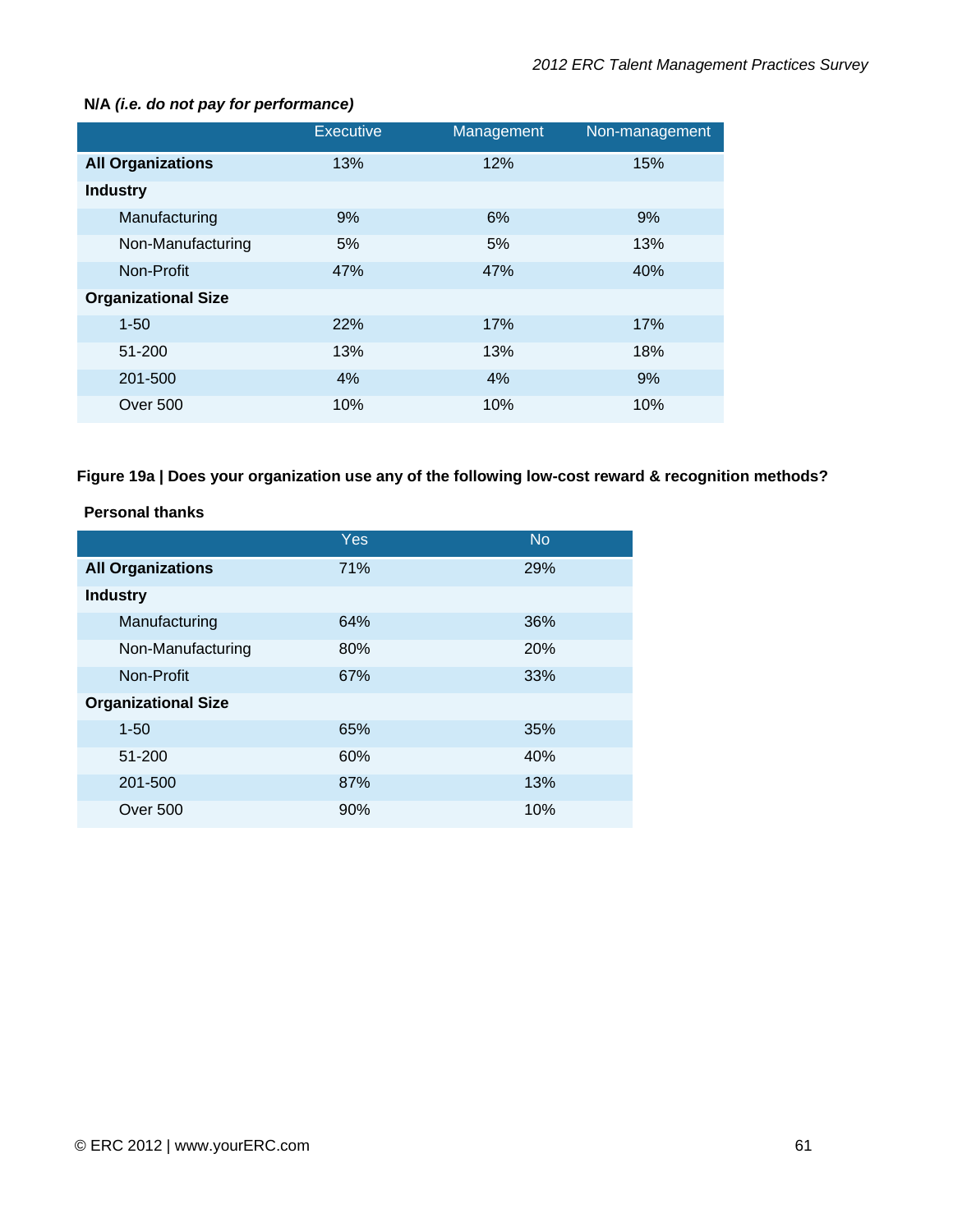## **Email praise**

|                            | Yes | <b>No</b> |
|----------------------------|-----|-----------|
| <b>All Organizations</b>   | 61% | 39%       |
| <b>Industry</b>            |     |           |
| Manufacturing              | 55% | 45%       |
| Non-Manufacturing          | 70% | 30%       |
| Non-Profit                 | 53% | 47%       |
| <b>Organizational Size</b> |     |           |
| $1 - 50$                   | 48% | 52%       |
| 51-200                     | 56% | 44%       |
| 201-500                    | 78% | 22%       |
| Over 500                   | 70% | 30%       |

#### **Lunches**

|                            | <b>Yes</b> | <b>No</b> |
|----------------------------|------------|-----------|
| <b>All Organizations</b>   | 60%        | 40%       |
| <b>Industry</b>            |            |           |
| Manufacturing              | 70%        | 30%       |
| Non-Manufacturing          | 50%        | 50%       |
| Non-Profit                 | 53%        | 47%       |
| <b>Organizational Size</b> |            |           |
| $1 - 50$                   | 57%        | 43%       |
| 51-200                     | 56%        | 44%       |
| 201-500                    | 65%        | 35%       |
| Over 500                   | 70%        | 30%       |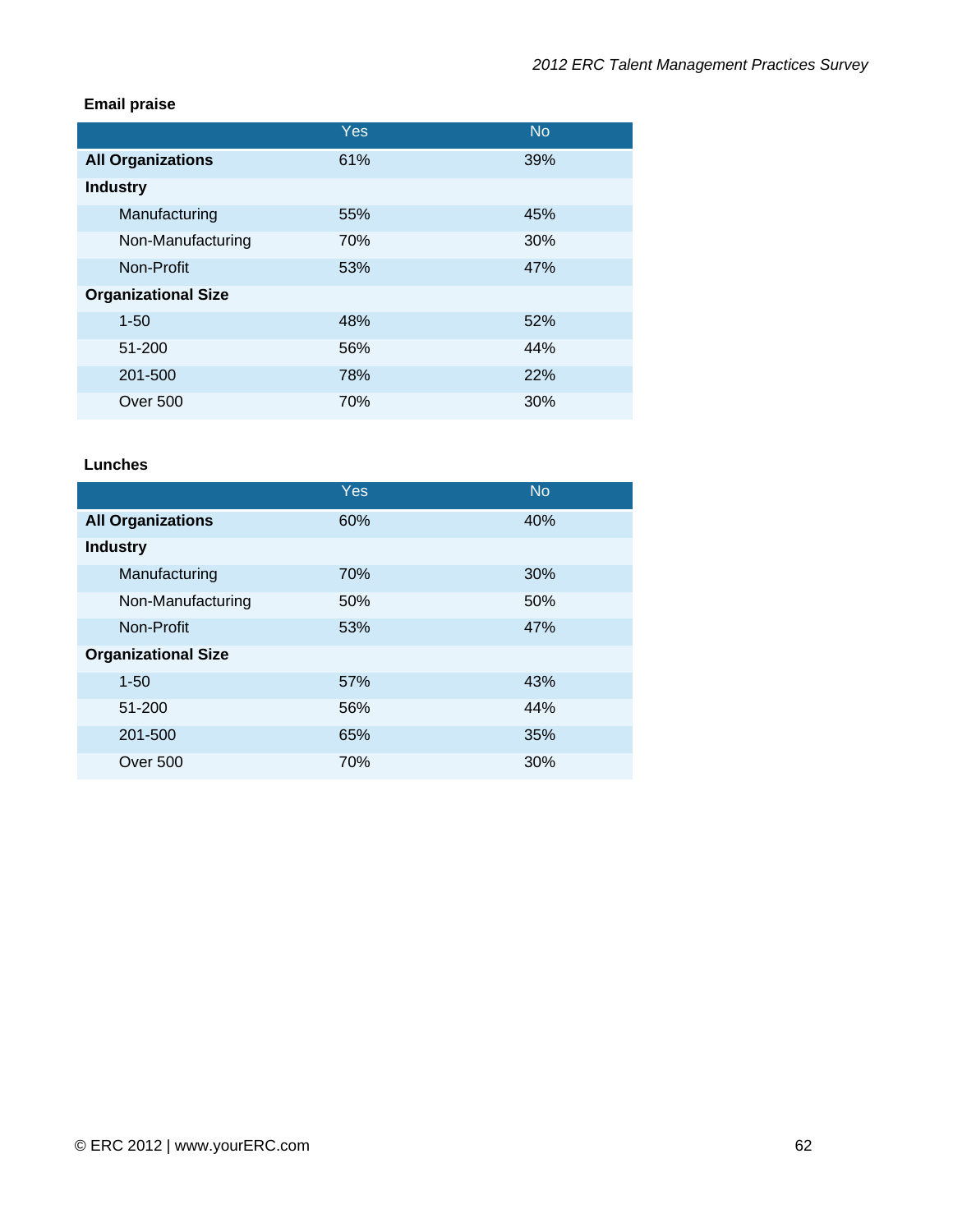## **Public praise**

|                            | Yes | <b>No</b> |
|----------------------------|-----|-----------|
| <b>All Organizations</b>   | 57% | 43%       |
| <b>Industry</b>            |     |           |
| Manufacturing              | 57% | 43%       |
| Non-Manufacturing          | 55% | 45%       |
| Non-Profit                 | 60% | 40%       |
| <b>Organizational Size</b> |     |           |
| $1 - 50$                   | 52% | 48%       |
| 51-200                     | 51% | 49%       |
| 201-500                    | 65% | 35%       |
| <b>Over 500</b>            | 70% | 30%       |

## **Non-cash award**

|                            | Yes | <b>No</b> |
|----------------------------|-----|-----------|
| <b>All Organizations</b>   | 44% | 56%       |
| <b>Industry</b>            |     |           |
| Manufacturing              | 45% | 55%       |
| Non-Manufacturing          | 43% | 58%       |
| Non-Profit                 | 47% | 53%       |
| <b>Organizational Size</b> |     |           |
| $1 - 50$                   | 26% | 74%       |
| 51-200                     | 40% | 60%       |
| 201-500                    | 61% | 39%       |
| Over 500                   | 70% | 30%       |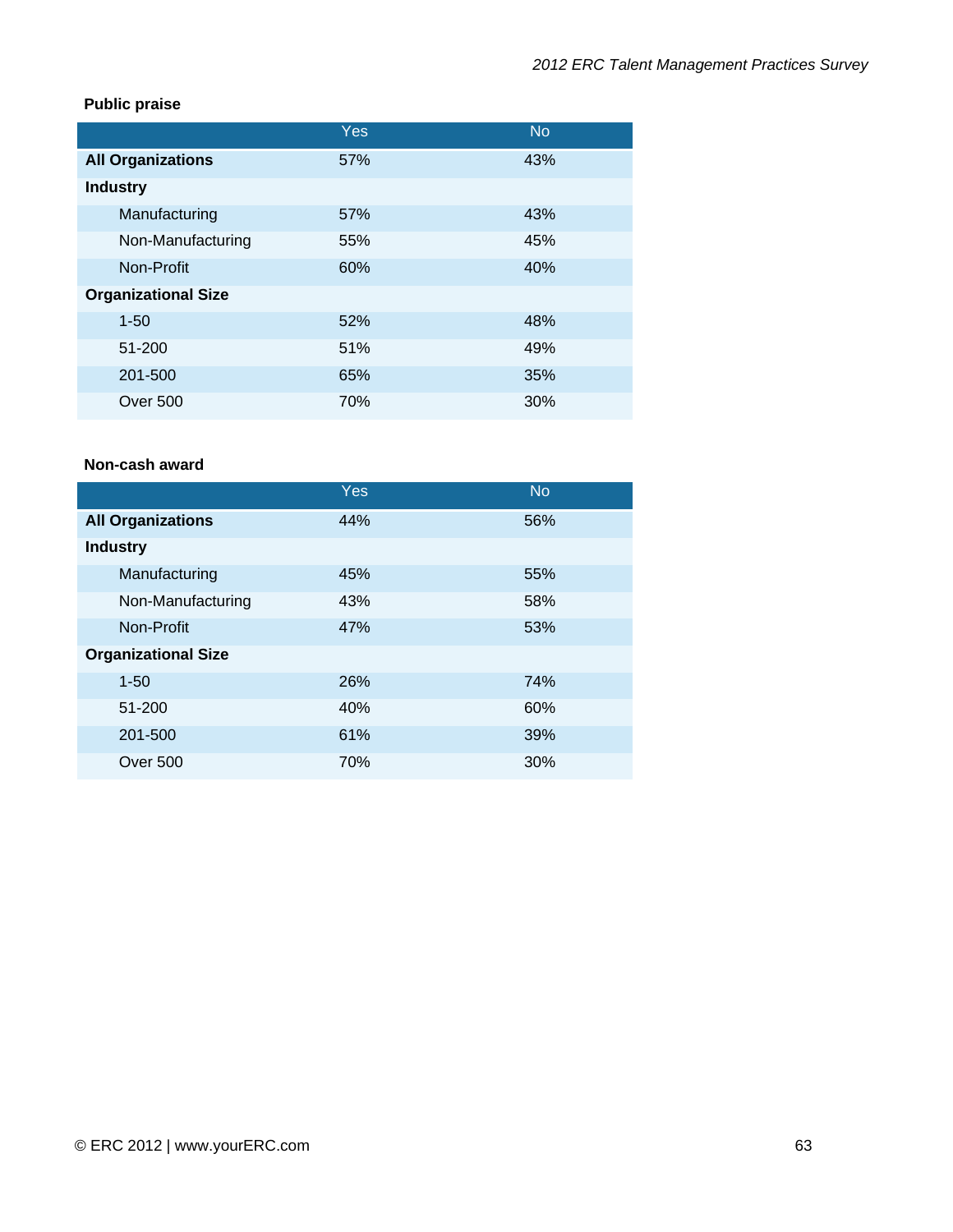## **Thank you notes**

|                            | Yes | <b>No</b> |
|----------------------------|-----|-----------|
| <b>All Organizations</b>   | 40% | 60%       |
| <b>Industry</b>            |     |           |
| Manufacturing              | 36% | 64%       |
| Non-Manufacturing          | 38% | 63%       |
| Non-Profit                 | 60% | 40%       |
| <b>Organizational Size</b> |     |           |
| $1 - 50$                   | 22% | 78%       |
| 51-200                     | 33% | 67%       |
| 201-500                    | 57% | 43%       |
| <b>Over 500</b>            | 70% | 30%       |

#### **Events**

|                            | <b>Yes</b> | <b>No</b> |
|----------------------------|------------|-----------|
| <b>All Organizations</b>   | 40%        | 60%       |
| <b>Industry</b>            |            |           |
| Manufacturing              | 47%        | 53%       |
| Non-Manufacturing          | 30%        | 70%       |
| Non-Profit                 | 47%        | 53%       |
| <b>Organizational Size</b> |            |           |
| $1 - 50$                   | 26%        | 74%       |
| 51-200                     | 36%        | 64%       |
| 201-500                    | 52%        | 48%       |
| Over 500                   | 70%        | 30%       |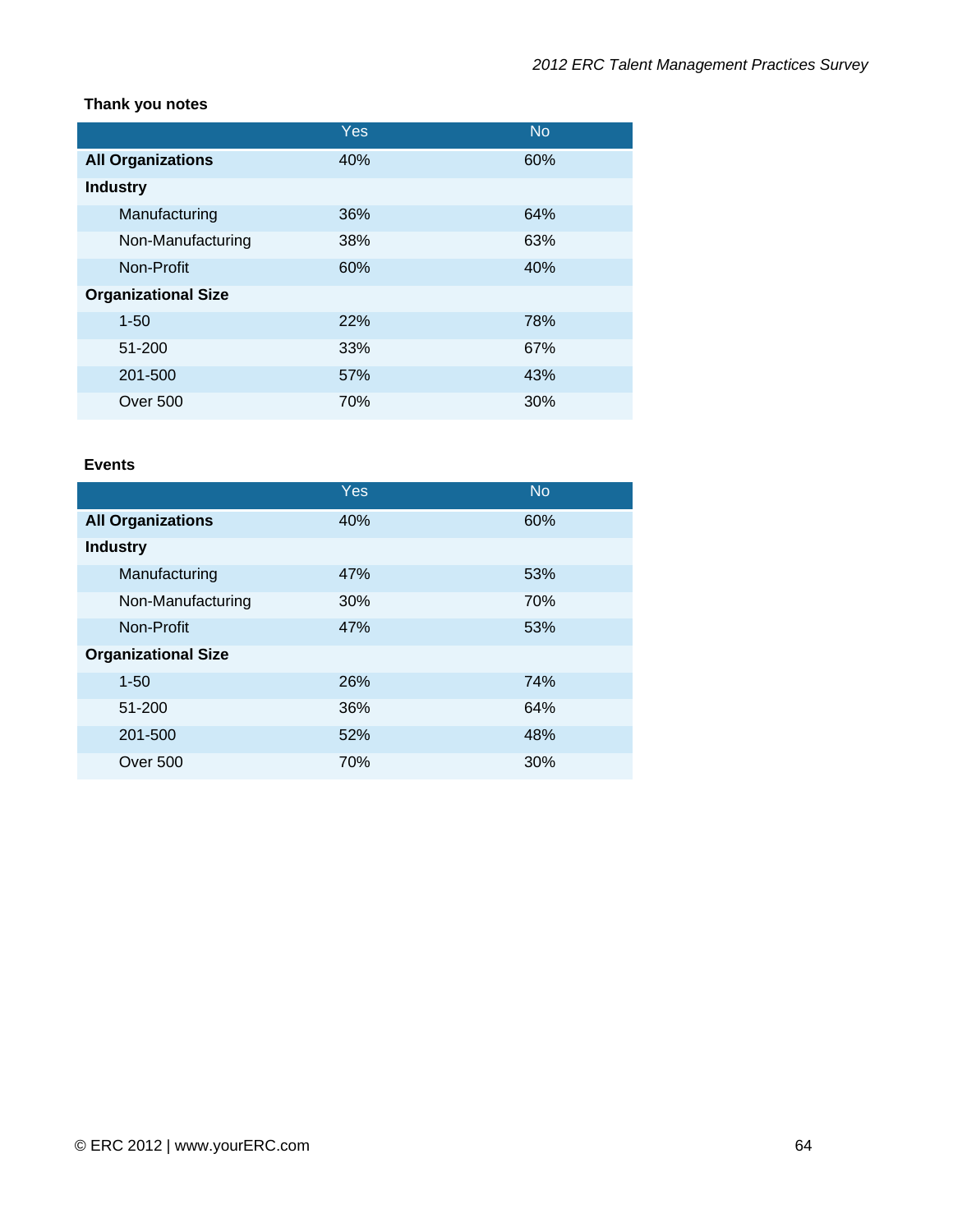#### **Newsletter/bulletin board**

|                            | Yes | <b>No</b> |
|----------------------------|-----|-----------|
| <b>All Organizations</b>   | 33% | 67%       |
| <b>Industry</b>            |     |           |
| Manufacturing              | 28% | 72%       |
| Non-Manufacturing          | 40% | 60%       |
| Non-Profit                 | 33% | 67%       |
| <b>Organizational Size</b> |     |           |
| $1 - 50$                   | 13% | 87%       |
| 51-200                     | 22% | 78%       |
| 201-500                    | 52% | 48%       |
| <b>Over 500</b>            | 80% | 20%       |

# **Certificate of appreciation**

|                            | <b>Yes</b> | <b>No</b> |
|----------------------------|------------|-----------|
| <b>All Organizations</b>   | 28%        | 72%       |
| <b>Industry</b>            |            |           |
| Manufacturing              | 30%        | 70%       |
| Non-Manufacturing          | 25%        | 75%       |
| Non-Profit                 | 33%        | 67%       |
| <b>Organizational Size</b> |            |           |
| $1 - 50$                   | 13%        | 87%       |
| 51-200                     | 31%        | 69%       |
| 201-500                    | 26%        | 74%       |
| Over 500                   | 60%        | 40%       |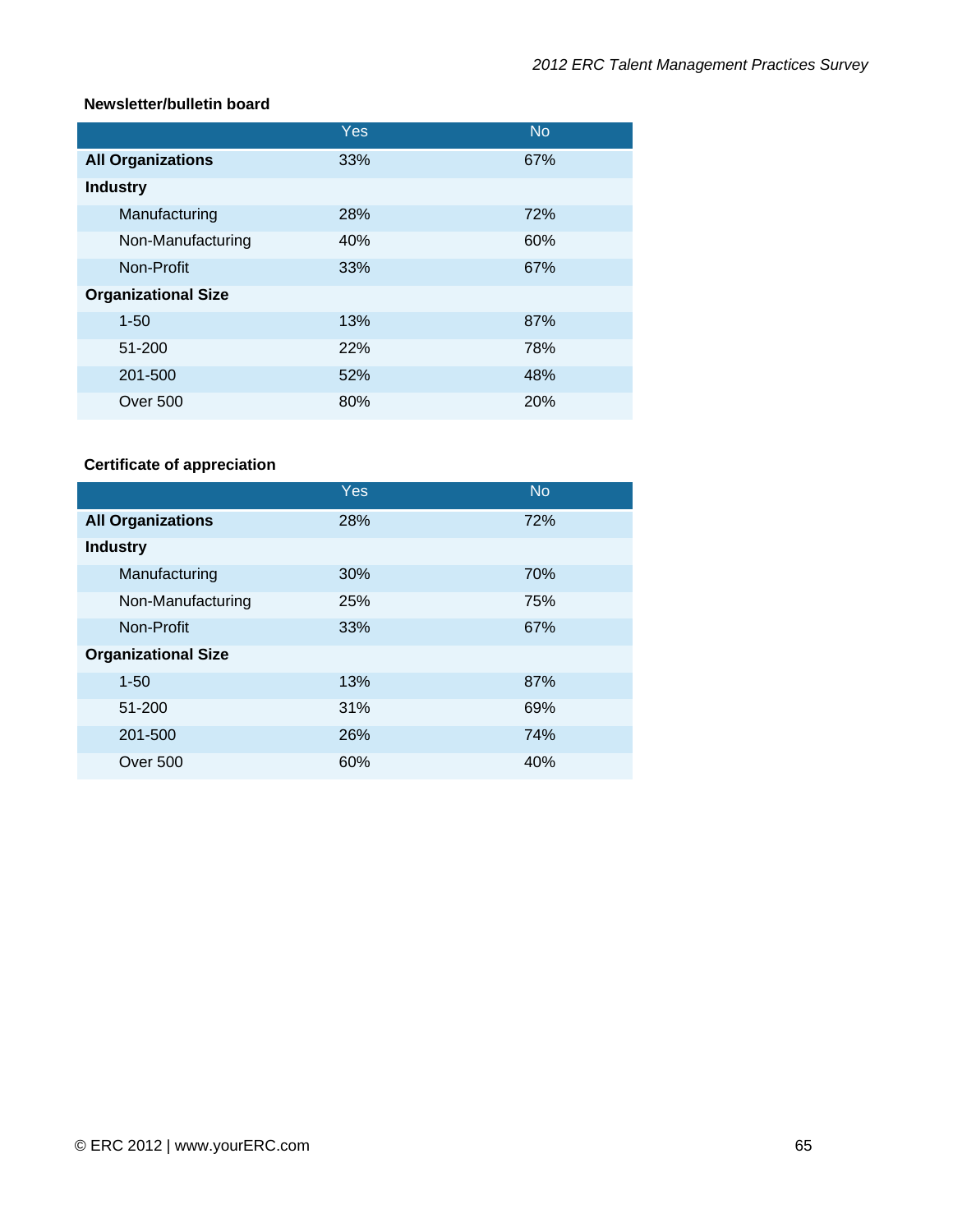#### **Employee of the month**

|                            | Yes | <b>No</b> |
|----------------------------|-----|-----------|
| <b>All Organizations</b>   | 14% | 86%       |
| <b>Industry</b>            |     |           |
| Manufacturing              | 13% | 87%       |
| Non-Manufacturing          | 15% | 85%       |
| Non-Profit                 | 13% | 87%       |
| <b>Organizational Size</b> |     |           |
| $1 - 50$                   | 9%  | 91%       |
| 51-200                     | 13% | 87%       |
| 201-500                    | 9%  | 91%       |
| Over 500                   | 40% | 60%       |

#### **Other**

|                            | Yes | <b>No</b> |
|----------------------------|-----|-----------|
| <b>All Organizations</b>   | 13% | 87%       |
| <b>Industry</b>            |     |           |
| Manufacturing              | 15% | 85%       |
| Non-Manufacturing          | 13% | 88%       |
| Non-Profit                 | 7%  | 93%       |
| <b>Organizational Size</b> |     |           |
| $1 - 50$                   | 4%  | 96%       |
| 51-200                     | 11% | 89%       |
| 201-500                    | 22% | 78%       |
| <b>Over 500</b>            | 20% | 80%       |

#### **Other methods reported include:**

- Sales Club for meeting or exceeding goals; get company paid dinner and prizes
- Dinner with management team
- Quarterly CEO's award to an employee
- Seniority plaques
- Service Award Program
- Snowbell, San of the Year, monthly Silver-Gold Star
- Anniversary gifts in 5-year multiples
- Quarterly recognition of employees who are nominated by manager and selected by upper management to receive gift certificate and name in newsletter
- Annual recognition awards
- Perfect Attendance Award, Top 20 Customers Award
- P.R.I.D.E. Board Recognition by peers and above
- Service award program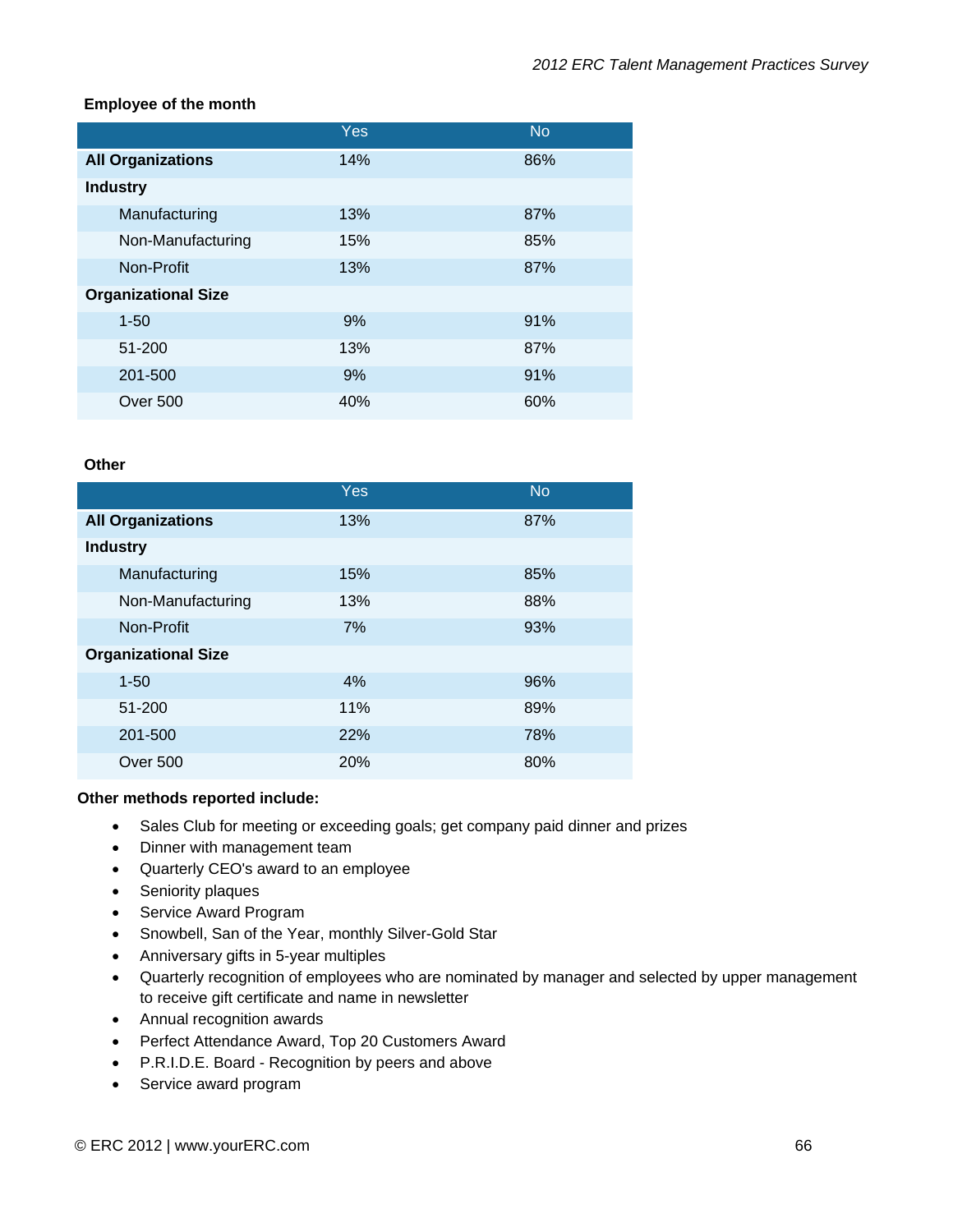## **Wall of fame**

|                            | Yes | <b>No</b> |
|----------------------------|-----|-----------|
| <b>All Organizations</b>   | 12% | 88%       |
| <b>Industry</b>            |     |           |
| Manufacturing              | 6%  | 94%       |
| Non-Manufacturing          | 10% | 90%       |
| Non-Profit                 | 33% | 67%       |
| <b>Organizational Size</b> |     |           |
| $1 - 50$                   | 4%  | 96%       |
| 51-200                     | 7%  | 93%       |
| 201-500                    | 13% | 87%       |
| Over 500                   | 50% | 50%       |

## **Gift cards**

|                            | Yes   | <b>No</b> |
|----------------------------|-------|-----------|
| <b>All Organizations</b>   | 7%    | 93%       |
| <b>Industry</b>            |       |           |
| Manufacturing              | 11%   | 89%       |
| Non-Manufacturing          | 5%    | 95%       |
| Non-Profit                 | 0%    | 100%      |
| <b>Organizational Size</b> |       |           |
| $1 - 50$                   | $0\%$ | 100%      |
| 51-200                     | 9%    | 91%       |
| 201-500                    | 13%   | 87%       |
| Over 500                   | 0%    | 100%      |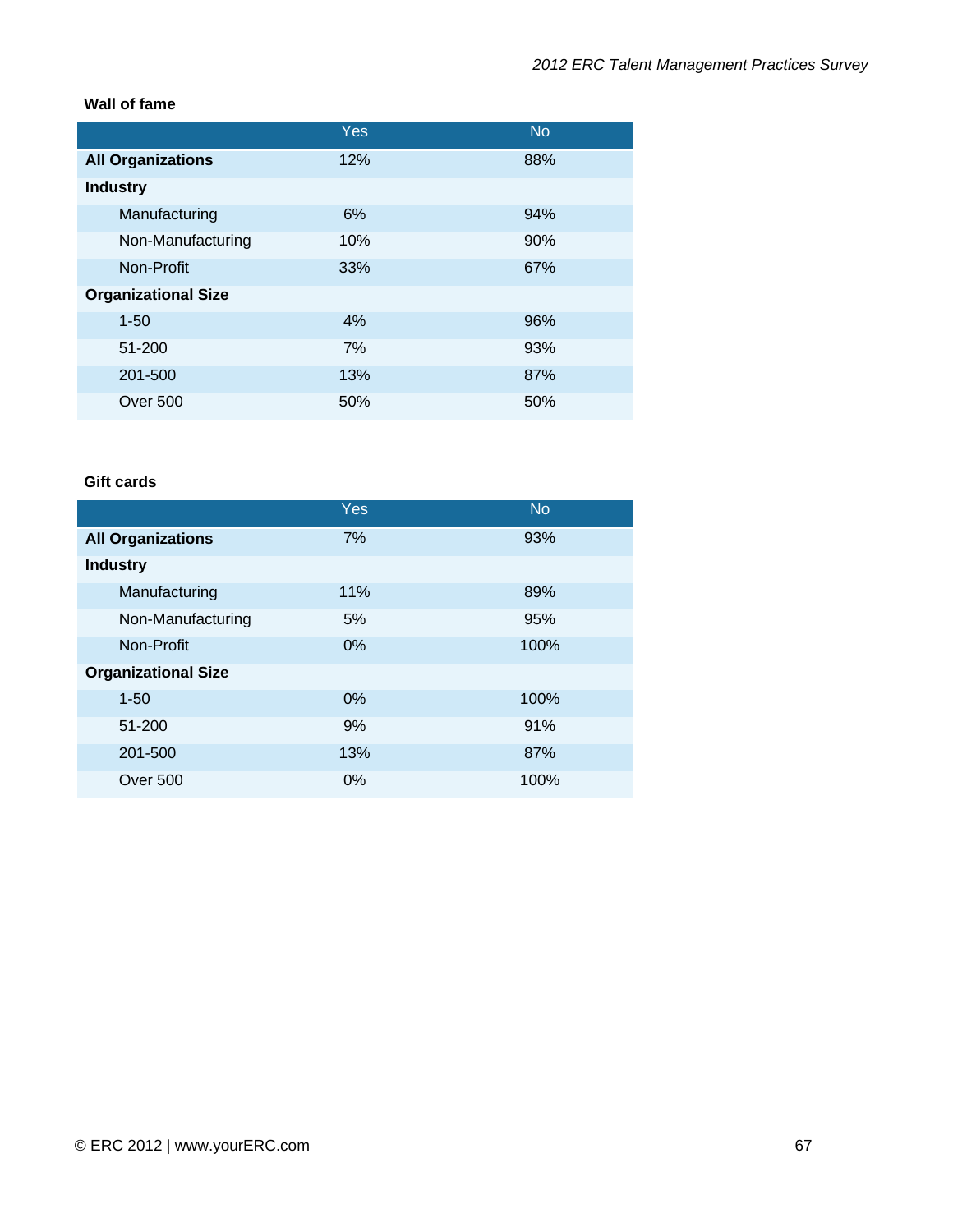## **Figure 20a | Does your organization use any of the following alternative methods of reward & recognition?**

**Asking for opinions/ideas** 

|                            | Yes | <b>No</b> |
|----------------------------|-----|-----------|
| <b>All Organizations</b>   | 71% | 29%       |
| <b>Industry</b>            |     |           |
| Manufacturing              | 62% | 38%       |
| Non-Manufacturing          | 80% | 20%       |
| Non-Profit                 | 73% | 27%       |
| <b>Organizational Size</b> |     |           |
| $1 - 50$                   | 70% | 30%       |
| 51-200                     | 69% | 31%       |
| 201-500                    | 78% | 22%       |
| <b>Over 500</b>            | 60% | 40%       |

# **Training/development opportunities**

|                            | Yes | <b>No</b> |
|----------------------------|-----|-----------|
| <b>All Organizations</b>   | 61% | 39%       |
| <b>Industry</b>            |     |           |
| Manufacturing              | 62% | 38%       |
| Non-Manufacturing          | 58% | 43%       |
| Non-Profit                 | 67% | 33%       |
| <b>Organizational Size</b> |     |           |
| $1 - 50$                   | 48% | 52%       |
| 51-200                     | 58% | 42%       |
| 201-500                    | 74% | 26%       |
| <b>Over 500</b>            | 70% | 30%       |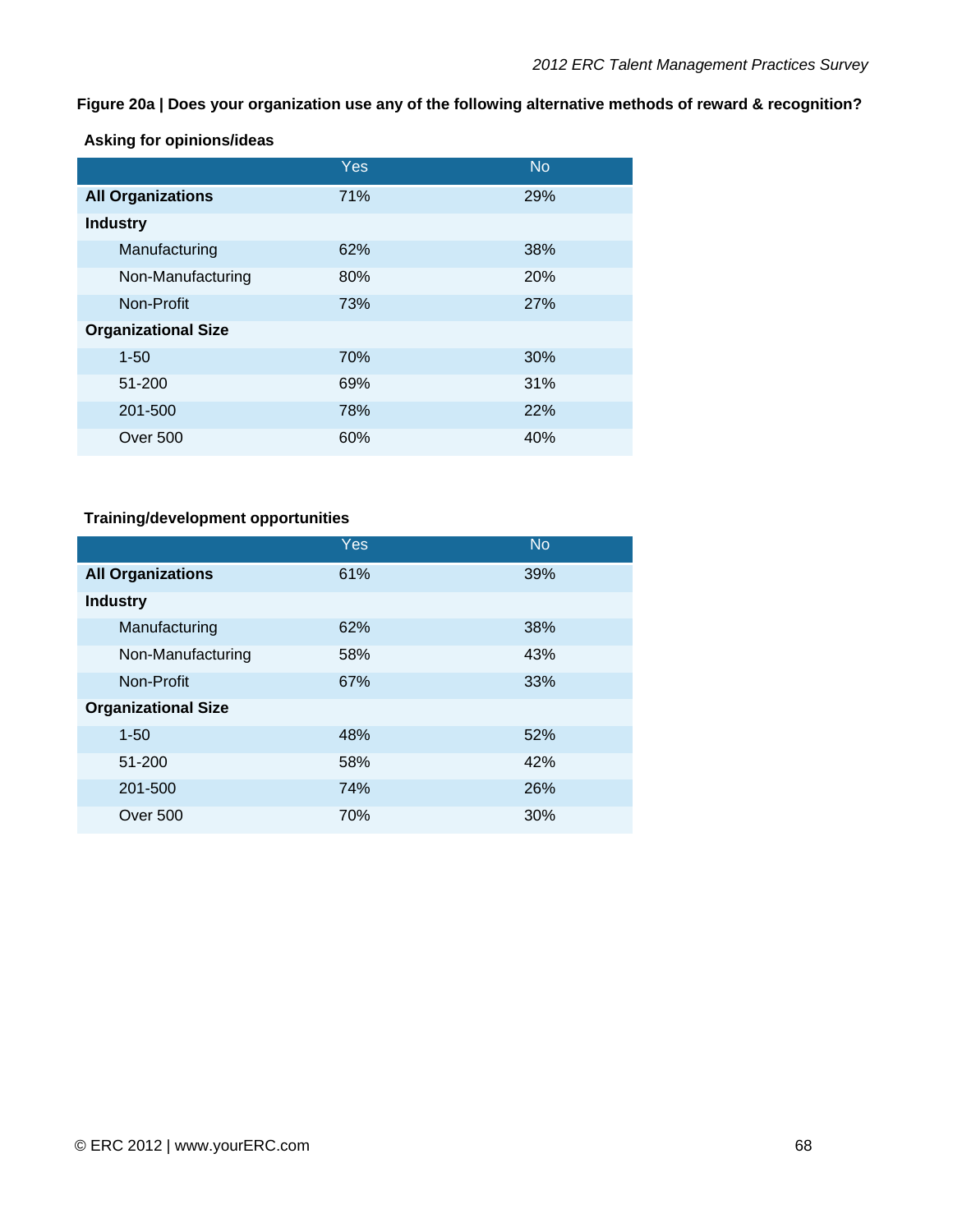# **Involving employees in decisions**

|                            | Yes | <b>No</b> |
|----------------------------|-----|-----------|
| <b>All Organizations</b>   | 56% | 44%       |
| <b>Industry</b>            |     |           |
| Manufacturing              | 49% | 51%       |
| Non-Manufacturing          | 65% | 35%       |
| Non-Profit                 | 53% | 47%       |
| <b>Organizational Size</b> |     |           |
| $1 - 50$                   | 61% | 39%       |
| 51-200                     | 47% | 53%       |
| 201-500                    | 70% | 30%       |
| Over 500                   | 60% | 40%       |

# **Allowing employees to pursue ideas**

|                            | Yes | <b>No</b> |
|----------------------------|-----|-----------|
| <b>All Organizations</b>   | 44% | 56%       |
| <b>Industry</b>            |     |           |
| Manufacturing              | 45% | 55%       |
| Non-Manufacturing          | 40% | 60%       |
| Non-Profit                 | 53% | 47%       |
| <b>Organizational Size</b> |     |           |
| $1 - 50$                   | 43% | 57%       |
| 51-200                     | 42% | 58%       |
| 201-500                    | 52% | 48%       |
| <b>Over 500</b>            | 30% | 70%       |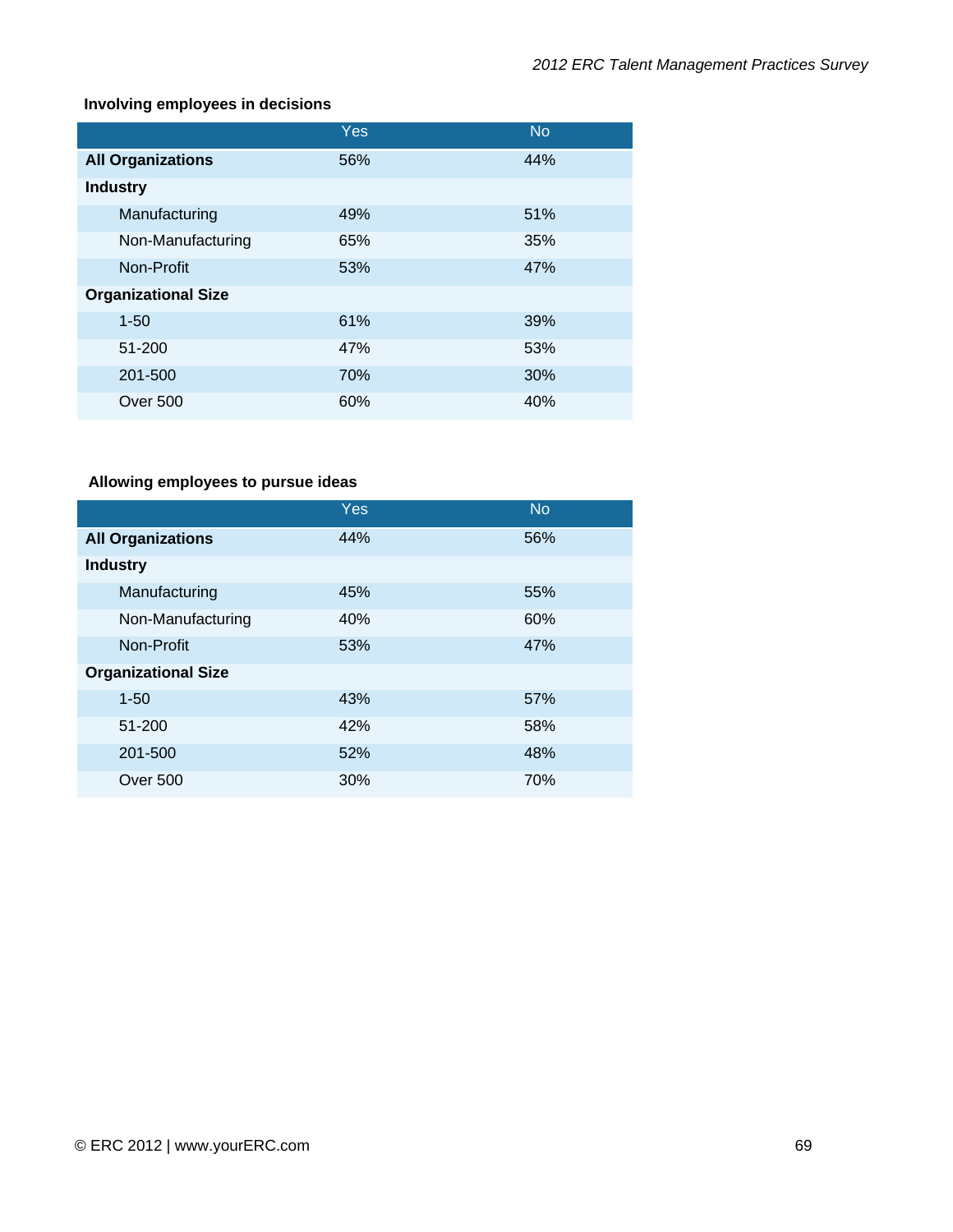# **Providing flexible work hours**

|                            | Yes        | <b>No</b> |
|----------------------------|------------|-----------|
| <b>All Organizations</b>   | 38%        | 62%       |
| <b>Industry</b>            |            |           |
| Manufacturing              | 26%        | 74%       |
| Non-Manufacturing          | 53%        | 48%       |
| Non-Profit                 | 40%        | 60%       |
| <b>Organizational Size</b> |            |           |
| $1 - 50$                   | 35%        | 65%       |
| 51-200                     | <b>27%</b> | 73%       |
| 201-500                    | 52%        | 48%       |
| <b>Over 500</b>            | 60%        | 40%       |

# **Allowing employees to leave early**

|                            | Yes | <b>No</b> |
|----------------------------|-----|-----------|
| <b>All Organizations</b>   | 35% | 65%       |
| <b>Industry</b>            |     |           |
| Manufacturing              | 21% | 79%       |
| Non-Manufacturing          | 53% | 48%       |
| Non-Profit                 | 33% | 67%       |
| <b>Organizational Size</b> |     |           |
| $1 - 50$                   | 52% | 48%       |
| 51-200                     | 31% | 69%       |
| 201-500                    | 30% | 70%       |
| <b>Over 500</b>            | 30% | 70%       |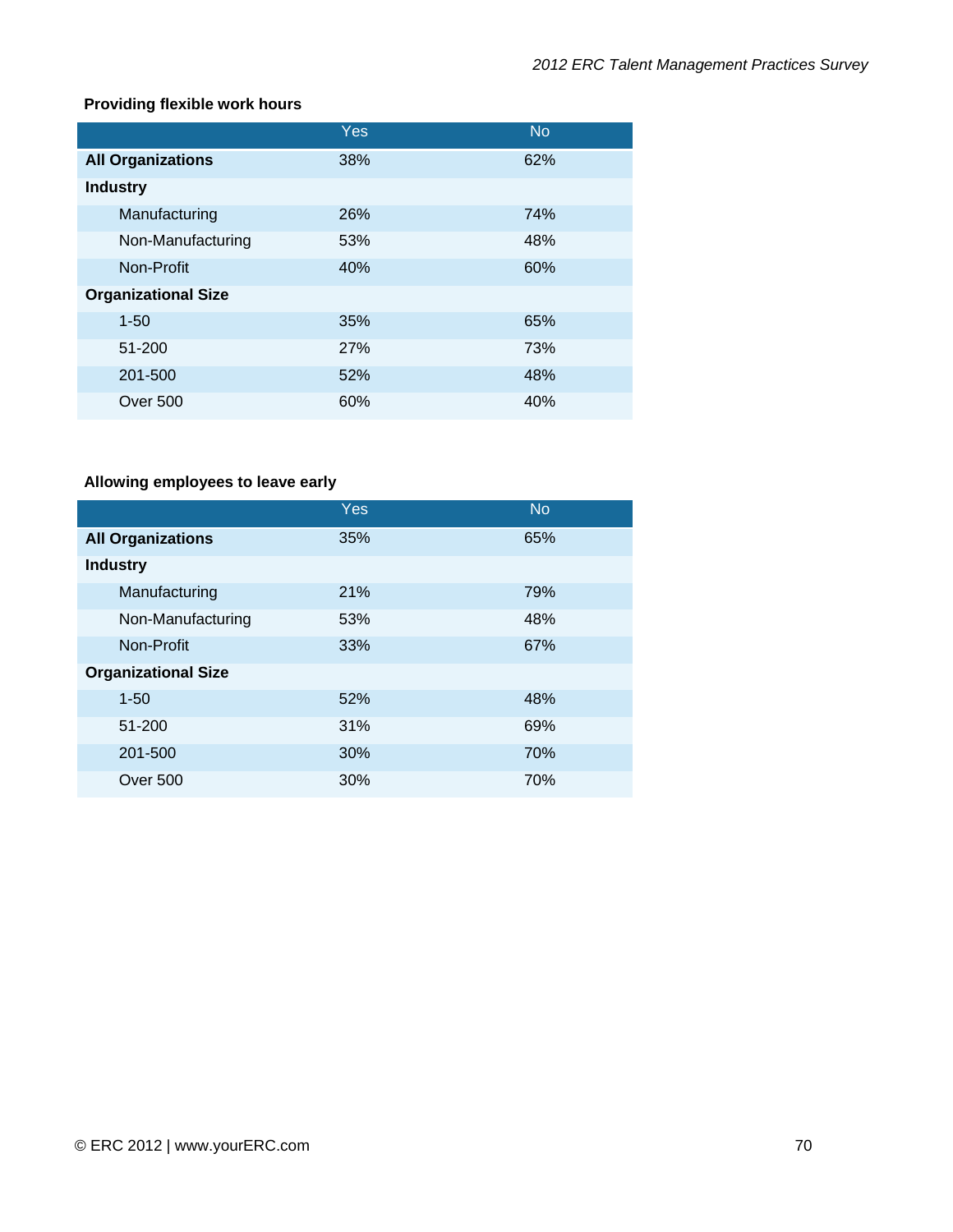# **Extra coaching/mentoring/support**

|                            | Yes | <b>No</b> |
|----------------------------|-----|-----------|
| <b>All Organizations</b>   | 33% | 67%       |
| <b>Industry</b>            |     |           |
| Manufacturing              | 30% | 70%       |
| Non-Manufacturing          | 38% | 63%       |
| Non-Profit                 | 33% | 67%       |
| <b>Organizational Size</b> |     |           |
| $1 - 50$                   | 26% | 74%       |
| 51-200                     | 27% | 73%       |
| 201-500                    | 52% | 48%       |
| Over 500                   | 40% | 60%       |

# **New on-the-job learning opportunities**

|                            | Yes | <b>No</b> |
|----------------------------|-----|-----------|
| <b>All Organizations</b>   | 31% | 69%       |
| <b>Industry</b>            |     |           |
| Manufacturing              | 34% | 66%       |
| Non-Manufacturing          | 33% | 68%       |
| Non-Profit                 | 20% | 80%       |
| <b>Organizational Size</b> |     |           |
| $1 - 50$                   | 13% | 87%       |
| 51-200                     | 29% | 71%       |
| 201-500                    | 43% | 57%       |
| <b>Over 500</b>            | 50% | 50%       |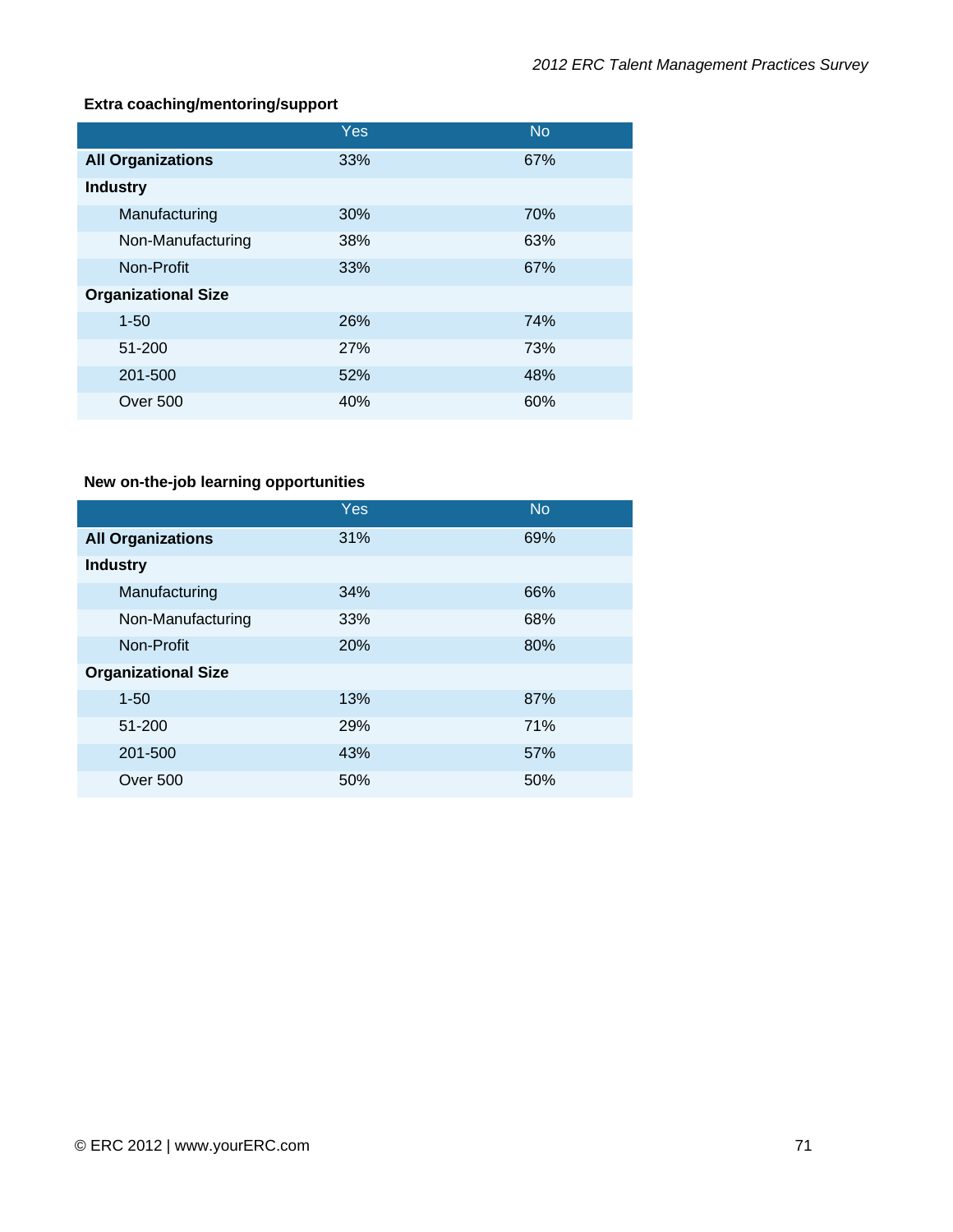### **Discussing/granting career options**

|                            | <b>Yes</b> | <b>No</b> |
|----------------------------|------------|-----------|
| <b>All Organizations</b>   | 25%        | 75%       |
| <b>Industry</b>            |            |           |
| Manufacturing              | 19%        | 81%       |
| Non-Manufacturing          | 33%        | 68%       |
| Non-Profit                 | 20%        | 80%       |
| <b>Organizational Size</b> |            |           |
| $1 - 50$                   | 22%        | 78%       |
| 51-200                     | 24%        | 76%       |
| 201-500                    | 22%        | 78%       |
| Over 500                   | 40%        | 60%       |

## **Increasing employee's authority**

|                            | Yes | <b>No</b> |
|----------------------------|-----|-----------|
| <b>All Organizations</b>   | 24% | 76%       |
| <b>Industry</b>            |     |           |
| Manufacturing              | 28% | 72%       |
| Non-Manufacturing          | 25% | 75%       |
| Non-Profit                 | 7%  | 93%       |
| <b>Organizational Size</b> |     |           |
| $1 - 50$                   | 22% | 78%       |
| 51-200                     | 24% | 76%       |
| 201-500                    | 22% | 78%       |
| <b>Over 500</b>            | 30% | 70%       |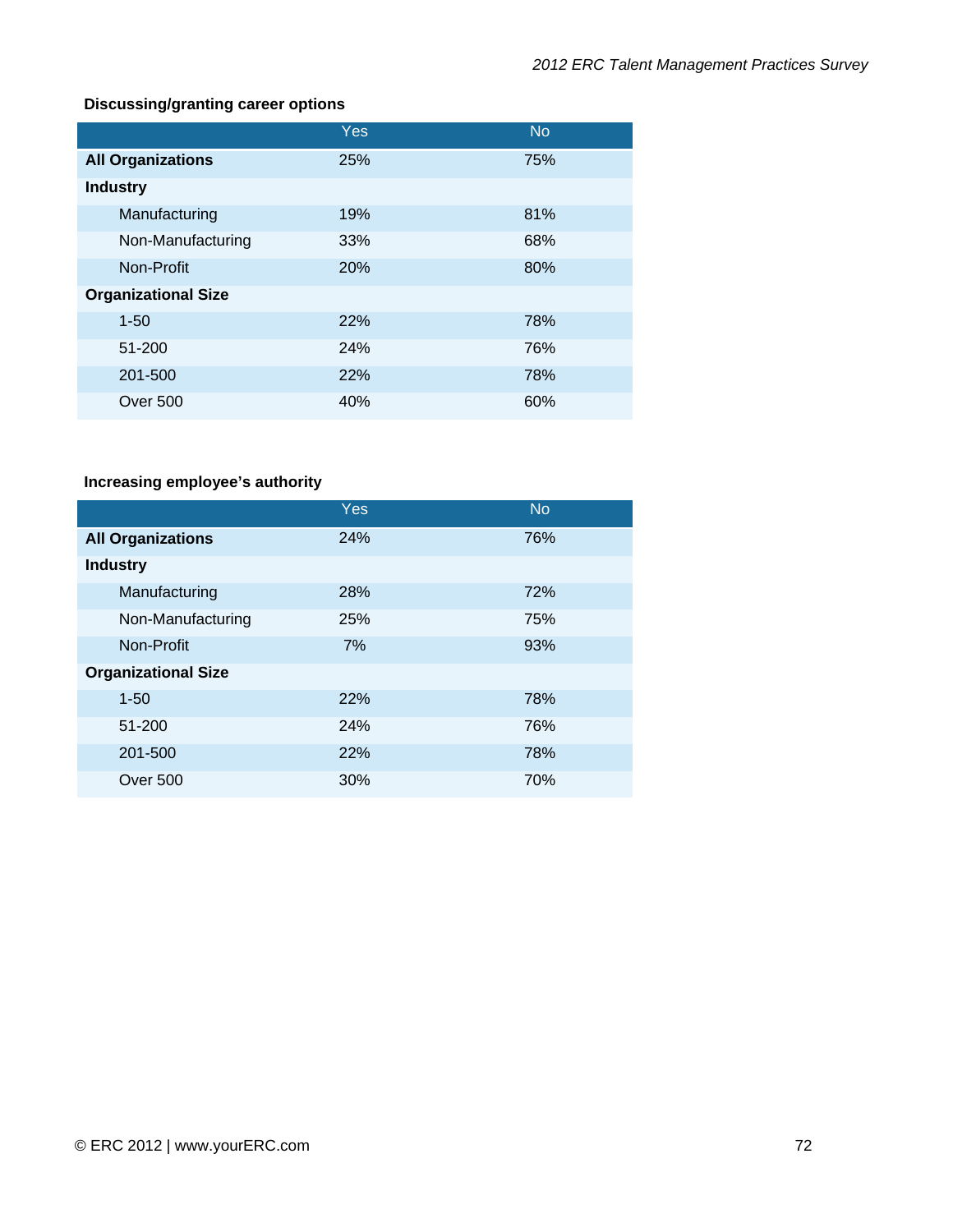#### **Granting extra time off work**

|                            | Yes        | <b>No</b> |
|----------------------------|------------|-----------|
| <b>All Organizations</b>   | 23%        | 77%       |
| <b>Industry</b>            |            |           |
| Manufacturing              | 9%         | 91%       |
| Non-Manufacturing          | 38%        | 63%       |
| Non-Profit                 | <b>27%</b> | 73%       |
| <b>Organizational Size</b> |            |           |
| $1 - 50$                   | 43%        | 57%       |
| 51-200                     | 13%        | 87%       |
| 201-500                    | 17%        | 83%       |
| <b>Over 500</b>            | 30%        | 70%       |

## **Giving employees choice of assignments**

|                            | Yes | <b>No</b> |
|----------------------------|-----|-----------|
| <b>All Organizations</b>   | 12% | 88%       |
| <b>Industry</b>            |     |           |
| Manufacturing              | 13% | 87%       |
| Non-Manufacturing          | 10% | 90%       |
| Non-Profit                 | 13% | 87%       |
| <b>Organizational Size</b> |     |           |
| $1 - 50$                   | 0%  | 100%      |
| 51-200                     | 7%  | 93%       |
| 201-500                    | 22% | 78%       |
| Over 500                   | 40% | 60%       |